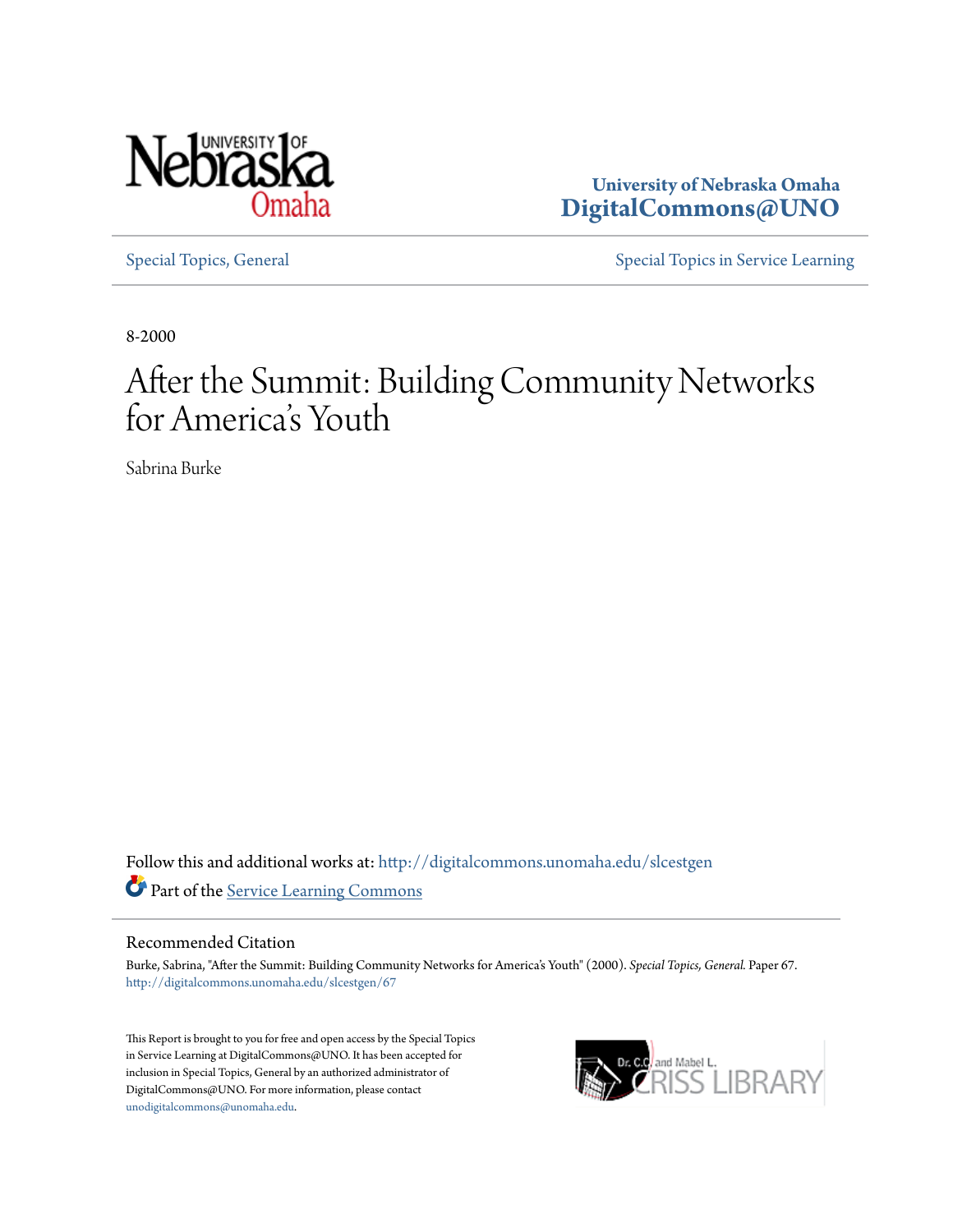# After the Summit: Building Community Networks for America's Youth

Sabrina Burke Corporation for National Service NationalService Fellowship Program August 2000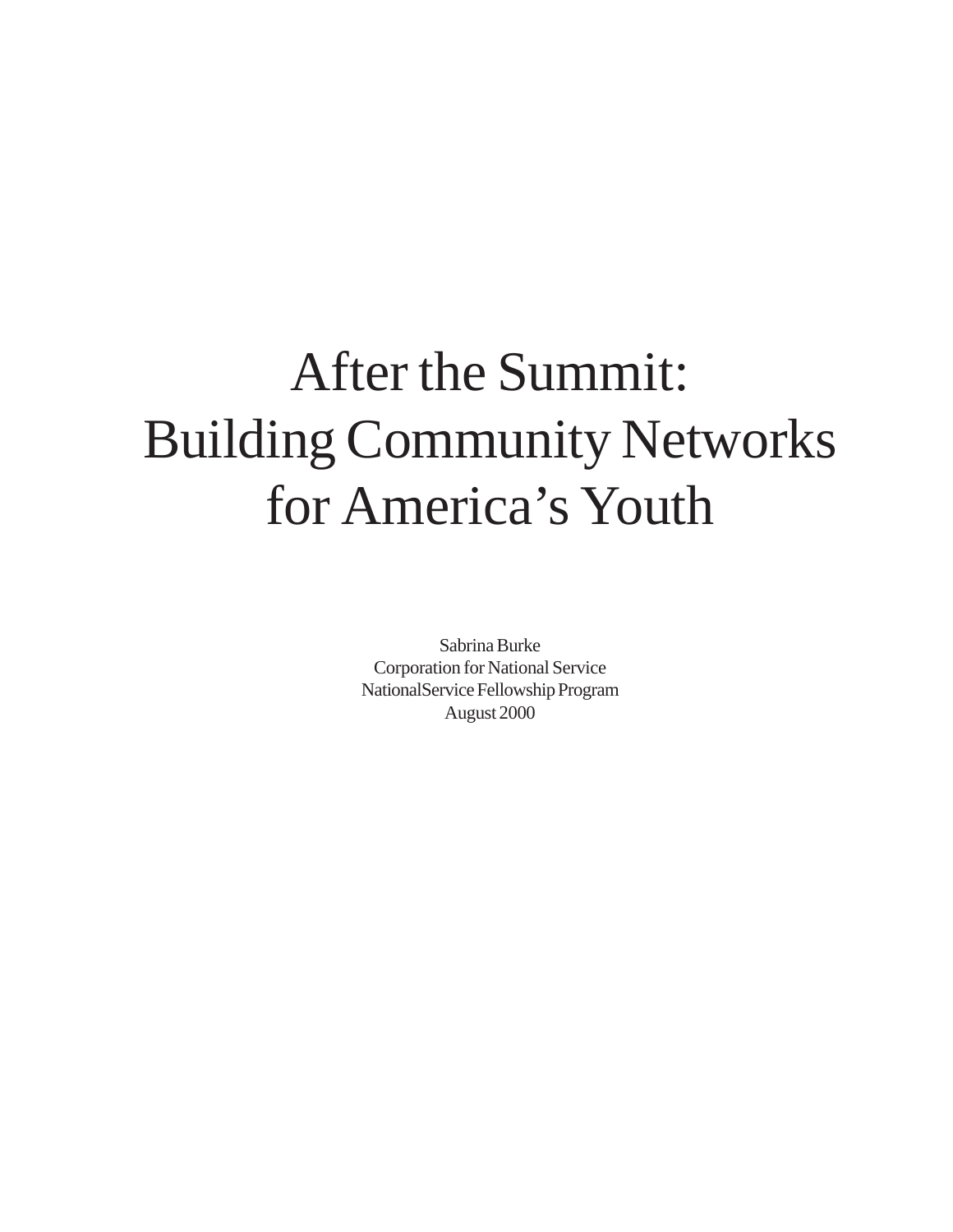#### **Corporation for National Service**

Created in 1993, the corporation for National Service oversees three national service initiatives-AmeriCorps, which includes AmeriCorps \* VISTA, AmeriCorps \*National Civilian Community Corps, and hundreds of local and national nonprofits; Learn and Serve America, which provides models and assistance to help teachers integrate service and learning from kindergarten through college; and the National Senior Service Corps, which includes the Foster Grandparent Program, the Senior Companion Program, and the Retired and Senior Volunteer Program.

#### **National Service Fellowship Program**

The National Service Fellowship Program, launched by the Corporation for National Service in September 1997, involves a team of individual researchers who develop and promote models of quality service responsive to the needs of communities. The goal of the program is to strengthen national service through continuous learning, new models, strong networks, and professional growth.

> July 2000 Corporation for National Service 1201 New York Avenue, N.W. Washington DC 20525

#### (202)606-5000 www.nationalservice.org

This material is based upon work supported by the Corporation for National Service under a National Service Fellowship. Opinions and points of view expressed in this document are those of the author and do not necessarily reflect the official position of the Corporation for National Service.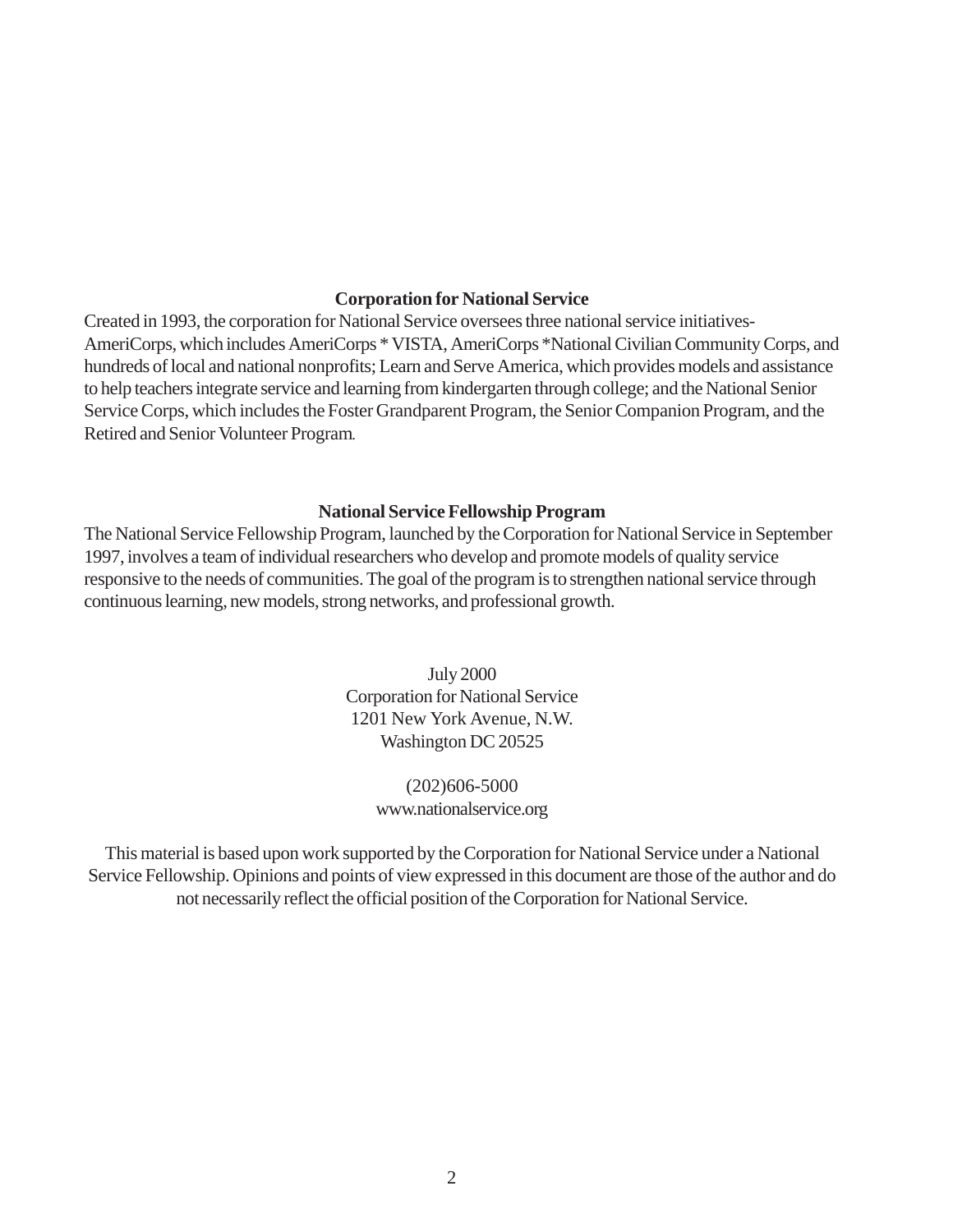# **CONTENTS**

I

| Abstract                                  | 4  |
|-------------------------------------------|----|
| <b>Executive Summary</b>                  | 5  |
| Introduction                              | 9  |
| principles of community youth development | 10 |
| introduction to community networks        | 11 |
| america's promise                         | 12 |
| <b>Case Studies</b>                       | 13 |
| <b>Network Initiation</b>                 | 18 |
| catalysts                                 | 19 |
| mobilizing                                | 20 |
| grounding                                 | 21 |
| <b>Systems Development</b>                | 22 |
| group organization                        | 23 |
| member involvement                        | 25 |
| leadership                                | 26 |
| planning for action                       | 27 |
| <b>Action</b>                             | 30 |
| role of organizers                        | 31 |
| convening activities                      | 32 |
| educating activities                      | 35 |
| systems activities                        | 38 |
| Evaluation                                | 41 |
| evaluation strategies                     | 42 |
| evaluating networks                       | 43 |
| Sustainability                            | 46 |
| network challenges                        | 47 |
| <b>Recommendations</b>                    | 49 |
| Appendix                                  | 56 |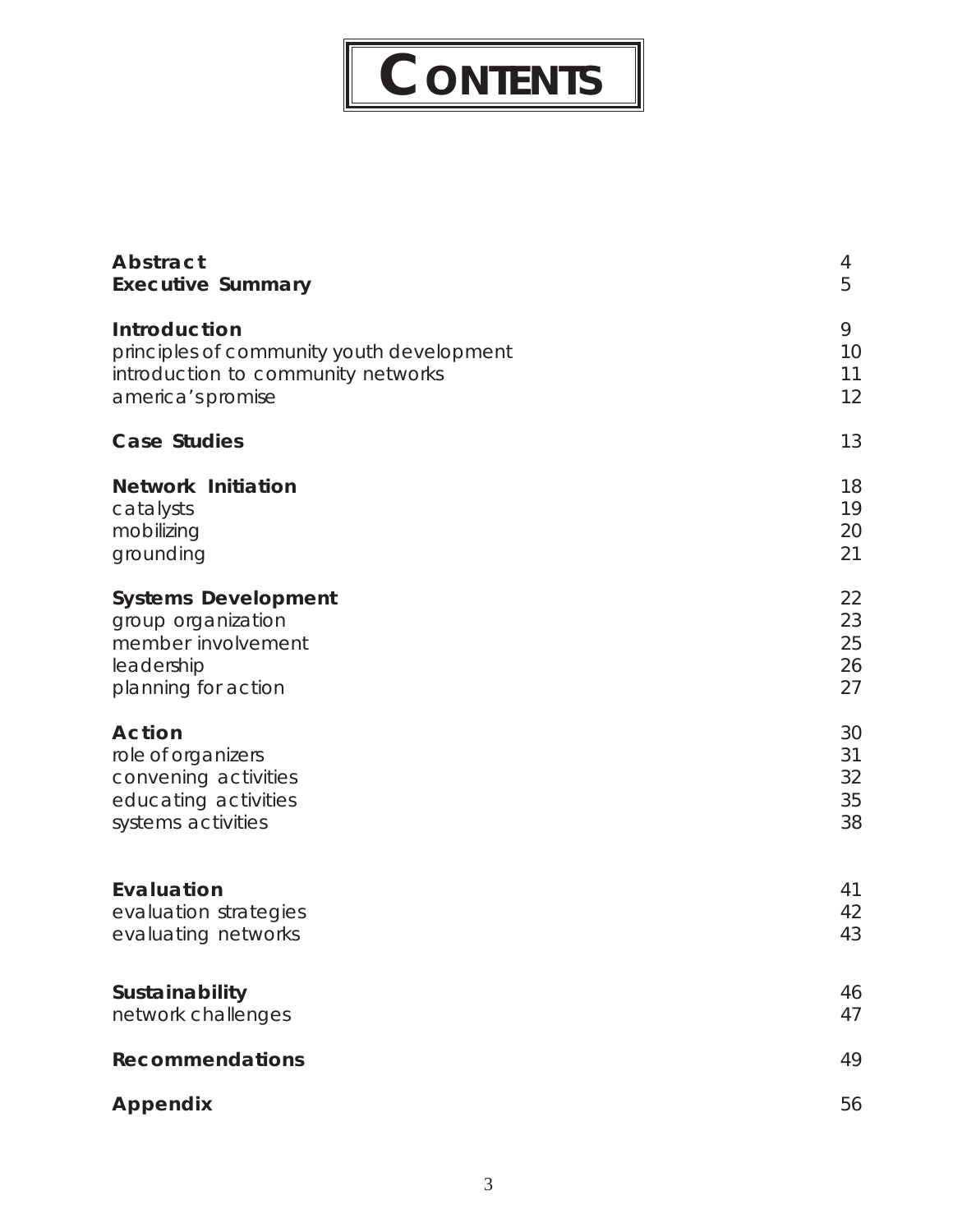

## <span id="page-4-0"></span>**After the Summit: Community Networks for America's Youth**

## **The Project**

 to create community networks as a way for communities to better serve their young people. In this project, The purpose of this research project is to provide a guide for local coordinators and organizers of America's Promise and other national initiatives. It looks at the new paradigm of community youth development how it is changing the ways that social organizations are conducting business. It explores how a community network is defined as an association of individuals representing different organizations and associations working together (collaborating) to achieve a common long term vision or goal. Although there is a rich diversity among community networks, all networks have similar elements. This manual describes these elements and provides further resources to aid local network development.

## **The Findings**

Communities throughout the United States are beginning to look for new ways to provide resources to young people. One of the new methods is to create community networks which integrate services, increase the capacity of community members to initiate new projects, and provide more access to services and information. These networks are being created throughout the nation at local, regional and national levels.

The major findings of this project is that creating community networks is a relatively new social endeavor. There is an overall need to educate communities, national organizations, and philanthropic institutions about the importance of the efforts. The local networks would benefit significantly with additional support including training of community organizers, funding resources, evaluation materials, and technological assistance.

## **Project Importance**

This manual is a needed resource. There is a lot of information on the theory of collaboration; however, there are few resources on how to organize a network, what types of decisions have to be made, and how to implement network activities. This manual is created as a reference book rather than a large volume of research information, in order to provide a broad understanding of community networks.

## **For More Information**

Contact: Sabrina Burke, PO Box 11002, Portland OR 97211. E-mail: sabrina.l.burke@att.net. This project can be found online in downloadable format at www.nationalservice.org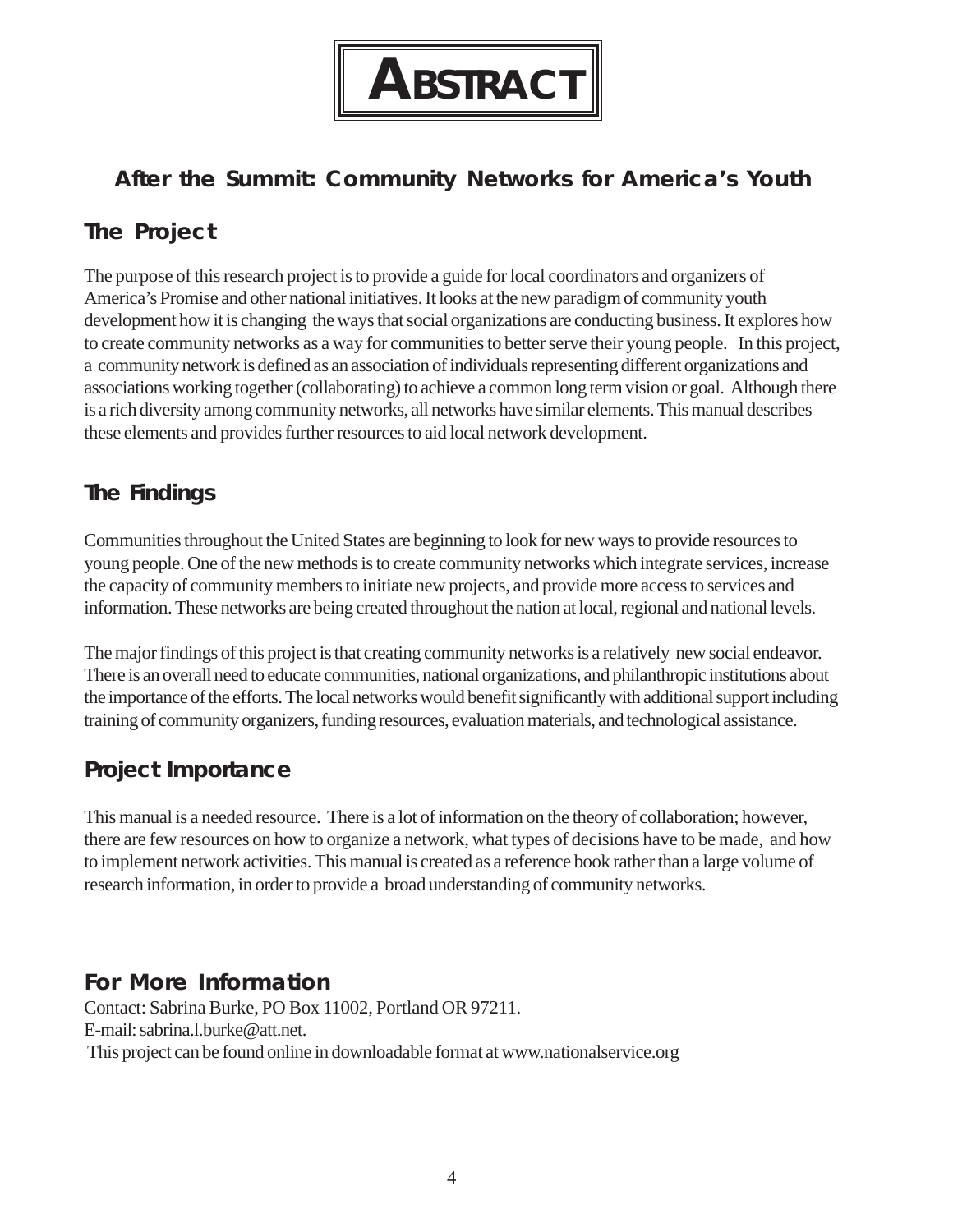# **EXECUTIVE SUMMARY**

## <span id="page-5-0"></span>**research questions**

The purpose of this research project is to provide a guide for local coordinators and organizers of America's Promise and other national initiatives. It looks at the new paradigm of community youth development how it is changing the ways that social organizations are conducting business . This research investigates the community networks for youth, or associations of individuals representing different organizations and associations working together (collaborating) to achieve the common long term vision of healthy and successful young people. The project asks the questions How are they formed? What do they do? How are they organized? What challenges do they face? What types of support do they need to be successful?

All community initiatives have a life cycle. They begin, they define direction and mobilize support, they act , they continue or they disperse or evolve. The framework of this project is based on the elements that make up the life cycle of community networks. It also asks how can national organizations can support local community efforts.

#### **network initiation:**

Why do communities create networks?

How do they begin?

#### **systems development:**

What is the structure and processes of community networks. What are the roles and responsibilities of members?

#### **action:**

What do are the primary activities of community networks? **evaluation:** 

How are networks evaluated?

What are common indicators used in network evaluation?

#### **sustainability:**

How do networks maintain support?

What challenges do they face?

#### **national support::**

How can national organizations support the efforts of local networks?

This project focuses specific attention to the role of the network organizer. A primary goal of this project was to discuss with network coordinators their unique role and responsibilities in community initiatives. There are many excellent resources available on the skills of collaboration, leadership, facilitation, project planning and organizing. However, there are few resources that focus on developing and institutionalizing collaborative systems. From the beginning intended to be reference resource rather than a large volume of research information. The intention was to give an overview and starting point for beginning organizers. The Corporation for National Services members that will most benefit from this study AmeriCorps Promise Fellows and Vista and AmeriCorps Leaders. Local organizers affiliated with Americas Promise, Communities in Schools, Communities that Care, Search Institute and Partners in Education will also find this information useful.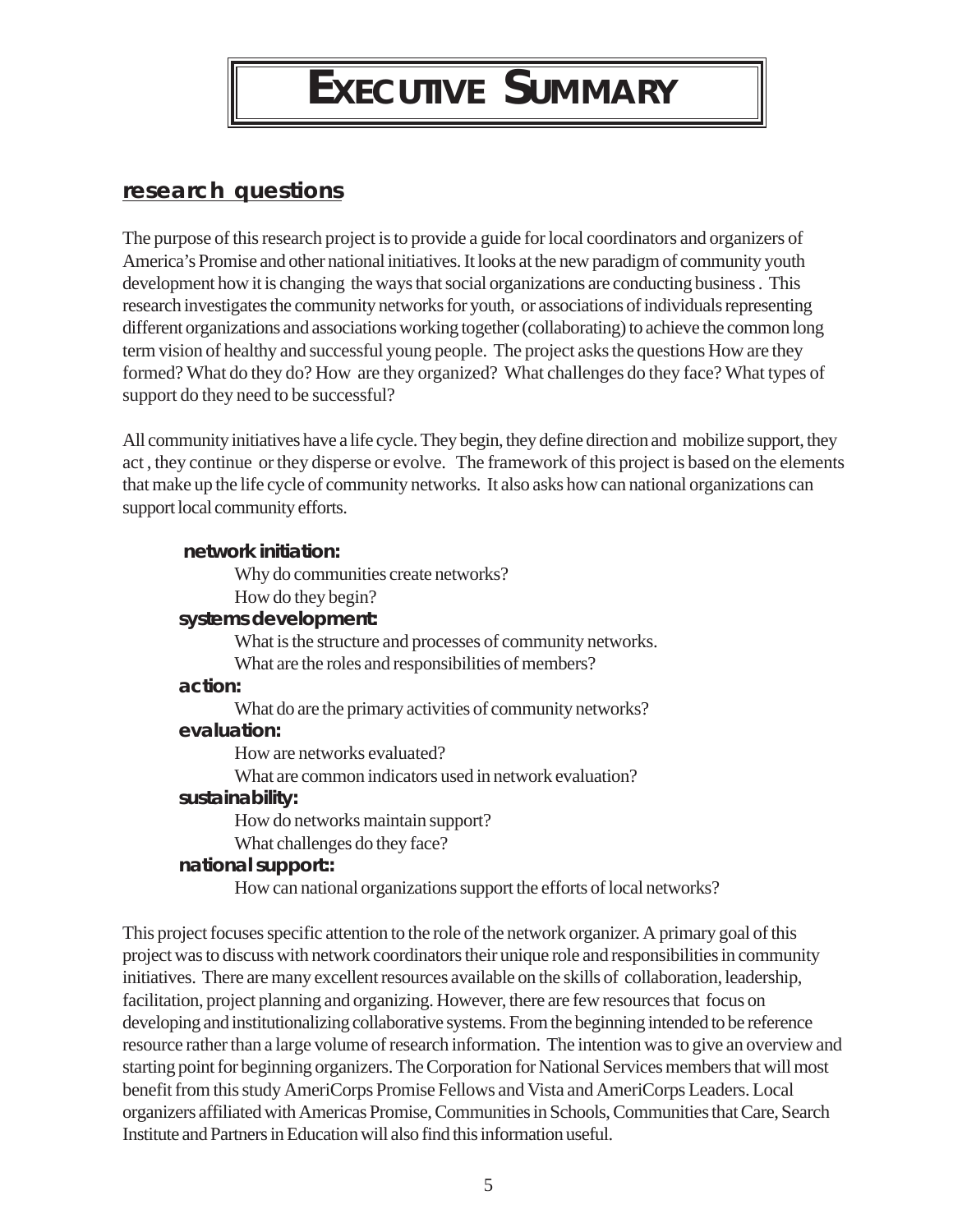## **methodology**

This research is based on interviews and surveys network coordinators and national training providers. It combines information from these interview with information from professional literature on collaboration, organizational theory, public administration and management. This project gives overviews of topics, rationales and best practices synthesized from case studies, training manuals and professional literature. Survey materials were sent to 150 community networks, coalitions and councils. Seventy surveys were returned with fifty of the respondents agreeing to participate in follow up interviews. Of the seventy respondents, forty included supplemental information including brochures, annual reports and newsletters. The surveys were analyzed based on whether they represented widespread of community interests, were youth focused and were locally based. Twenty five survey respondents were interviewed with five groups being selected for in-depth analysis. These five were picked based on the willingness of the coordinator to participate in this research over a period of several months.

## **key findings**

Most community networks are based on the belief that fragmentation of social services and community interests is not an effective way for communities to bring about social change. They recognize the issues they face are complex and no one agency or organization can solve them alone.

This research has indicated that the goals of community youth development are an effective mobilizing tool. Communities are facing the challenges of providing there youth with needed resources with creativity, dedication and optimism. The movement has engaged many new sectors of the community such as business, higher education and citizens. It has created new partnerships among faith based organizations, non profit and government. However, it still has a long way to go.

In many of the communities studied there was a recognition by organizers that their work faced many challenges. One of the primary was that collaboration on a large scale was a very new concept. Although partnering occurs among organizations, instituting a system of collaboration was much less common in these communities. The idea of integrating services, building community leadership and sharing resources among organizations was not familiar to many community members. In some areas, this people were resistant to the change, in others they did not see how such change could be institutionalized.

Organizational culture in many community organizations was sited as a major barrier. Many social service organizations struggling to develop resources for there programs felt threatened by new initiatives targeting their service populations. Some do not want to invest their resources of staff time, information and connections until they can see tangible benefits from their efforts. For coordinators, creating collaborative systems meant spending time discussing how the initiative was not in competition with these programs but a means to support existing efforts.

Another challenge for community networks is the focus most funding organizations on direct service and outcome evaluations. Community networks are generally a few steps removed from direct service to client populations. The coordinators had to create new evaluation systems that focus on indirect impacts and outcomes of capacity building, information exchange, mobilization and service integration. They have had to find ways to communicate these benefits to funding institutions and the community to gain continued support.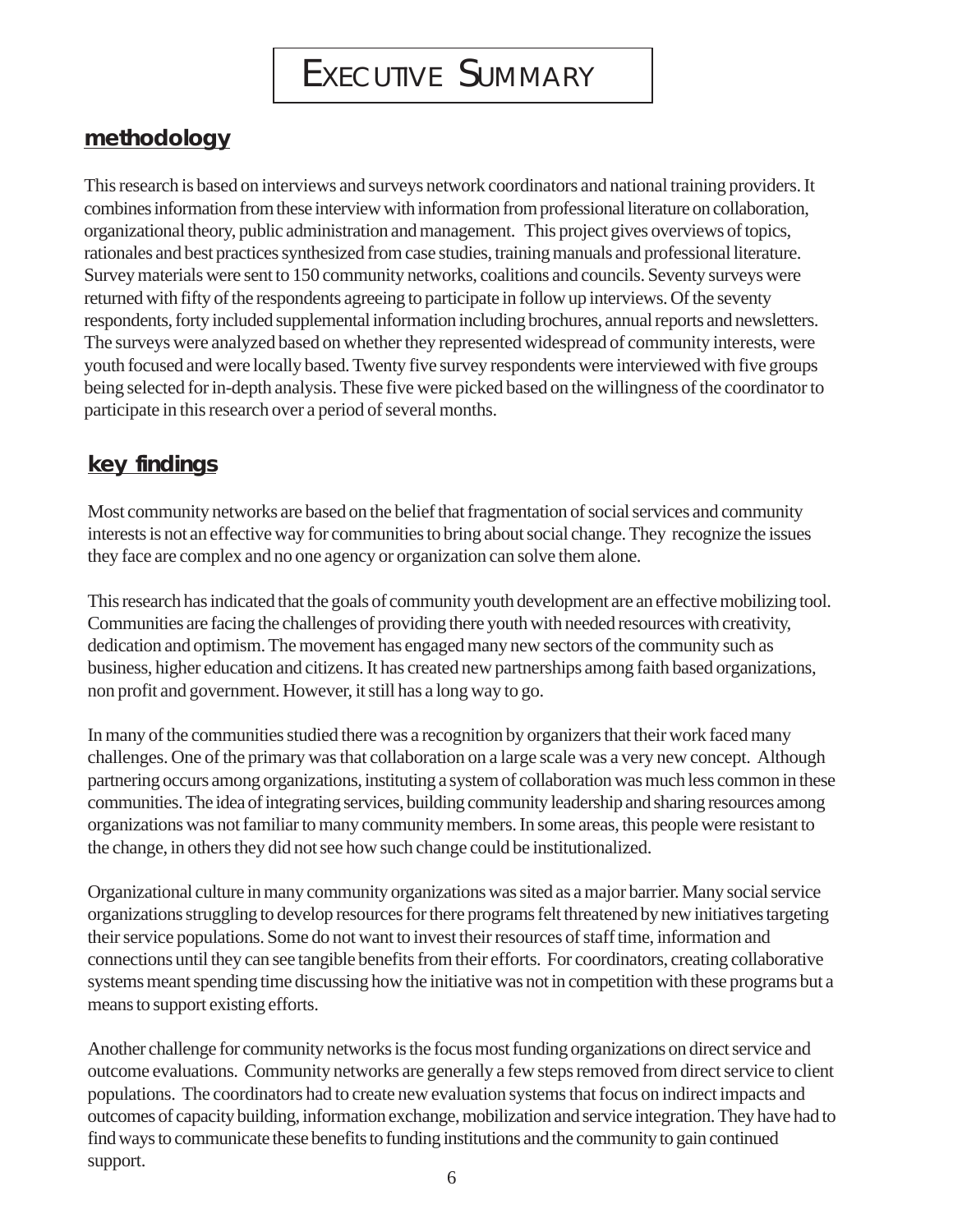## EXECUTIVE SUMMARY

## **implications and recommendations**

Often we hear that there are no cookie cutter responses to community initiatives. That each community needs to develop their own solutions. Community building is an art. Creating community networks based on collaboration, information sharing and streamlining of services will be a unique endeavor in each location and with each community that it occurs. However, there are common ingredients to community networks. One of the strongest implications from this research is that local communities need more support and guidance from national organizations. There needs to be a unified effort to changing the ways our communities address social issues.

Community initiatives would benefit by a clarification of the unique role of each national initiative and their commitment to support a common vision. Emphasize how the models are complementary and are different angles of the same common mission. Unless the national groups can "walk the talk" of collaboration; local groups will continue to struggle with sorting out all the different ways to sustain community youth development. Communities should strive to build as many linkages among all 5 resources and all 40 assets. National groups need to support local communities' attempts to link the resources in innovative ways, though the development of community networks and comprehensive systems of support.

There is a strong need to develop a mutual understanding of the tracking and outcomes community networks. There is an overarching need in the community sector to recognize the valuable impacts of community building activities and develop evaluation methods for these unique systems. National organizations can play a vital role in developing systems of evaluation, providing evaluation training and educating funding institutions about community wide evaluations.

Most successful community initiatives have a full time coordinator supporting the efforts. An assessment of the role of these coordinators and what support they need is necessary. National organizations can support the development of local organizers by expanding the provision of leadership training to national service volunteers. They can also be an advocate to funding organizations of the importance of capacity building and full time local coordinators.

Many national organizations and programs focusing on community youth development employ program officers who are liaisons for local or regional groups. Unfortunately, these officers are based at the central headquarters and have widely dispersed territories, making it difficult to gain an understanding of specific communities, groups, opportunities and challenges so they can help facilitate problem solving, visioning and community building. Expanding the role and placement of field officers would play a key role to bringing more coordinated resources to local efforts.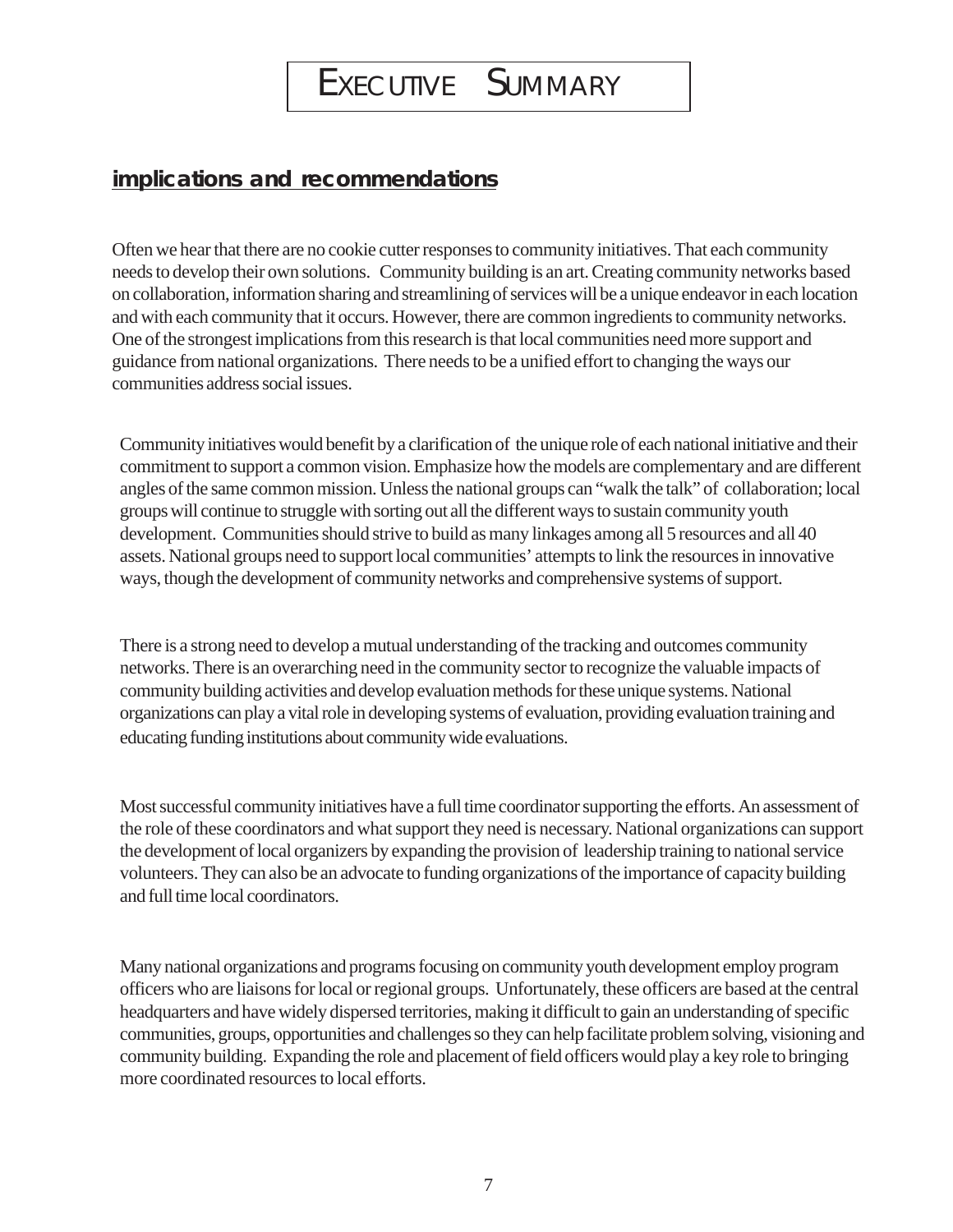## EXECUTIVE SUMMARY

## **Manual Outline**

The manual is divided into two sections. The first section is an overview of network development. The second section contains recommendations for national groups supporting localcommunity youth initiatives. Links to websites containing further information are provided in each chapter.

## **part one: network development**

Each chapter of this manual addresses a different stage of network development.

### **chapter one: Introduction**

This chapter introduces the concepts of community youth development and community networks

### **chapter two: network initiation:**

This chapter explores the conditions that community networks are born in. It discusses mobilization and creating visions and missions.

#### **chapter three: network structure:**

This chapter describes the ways that networks are organized. It discusses different roles and responsibilities of members and how make decisions and plan for action.

### **chapter four: network action:**

This section breaks down some of the common activities a network organizer may be involved in or responsible for. Under each section there will be a description of what the activity is, what other people have done, universal tips of the trade, negotiating trouble areas, and resources.

### **chapter five: network evaluation:**

This chapter introduces the process of evaluating network activities. It addresses the issues of how networks identify their outcomes, impacts, and conduct assessments of goals and activities.

### **chapter six: network sustainability:**

This section discusses the factors that lead to network sustainability.

## **part two: recommendations for supporting local networks**

This section addresses the role that national initiatives play in supporting local communities. It discusses the need for a more comprehensive approach to support network development.

Appendix: Survey and References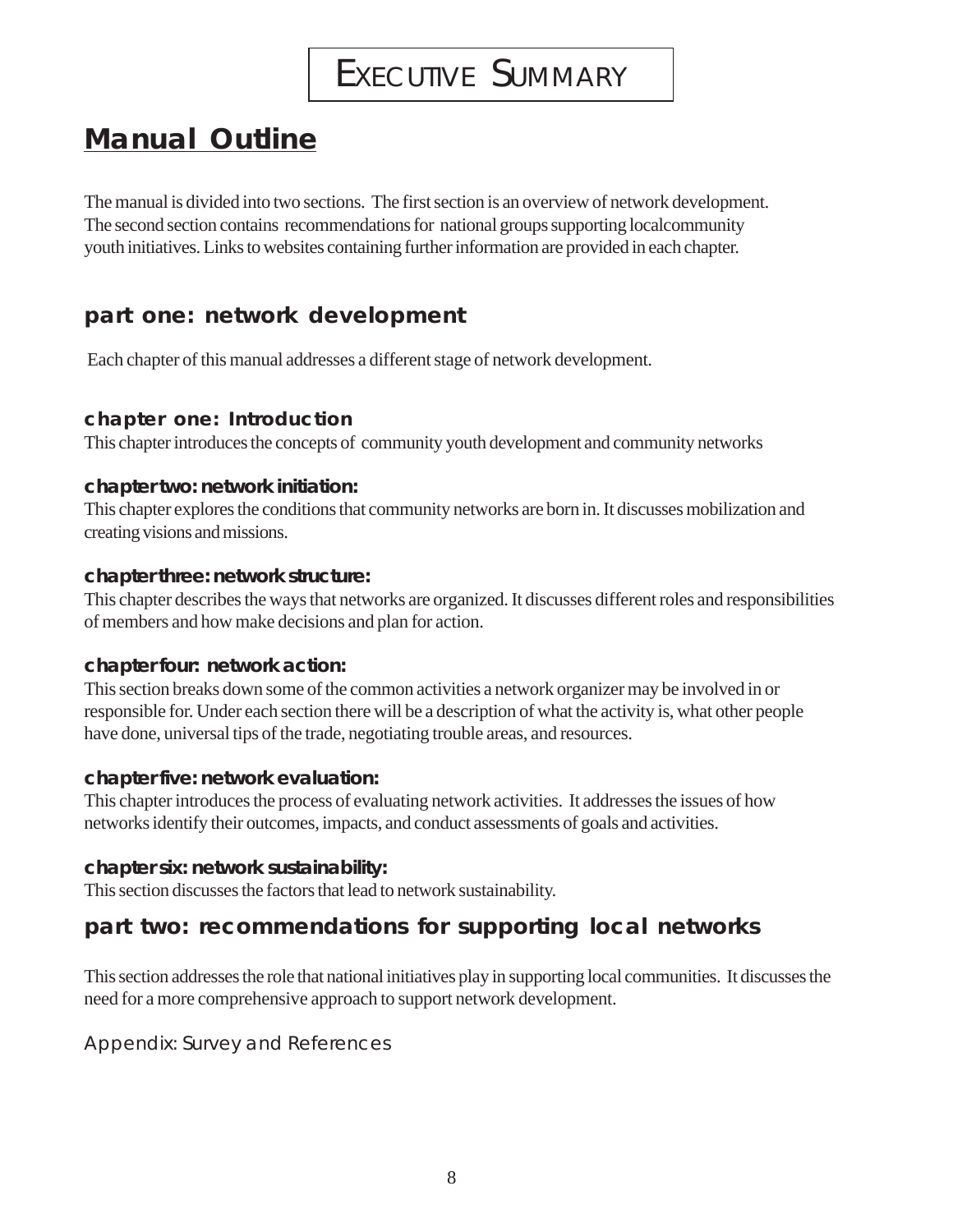# **INTRODUCTION**

## <span id="page-9-0"></span>**introduction**

For the past ten years "youth" topics have been growing in the national conscience. In media, political debates, town halls and kitchen table talks across the nation people are concerned about the state of our youth. We hear talk about the failing educational systems, the tragedy of Columbine, the implications of standardized testing, and the latest talk show episode on "wild" teens or abuse survivors. We hear how many children live below the poverty level, how many do not have adequate health care, some are too hungry to learn, and some do not have a caring adult in their lives. We hear this and we want to do something about it.

The question has been raised: What can we do to take better care of our kids? One approach, community youth development, calls for methods that strengthen young people's assets so they can be more successful. The community youth development approach places responsibility of raising youth on the entire community. It's the realization that it is not just parents or schools that need to respond …it takes a village.

What is a village? In our world we have few places that look like the connected villages the African proverb invokes. A place where every member has a role in the protection and prosperity of the entire village. Where resources are shared and relationships are extended and stable. This is not our world anymore.

 So the question remains. How can we raise healthy kids and build healthy communities in a complex and fragmented world? How do we create new villages? This project is to explore how creating community networks are one way to organize ourselves so we can work together It is looking at real world village creation.

Community networks are collaborative initiatives among community members to address a common vision. The key element is that individuals representing different community interests create voluntary agreements to collaborate. Through collaboration they create a system or network of groups and individuals that supports and connects the individual efforts of the community. Networks are different than partnerships created to implement a specific projects such as hosting community summit. Communities networks are systems, or the place where these types of partnerships are actively created and supported.

Community networks look very different in different places. They represent different geographic scales from neighborhood, city, county, state, and national. They can be formal or informal systems. They can be narrowly issue oriented such as homelessness or the environment or they can take a broad spectrum such as community development or social justice.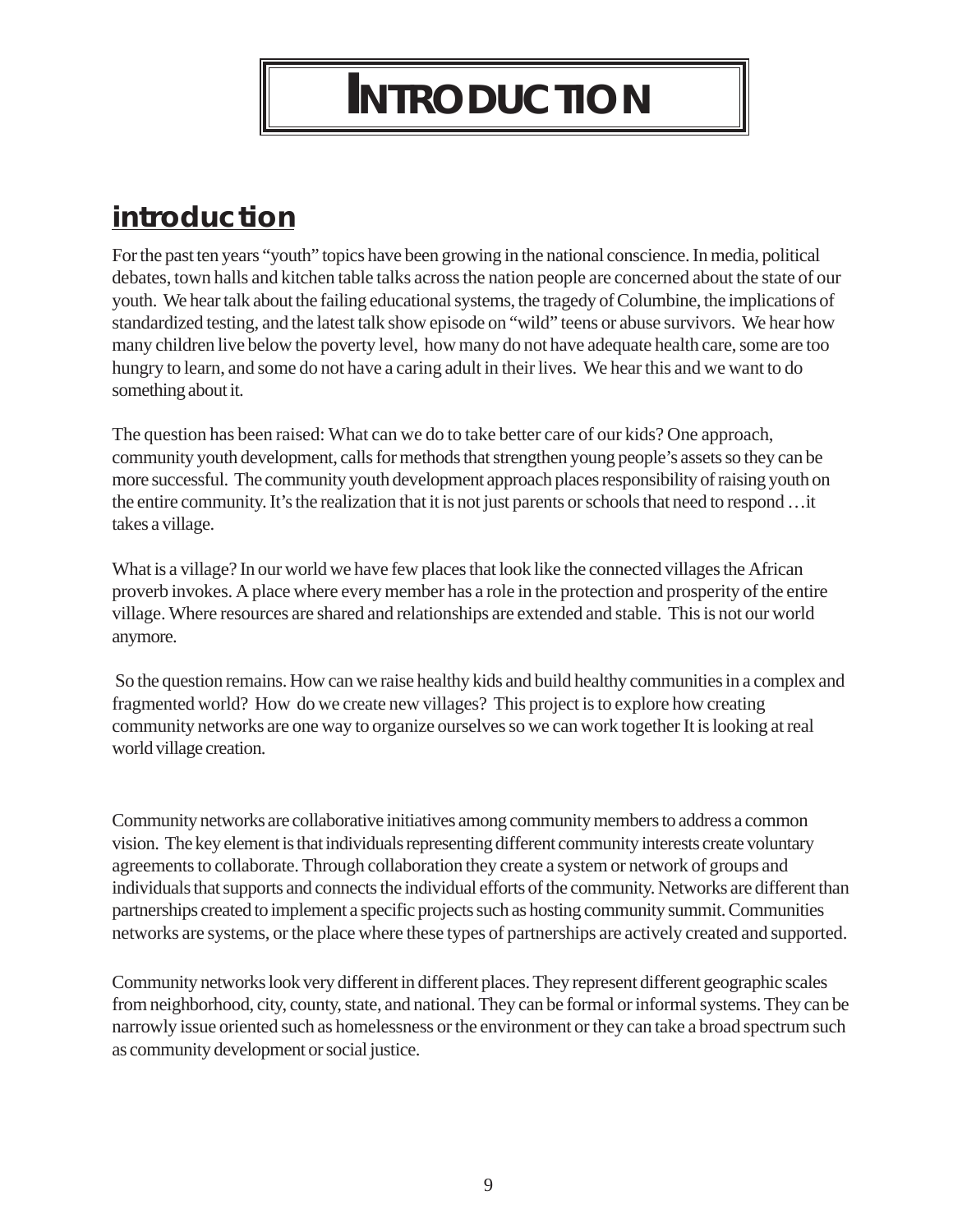# Introduction

## **why do communities create networks?**

Most community networks are based on the belief that fragmentation of social services and community interests is not an effective way for communities to bring about social change. They recognize the issues they face are complex and no one agency or organization can solve them alone. They work collaboratively because they believe it will be more effective in creating change.

 Community building is an inclusive process—is not done to community members its is done with the members as the dreamers, planners and implementers of a collective vision. Inclusivity helps align existing resources and create new and dynamic ways to address issues. Collaboration is a process through which parties who come from different aspects of the issue can constructively search for alternatives that go beyond their own limited vision of what is possible.

While community building may involve starting some new local institutions, it primarily means working with, and strengthening, the families, schools, businesses, religious organizations, civic groups and government agencies that already exist in communities. Creating a community network brings strangers together in a democratic, civic organization; develops their awareness and talents; identifies issues of common concern and strategies for addressing them; builds strength in numbers for people and communities to advocate for changes in the community.

## **role of the network coordinator** The local context in which people live. Often it

The organizer plays a very important role in network place on the map is only one of its attributes. It development. The more expansive and ambitious the is a dynamic network of associations that binds community collaboration the more there is a need individuals, families, institutions, and for at least one person focusing their attention on the organizations into a web of interconnections collaboration.  $\Box$  and interaction.

Coordinators facilitate collaboration by spreading **community network:** the vision, initiating dialogues, administrating the Infrastructure that connects groups and activities, and advocating institutionalization in individuals in order to address a common community organizations. As one coordination interest, vision and/or goal. Related terms: comments: Coalition, community iniative, council.

*The collaborators that collaborate-- we are* **capacity building:**<br> **capacity building** the capacity of a community to solve *just here to ignite the spark and supply some fuel its up to them to do the rest"*.  $|$  problems and make improvements. Related

Often coordinators are brought into the initiative community building. after there has been some initial mobilizing. If this is the case the coordinator needs know where the **network coordinator:**  group is in the process and where they would like to  $\Box$  Person responsible for administration of a go. community network.Related Terms: Facilitator,

## **definitions**

## **community:**

is thought of as a geographic location, but its

terms: Assets building, resource development,

organizer, initiator, activist.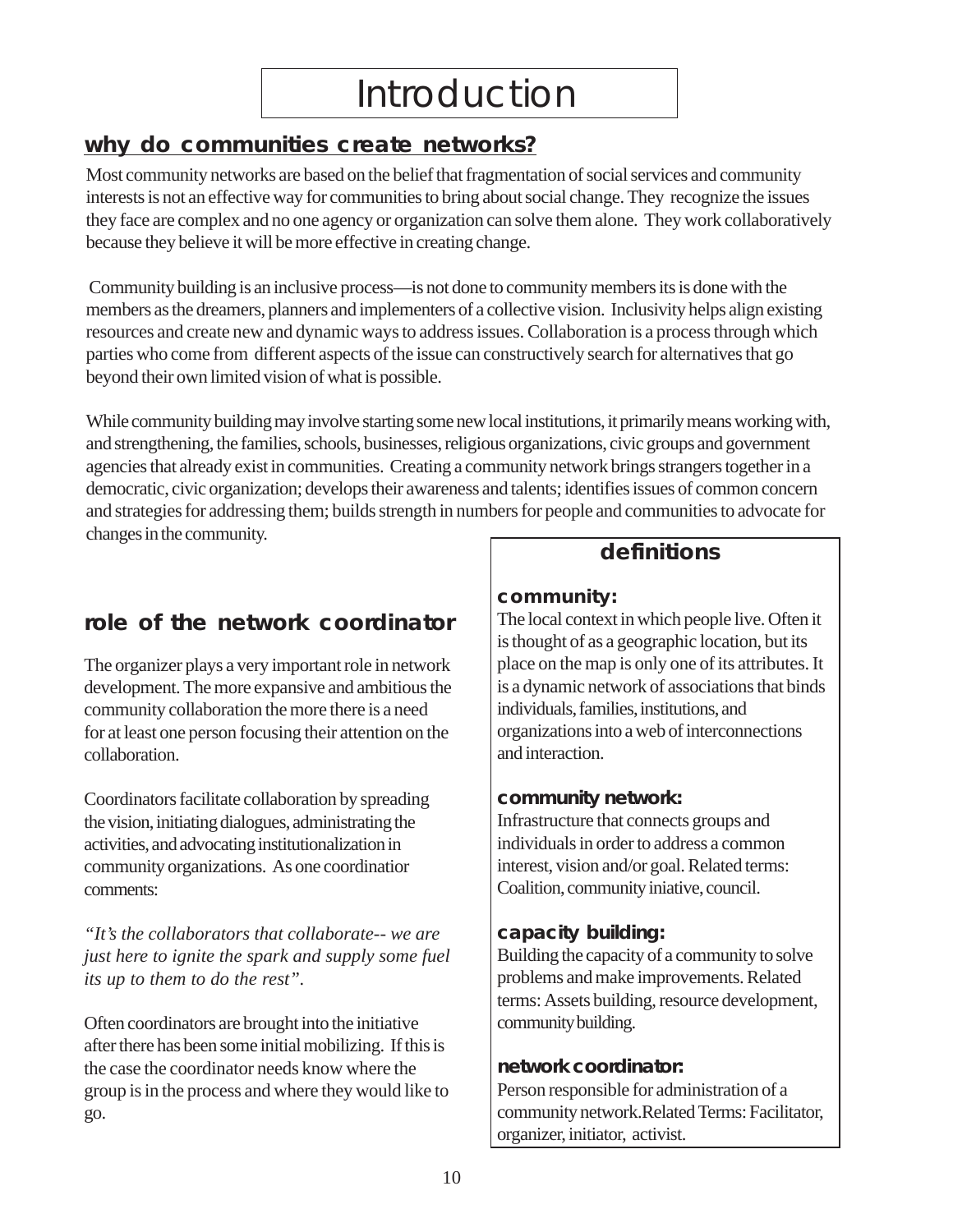# Introduction

## <span id="page-11-0"></span>**principles of community youth development**

Community youth development is an approach to youth services and education based on two principles.

1). The strength of youth developmental assets --or those opportunities, experiences and environments that support positive development;

2). It is the responsibility and ability of all community members in supporting young people. Parents, corporations, faith-based institutions, non-profits, schools, youth, adults everyone is able to pledge some sort of commitment to this cause.

Community youth development recognizes that a comprehensive approach to ensuring the health and success of young people is needed. The need to support the entire youth, their physical, social , and educational development challenges the community to develop a comprehensive system. This system connects different community sectors and youth services (i.e.. education, health, mentoring, workforce development) so that the entire community can more effectively support youth and their families.

#### **resources**

 National Network for Youth www.nn4youth.org

Search Institute www.search-institute.org

National Association of Partners in Education www.partnersineducation.org

Coalition for Healthy Communities. www.healthycommunities.org

National 4-H Council www.fourhcouncil.edu/cyd

## **elements of community youth development**

**comprehensive**—multifaceted, addressing many issues at once;

**coordinated, integrated, and collaborative**—services, programs and activities are not operating in isolation;

**family and/or community focused** focusing on children as individuals and as part of a family and on families as part of neighborhoods and communities;

**inclusive of citizen participation** encouraging active participation by community residents, clients of the service system, and other community stakeholders in planning, designing, and implementing initiatives;

**strength-focused**—building on the strengths of the families and communities;

**responsive to individual differences** responsive to the needs of individuals with disabilities and of culturally, ethnically, linguistically, and economically diverse populations;

**universally available**—making services available to anyone in the community who wants or needs access to them;

**accountable**—focusing on improving the outcomes for children and families, not simply providing services;

**flexible**—having the ability to use funds to address the locally determined needs.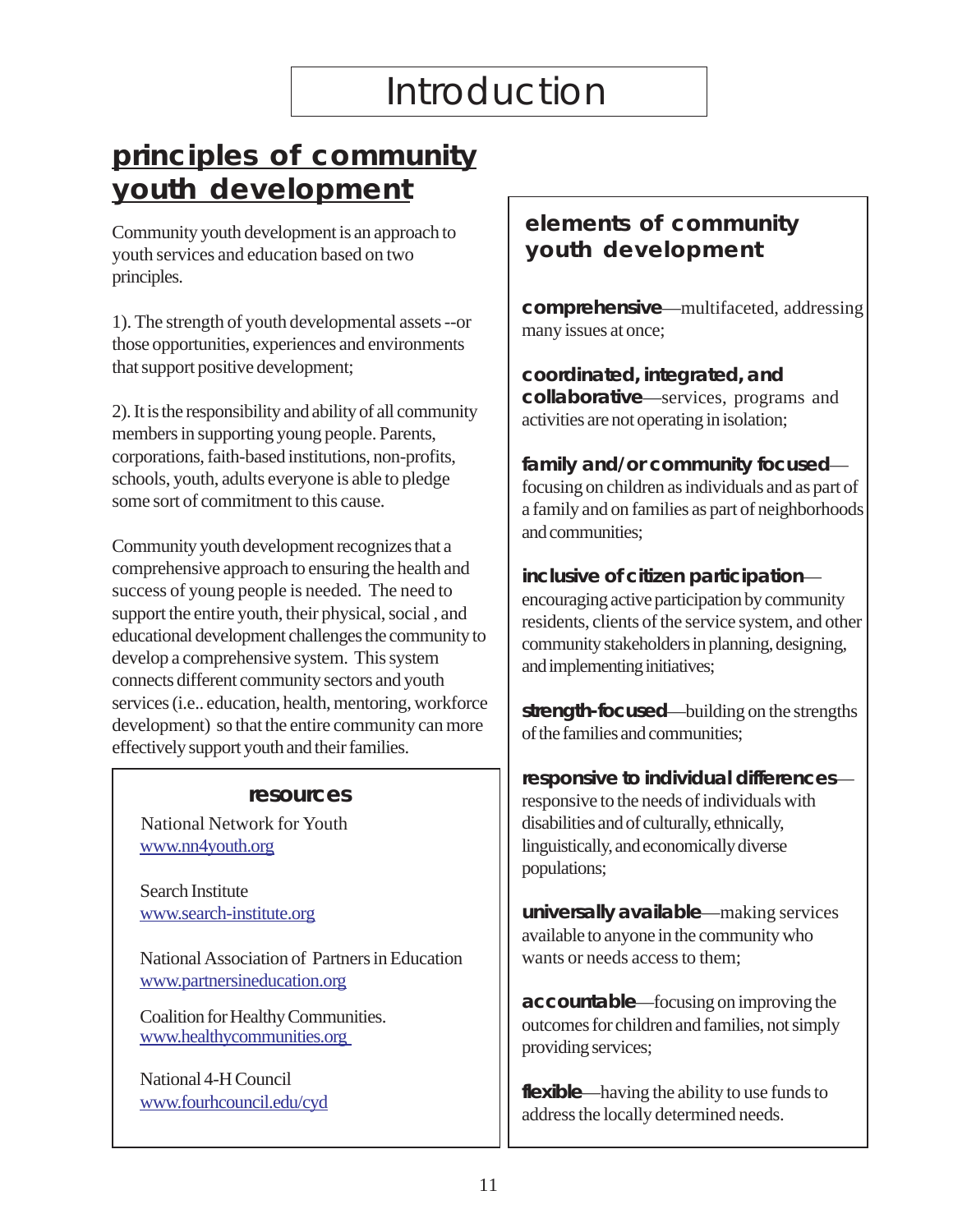## **america promise initiative**

In 1997, the Presidents Summit on America's Future was held in Philadelphia. At this summit delegates from across the nation came together to create a platform for our goals as a nation for our young people. They challenged communities to mobilize their commitment to improve the lives of young people by providing five basic resources to all young people.

## **commitment generation**

In many communities, local summits are the kick-off event for the Promise Initiative. At the summits, participants explore how they can support initiatives goals by making either personal or professional commitments. For example, one could commit to mentoring children in the neighborhood or a program can commit to serve 100 more youth next year.

## **infrastructure: after the summit**

Commitments are only one level of the promise initiative. America's Promise challenges community organizations to coordinate and provide all five resources to all youth, known by name, in their community. It challenges the community to assess what it is currently doing, what is missing, how to connect the youth to resources, and ensure the quality of these connections and resources.

## **The five basic resources**

\* An ongoing relationship with a caring adult

\* A safe place with struc tured activities during nonschool hours

\* A healthy start

\* A marketable skill through effective education

\* An opportunity to give back through community service

**schools or sites of promise:** Locations where youth can access the promises and "promises are fulfilled in a coordinated way to children and young people know by name

**local alliances:** Groups agree to work among their own networks to deliver all five promises to youth known by name

**commitment strategy:** Directs local commitments to the community alliances and sites of promise, increasing their success and impact on youth.

| promise resources                |                                |                              |  |
|----------------------------------|--------------------------------|------------------------------|--|
| Americas Promise                 | National Mentoring Partnership | <b>Youth Service America</b> |  |
| www.americaspromise.org          | www.mentoring.org/             | www.ysa.org                  |  |
| Communities In Schools           | Department of Education        | <b>Afterschool Resources</b> |  |
| www.cisnet.org                   | www.ed.gov                     | www.afterschool.gov          |  |
| Corporation for National Service | School to Work                 | Points of Light              |  |
| www.nationalservice.org          | www.stw.ed.gov/                | www.pointsoflight.org        |  |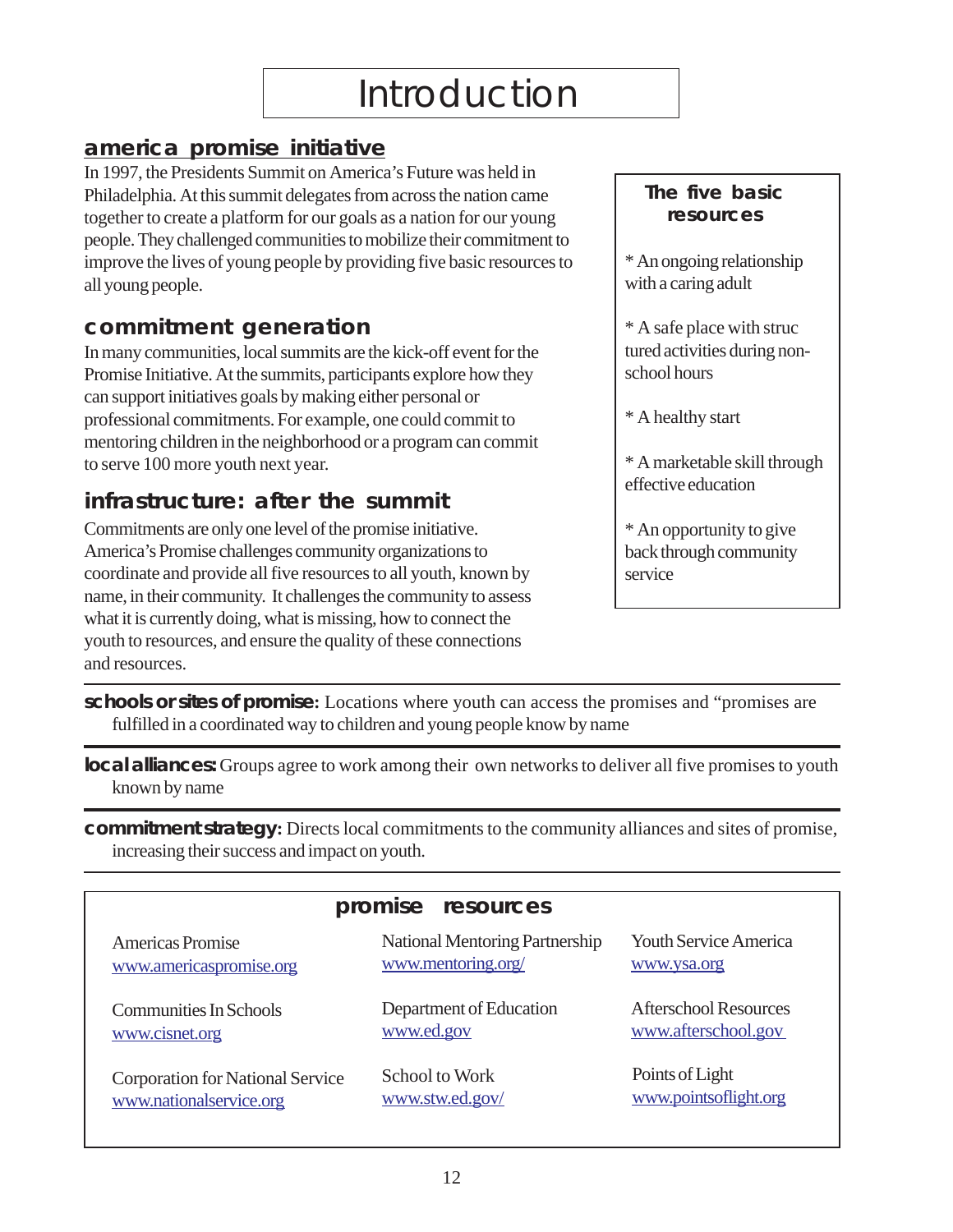**CASE STUDIES** 

## <span id="page-13-0"></span>**asset building coalition**

## **history:**

One of six sites selected for a statewide youth assets initiative funded by regional foundation and the Search Institute. Regional leadership team selected health care system as host agency and full-time coordinator was hired.

## **geography:**

Countywide initiative. Rural and small city populations. Three main population centers:

- Main town: pop 150,000: University town, county seat, multiple social programs
- Middle town: pop. 35,000: Agricultural based, few social programs
- · Smaller town: Resort community, pop, 4,000 winter 40,000 summer. Few social services

## **age:** 2.5 years

**focus:** Youth asset building **principles:** Community mobilization **sectors involved:** schools, youth organizations, health services, parents

## **mission:**

- Increase awareness about the assets model
- Mobilize groups to integrate and implement the assets model.
- Increase assets in youth throughout the community

## **structure:**

- Full time Coordinator, AmeriCorps Promise Fellow, 2 part time college interns
- Leadership groups in the three main population areas of the county
- · Open and informal membership, special projects ran by ad-hoc voluntary groups

**activities:** Asset model training, community dialogues, publications, special projects **resources:** \$35,000 year plus inkind (office, equipment)—mixed grant budget **outcomes:** 

- institutionalization: Asset model incorporated into organization by-laws and activities
- · **mobilization**: People they have trained, Active volunteers: stories, activities
- **community impact**: Impact on youth assets longitudinal study and evaluation by college Masters in Social Work students in progress

## **challenges:** Leadership development, assessing outcomes, geographic scope of initiative **future:**

The Coalition is at the end of a 3-year grant. They see three possible scenarios for the coalition.

- 1. Discontinued because job is done.
- 2. There is no buy in from the community, initiative is ignored and fails.
- 3. The community embraces and continues support by establishing funding.

They feel they are between scenario 2 and 3.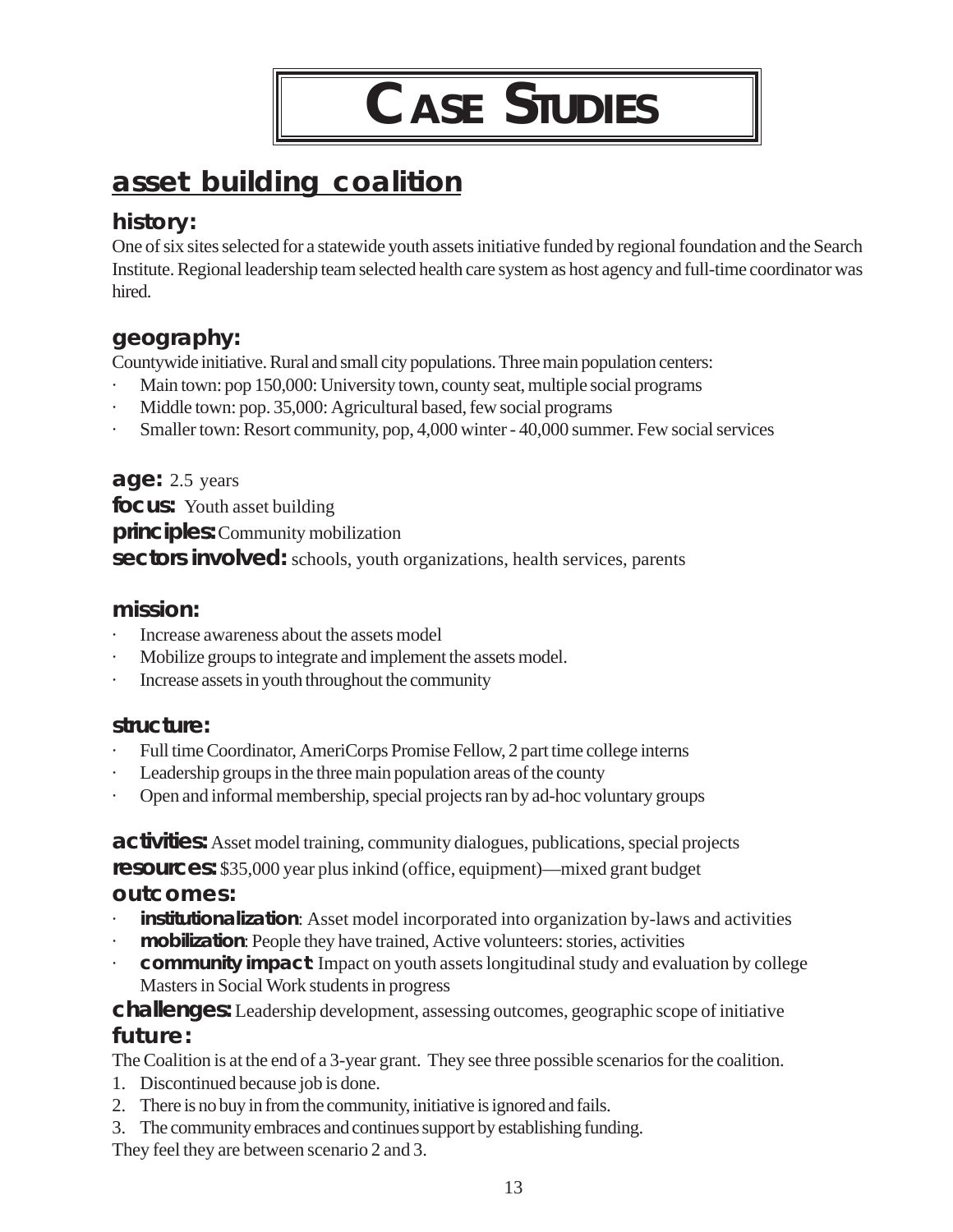# Case Studies

## **caring community initiative**

## **history:**

Caring Community Initiative is school/community-based collaboration at neighborhood and county levels. It was founded by the Leaders Roundtable in 1991. Leaders Roundtable is a group representing key leaders in the County's government, educational and community sectors. They are dedicated to research, innovation and systems change to improve the lives of children and families. In 1992, community volunteers began four Caring Communities and Caring Community Steering Committee was established. To date, there are 9 Caring Communities. All Caring Communities have secured resources for a full time coordinator.

**age:** 9 years

## **geography:**

Countywide. Urban/suburban pop. 1 million. Multiple social services and organizations. **principles**: Service integration, collaboration, family focused social services.

**focus:** Community youth development

**sectors involved:** Education, social services, justice programs, youth programs, youth, parents, business, higher education

## **mission:**

To change the human services delivery system in a way that will make things better for children and families

**structure:** Countywide and neighborhood focused.

**caring communities (9)**: FTE Coordinator, Local Steering Committee, Action Teams: Collaboration system, program and project design and implementation. **hosts**: School Districts

**county support:** One FTE Advisor, Leaders Roundtable, Caring Community Steering Committee: (open community membership): Support the plans of the Caring Communities,problem solving and coordination, "barrier busting", advocacy and policy alignment.

**activities:** Facilitating collaboration, "jump starting" new programs, community forums, family resource centers, school-based programs

**resources:** \$300,000 annually 9 caring communities

**outcomes:** Systems integration, capacity building, collaborations

**challenges:** Capacity for growth, funding, leadership transition

## **future:**

Extensive evaluation conducted in 1999 by independent consultant concluded THE initiative is showing success in progressing toward their goals. Successful projects and high community involvement keeps the collaboration "alive" and evolving. Key issues: Stabilizing funding for coordinator position and improving leadership development and transition.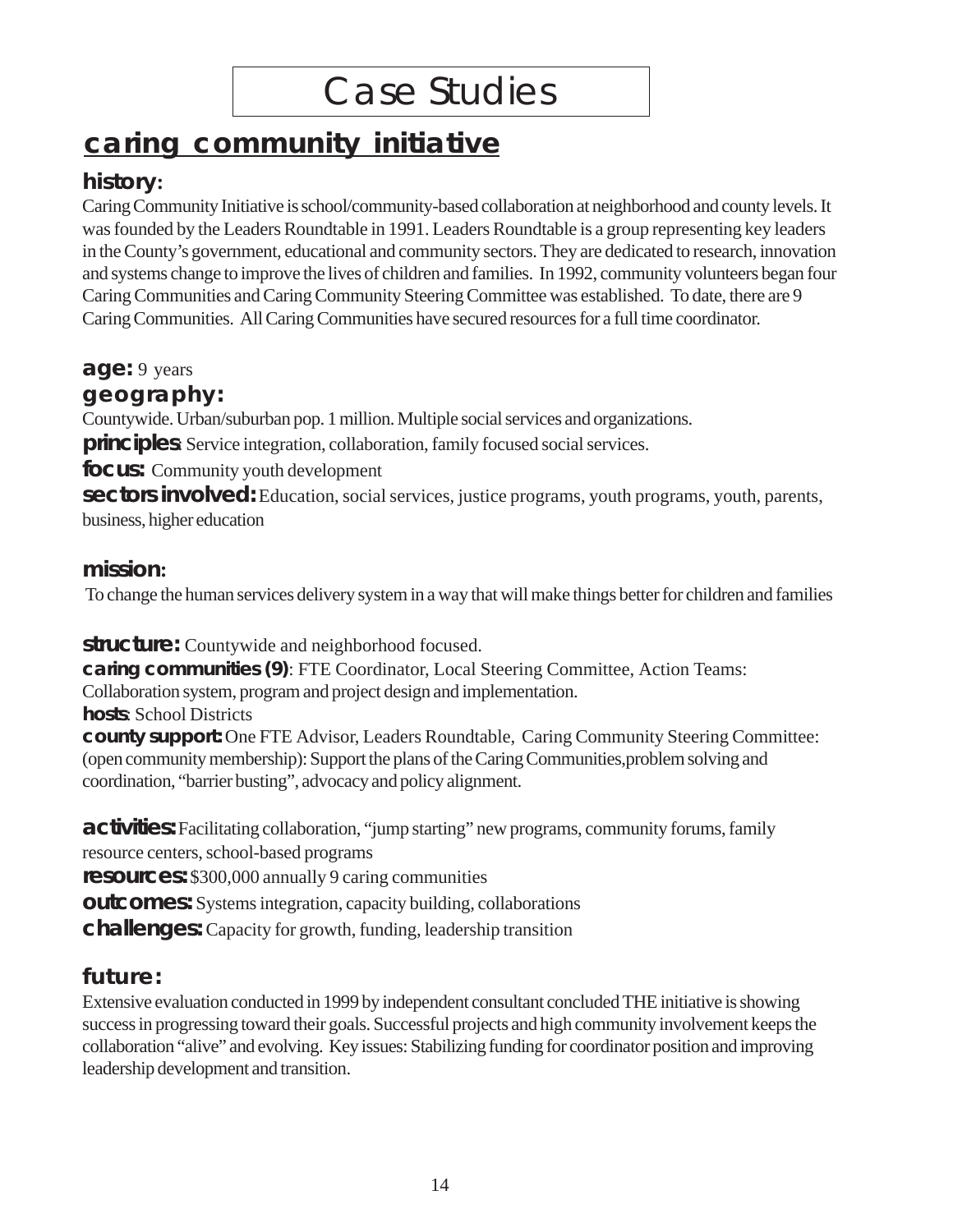## **tri-county mentoring initiative**

## **history:**

Initiative began in 1998 with the "Lets Talk Youth" the Tri-County Summit on America's Promise. Key community leaders, representing the caring adult resource, gave endorsement to developing the initiative. One business representative took leadership. AmeriCorps Promise Fellow brought on to research, build community support, and coordinate the development of the initiative and has continuted for a second term to help establish the initiative sturcture and activities.

## **geography:**

 Three Counties: Pop. 1.6 million. Rural, suburban and urban areas. Multiple governments, services, and groups

**age:** 2 years

**focus:** Mentoring services

**principles:** Systems integration, collaboration

**sectors involved:** Mentoring program managers, mentoring advocates, business community.

**mission:** Foster the expansion of quality mentoring in the tri-county area. Dedicated to building and supporting tri-county and statewide collaborations to bring quality mentoring to more young people.

## **structure:**

**staff** 1 FTE AmeriCorps Promise Fellow: (2nd year),1 Business Leader Volunteer **host**: Volunteer Center **forming a Leadership Council**: Advocacy and resource development **forming a Providers Council**: Service integration, community standards, **forming Mentoring Cente**r: Mentoring clearinghouse

**outcomes:** Improved services, increased capacity of mentoring programs **activities:** To Date: Community assessment, community forums, community mobilization Creating a mentoring clearininghouse, education materials and quality standards for mentoring programs.

**resources:** In-kind office space and materials, grant for APF **challenges:** Training and mentoring of APF

## **future**:

 Although the group has significant support from national and other statewide mentoring iniatives to help guide and support their efforts, the iniatiave faces the potential challenges of transfering leadership at the end of the Promise Fellow's term. If they are able to secure the resources for a paid coordinator position this will help secure their future.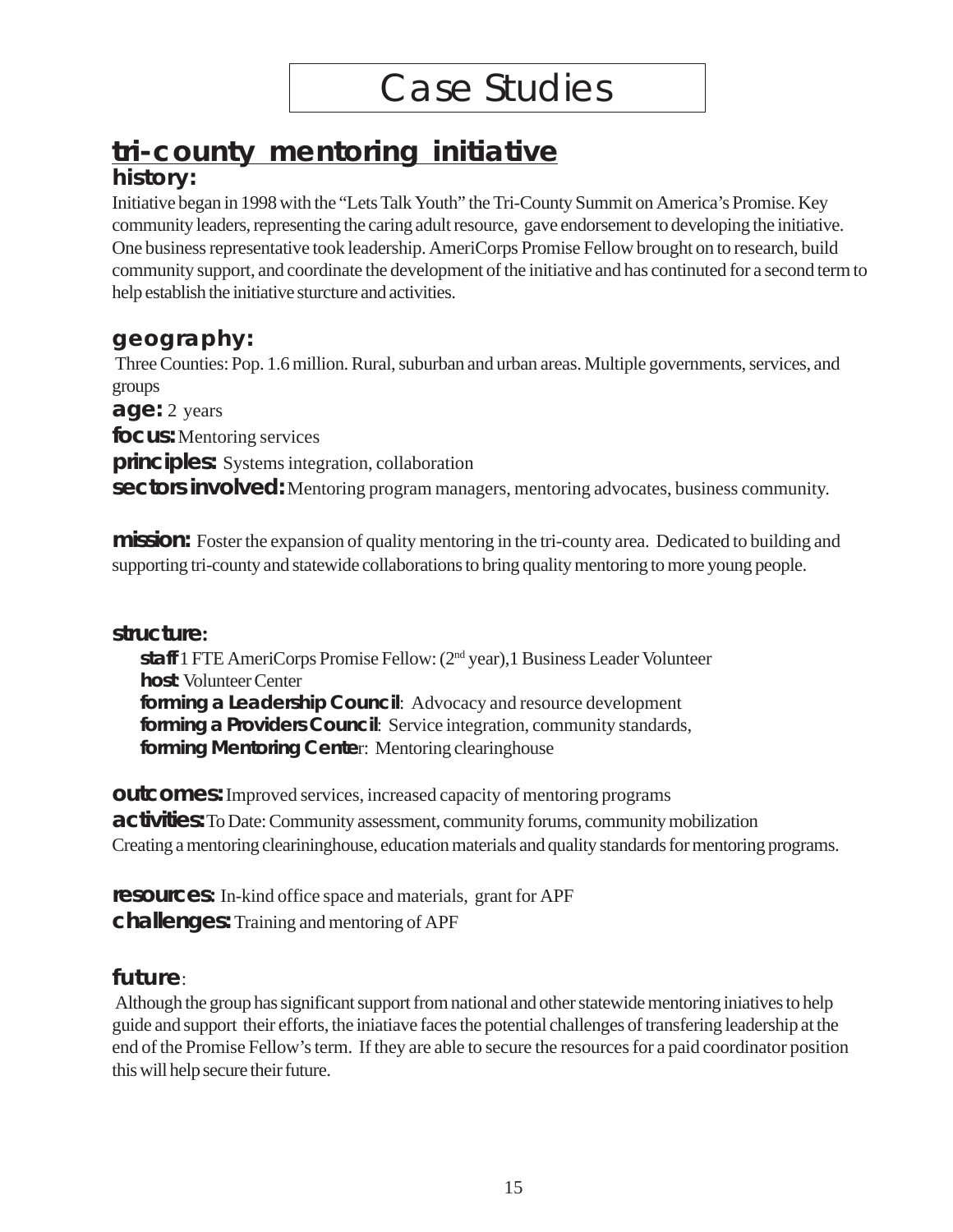## **youth involvement network**

## **history:**

Initiative begun by non-profit organization and corporate partner as a commitment made at the "Lets Talk Youth Summit" tri-county summit on Americas Promise. Coordinator and youth intern hosted community forums to develop the network. In 1999, youth involvement centers were created at 8 High Schools with the support of an AmeriCorps Promise Fellow. Youth interns hired to produce web site and newsletter. Original coordinator replaced Fall 1999.

## **geography:**

 Three Counties: Pop 1.6 million. Rural, suburban and urban areas. Multiple services and groups. **age:** 1.5 years **principles:** Youth partnership, regional coordination, **focus:** Youth involvement **sectors involved:** Schools, volunteer coordinators, youth, youth program directors, business

## **mission:**

To increase access, opportunity and quality of youth involvement in community affairs.

## **structure:**

**staff**: 1 FTE Coordinator, 1 America's Promise Fellow, 4 Youth Interns 1 College work-study **host:** Nonprofit organization **advisory board**: Youth Adults representing 3 counties, initiative development **community coalition:** Informal information exchange and dialogues among volunteer coordinators, youth, youth program directors and educators. **youth involvement centers**: Student run centers at High Schools

**activities:** Clearinghouse, training for youth and adults, community forums, youth journalism.

**resources:** \$50,000: 2-year corporate donation to host organization, \$30,000 host organization support

**outcomes**: Community awareness, youth leadership development, community mobilization, improved youth volunteer opportunities

**challenges:** Autonomy from host agency, leadership development, strategic planning, community mobilization.

**future:** Host organization pulled support of collaborative planning. Resources shifted to statewide service learning program, integrating some of the initial goals of the network.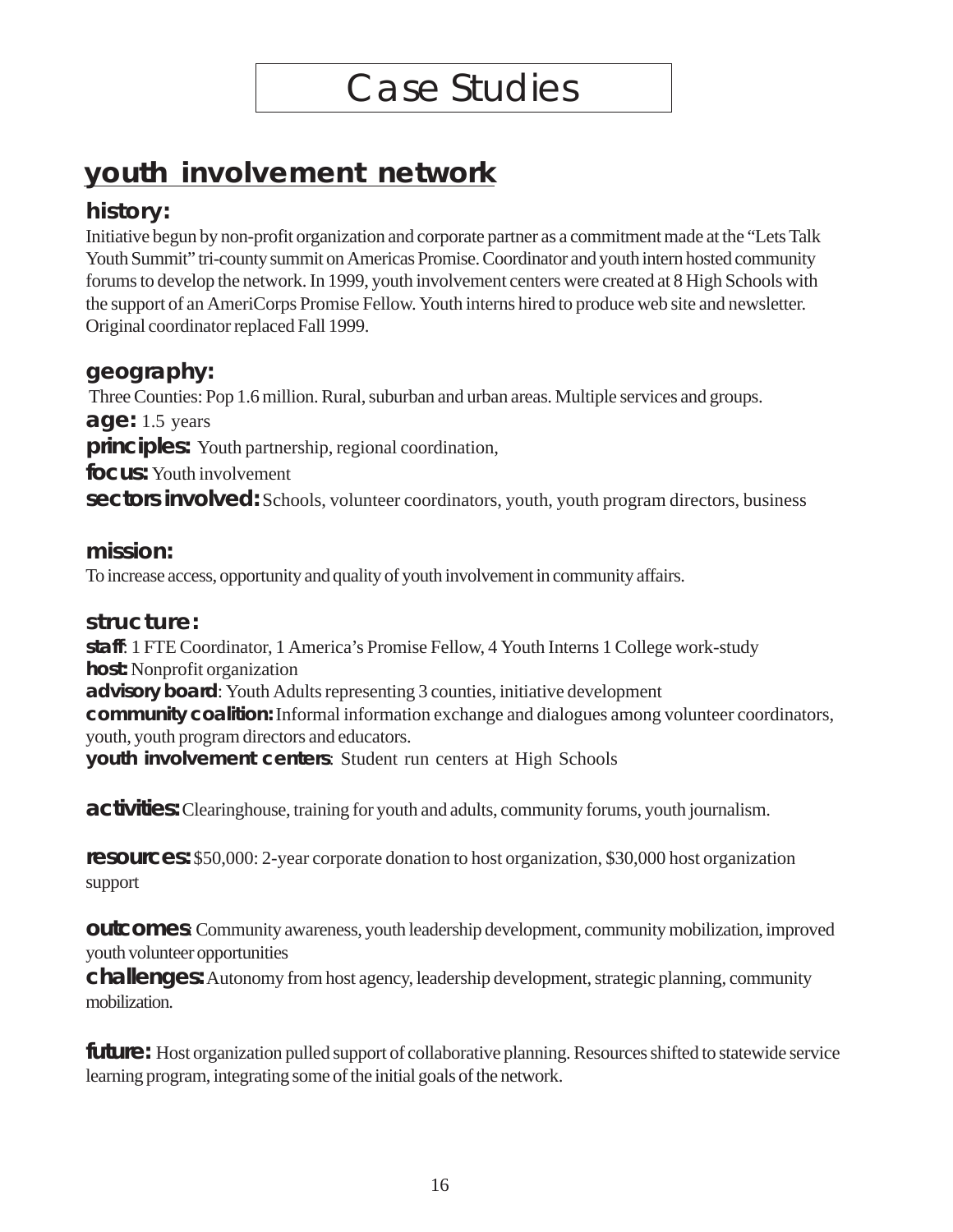# Case Studies

## **links history:**

In 1992, informal group of 8 leaders from key sectors (education, government, social services, and business) created a consensus to create a service system that can better serve the needs of the community. In 1994, a city employee was assigned to developing a model for the group. The "Communities that Care" prevention model was selected. In 1995, they institutionalize the initiative by making funding a line-budget item of each of the eight founding organizations. In 1997 they hired a professional coordinator and administrative assistant to staff the initiative. The coordinators focus was to foster dialogues and collaborations among community groups.

## **geography:**

City wide: pop. 200,000 city within a greater metro area of 3.5 million. Relatively affluent community that is experiencing an increase in population and diversity of community members including children, minorities, and seniors.

## **age:** 9 years

**principles:** Communities that Care framework, collaboration and capacity building

**focus:** Improving community services

**sectors involved:** Neighborhood associations, social service providers, school district, and business.

**mission:** "sharing responsibilities and resources to create a community which is safe, healthy, and productive for children, adults and families".

## **structure:**

**staff:** 1 FTE Executive Director, 1 FTE Assistant

**host**: Health Care System

**leadership council:** 8 core community organations. Funders for initiative.

**steering committee:** 22 members, Partners in prevention action team co-chairs, Community Liaisons seats representing faith organizations, schools, police and business, executive director and assistant.

**general members: partners in prevention:** 50 other organizations as members in the General Partnership, open membership. Moving towards formal membership agreements and suggested donations.

**outcomes:** Institutionalization in funding systems and organizations.

Collaborations norm in community.

**activities:** Facilitation and administrative support for collaborations, coordinate strategic teams,special projects; community resource directory

**resources:** \$90,000 cash, \$110,000 in kind, (office space, insurance, and equipment)

**challenges:** Inclusion of diverse populations: service recipients and cultural groups. **future:** Continue to evaluate community impacts in next 3 years.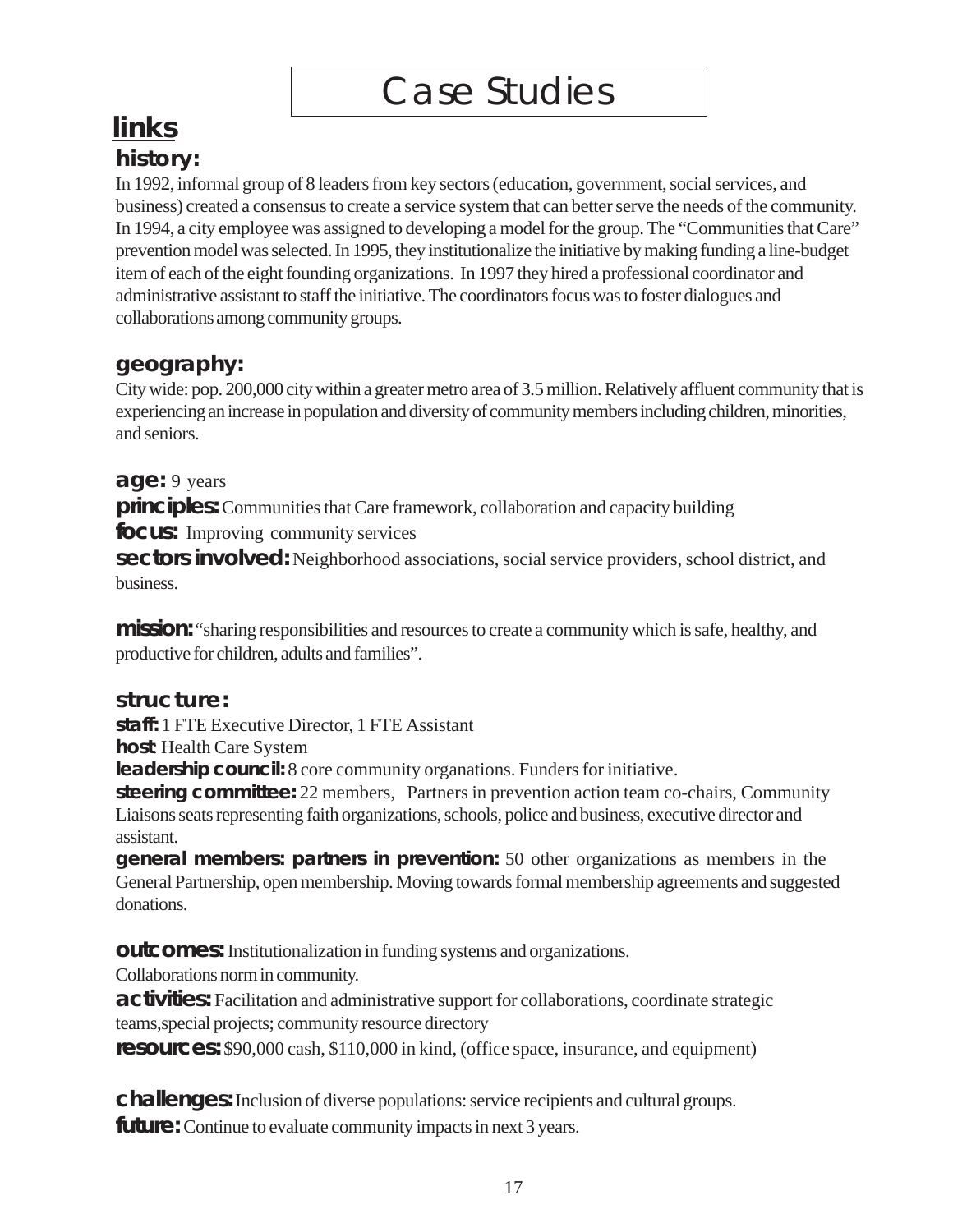# **NETWORK INITIATION**

## <span id="page-18-0"></span>**introduction**

## **process of initiation:**

A network begins when people decide that a system wide change, encompassing the efforts of many people, is needed. There are three primary stages to initiation described in this section.

**catalysts:** The spark. It begins with some change in either the environment or in an idea. It is the people who begin the process of collaboration.

**mobilization:** Efforts begin to build teamwork and mobilize resources (revenue, time, and people) to build a positive environment within the community, overcome potential barriers and begin to mobilize the citizenry to institute change.

**grounding:** The group adopts a shared understanding of their purpose and values by identifying their vision, mission and principles and outcomes within the context of the attitudes, norms, beliefs and values of the larger community.

*"If people want to change the community they need the agreement and support of people in the community, especially those whose behavior they want to influence.* 

*They work collaboratively because they believe it will be more effective in creating change. The change is their goal and objective."* 

## **triggering conditions for change**

**\***Change is needed and possible.

**\*** A group has a vision and ideas about how change can occur.

**\*** Members are confident that they can achieve goals to move their community closer to the vision.

**\***Group members foster collaborative conditions and recruit members who have collaborative skills and agree with vision and mission of the group.

**\*** Conditions in the community do not prevent the members from taking part in its activities.

## **questions to ask**

What is wrong?

Who is affected by this condition?

Whom should we try to help?

What do we think should be changed?

Who should we approach for help in creating this change?

 Whose behavior do we want to influence?

How shall we try to convince these people and their supporters to develop or adopt this innovation?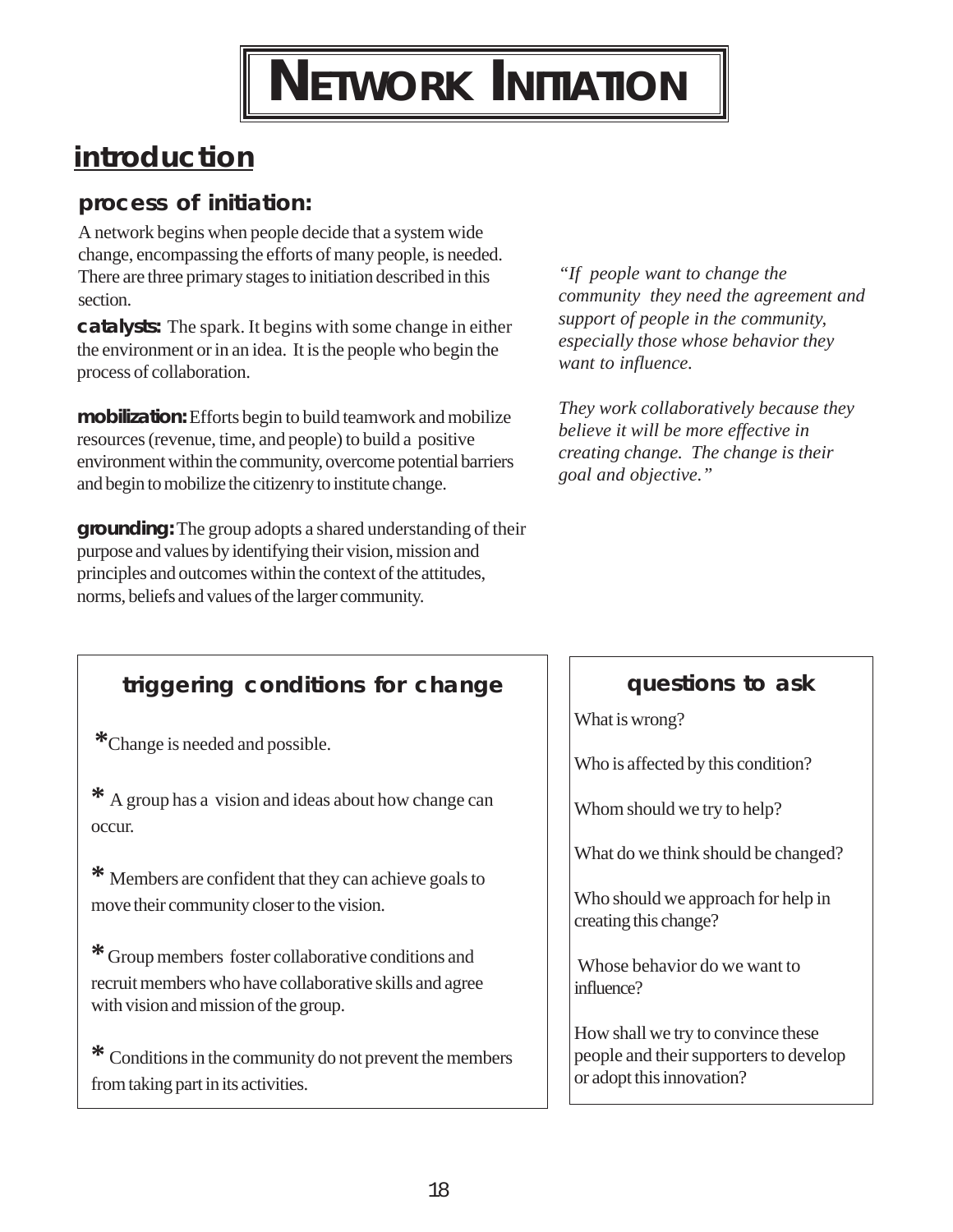# Network Initiation

## <span id="page-19-0"></span>**catalysts:**

Catalysts get your collaboration started. Generally to begin a collaborative effort two types of catalysts are needed:

## **two types of catalysts**

**(1) environment:** A community-wide issue viewed by the community as a situation requiring a comprehensive approach.

**(2) people:** A convener or conveners. The convener(s) begins the initial dialogue about the issue, and helps bring people towards developing alternatives to the situation.

## **examples of catalysts:**

Many factors contribute to the creation of community networks. Following are some of the general types of initiation strategies.

**cross interest community leaders:** Some networks are create by a group of community leaders from a mix group of social services, government, and education came together to support systems integration and capacity building for the entire range of community services these groups offer.

**single interest:** Other networks are created with the goal of supporting a specific group of program providers and users. These focus on specific approach to community youth development such as mentoring, youth service, and workforce development.

**national initiative seed money**: In some communities seed money for a campaign, summit and outreach activities is the initial catalyst to network development. Typically some sort of coordinating body is created, a "kick off" event, and follow up support for new initiatives and collaboration.

However the network begins, it is important that the conveners are respected by the community and viewed as having a legitimate role in this endeavor. They must carry out their role with passion and respect, and have good organizational and interpersonal skills.

## **resources**

Center for Community Change [www.communitychange.org](http://www.communitychange.org/) 

National Community Building Network [www.ncbn.org](http://www.ncbn.org) 

National Civic League [www.ncl.org/ncl/index.htm](http://www.ncl.org/ncl/index.htm) 

AspenInstitute Roundtable [www.aspenroundtable.org](http://www.aspenroundtable.org) 

Charting Community Connections [www.fourhcouncil.edu/cyd/CCC.htm](http://www.fourhcouncil.edu/cyd/CCC.htm) 

NWREL: Rural Education Strengthening Community Networks [www.nwrel.org/ruraled/](http://www.nwrel.org/ruraled/) 

## **taking small steps**

In 1992 key leaders from the school board, city and county government, non-profit organizations and the heath care system began the LINKS initiative. They began by talking and acknowledge that they "we should be in the same room at the same time" in order to effect social change. Their first step was to make small steps at changing the way people think.

 The goal was to change community perceptions so collaboration could become the new way of acting in the community. It started with gestures as simple and brave as making bright cards with the phrase "It takes a village" printed on it and handing them out at public places from meetings and through fast food drive through windows.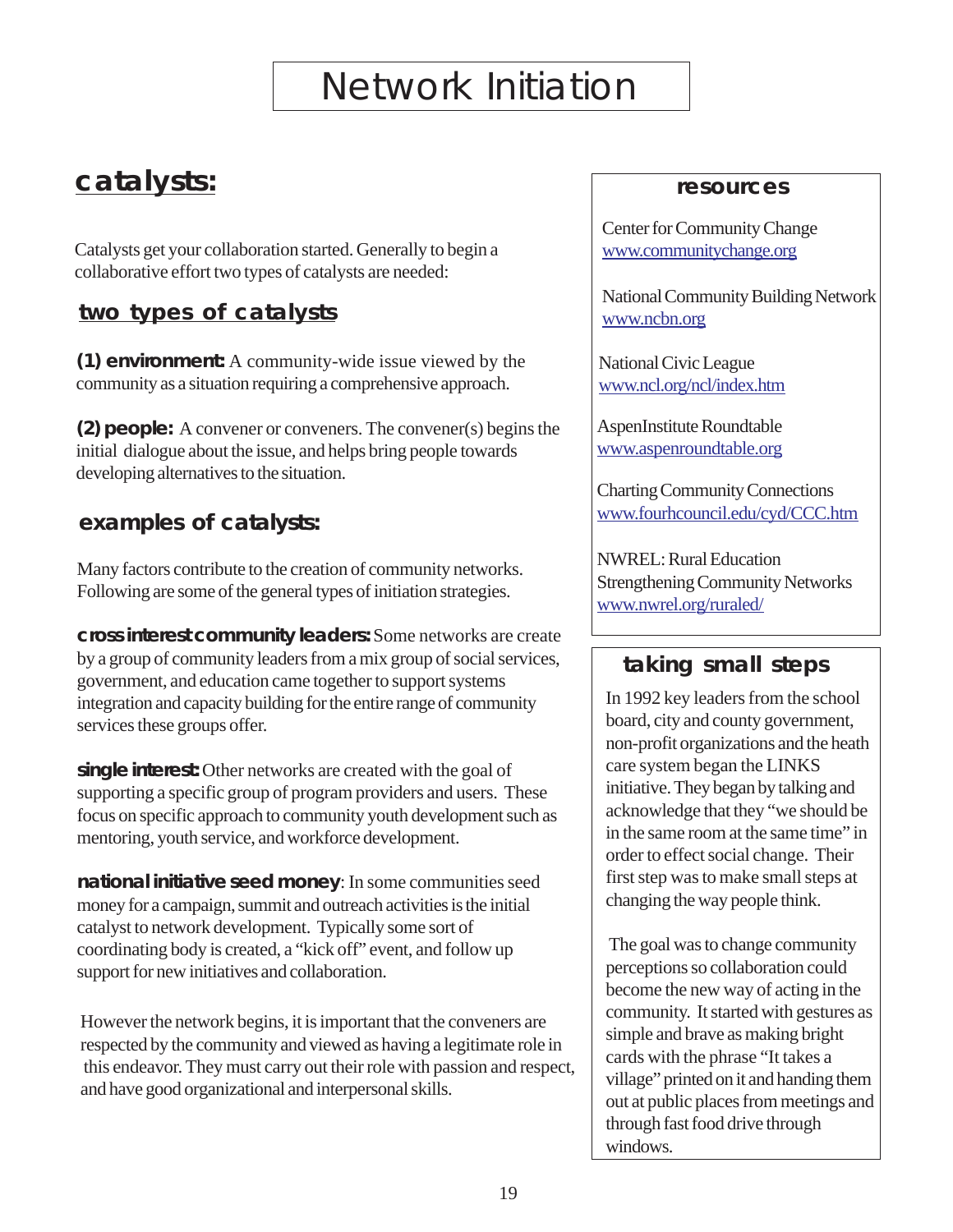# Network Initiation

## <span id="page-20-0"></span>**mobilizing:**

Networks begin with a person or group of people set out to improve a community wide situation through long-term collaboration. They begin by identifying what they can do to change the situation. They bring more people into the effort to who can provide support and resources.

In some communities, forming such a group will be the first step. In others communities, an existing group addressing issues of education, health care, or family services, may broaden or refocus its agenda to initiate a network. In either scenario, effective mobilization requires reaching out to the institutions, community and religious groups and business associations that

- \* Have an interested in joining the network
- \*Have the greatest potential to benefit from this alliance
- \* Have the ability to help fulfill the mission .

Community mobilization occurs when the community recognizes the value of the change, believes in their capacity to act on behalf of the change and is motivated to act on behalf of the cause. People only act upon things that are important to them. Members must place enough value to the purpose of the group in order to commit time and energy to its cause. When beginning a network it is important to make sure the collaborators voice what they want from the effort and future decisions reflect these desires.

Everyone has multiple communities and priorities in their lives. We have our family, our professions, our neighborhood, our hobbies and interests. Like individuals, organizations also have many communities and priorities. The essence of mobilizing community networks is to move the goals of the collaboration to the first level priority for both individuals and groups.

It is important to recognize that is that although not everyone will say "yes" to collaborating today—people will rarely say "no" to the possibility of joining sometime in the future. Often they are waiting to see how successful the activities are before investing their energy and time. They will come on board when they see how others benefit or when the opportunity is right for their organization.

## **who to recruit?**

People comfortable with working in groups and developing new ideas.

People who have influence in the community for making decisions and allocating resources.

People who have frequent and easy contact with each other. They live or work in similar environments.

People who want to join!!!!

## **four kinds of motivation**

**self oriented motivations:**  benefits of participation (skills, networking, financial gain, get out of office, personal relationships)

**desire for group success**: pride in achievement of group goal

**desire to benefit others:**  motivated by benefits to people outside of group

**desire to benefit the community:**  motivated by improvement of the community.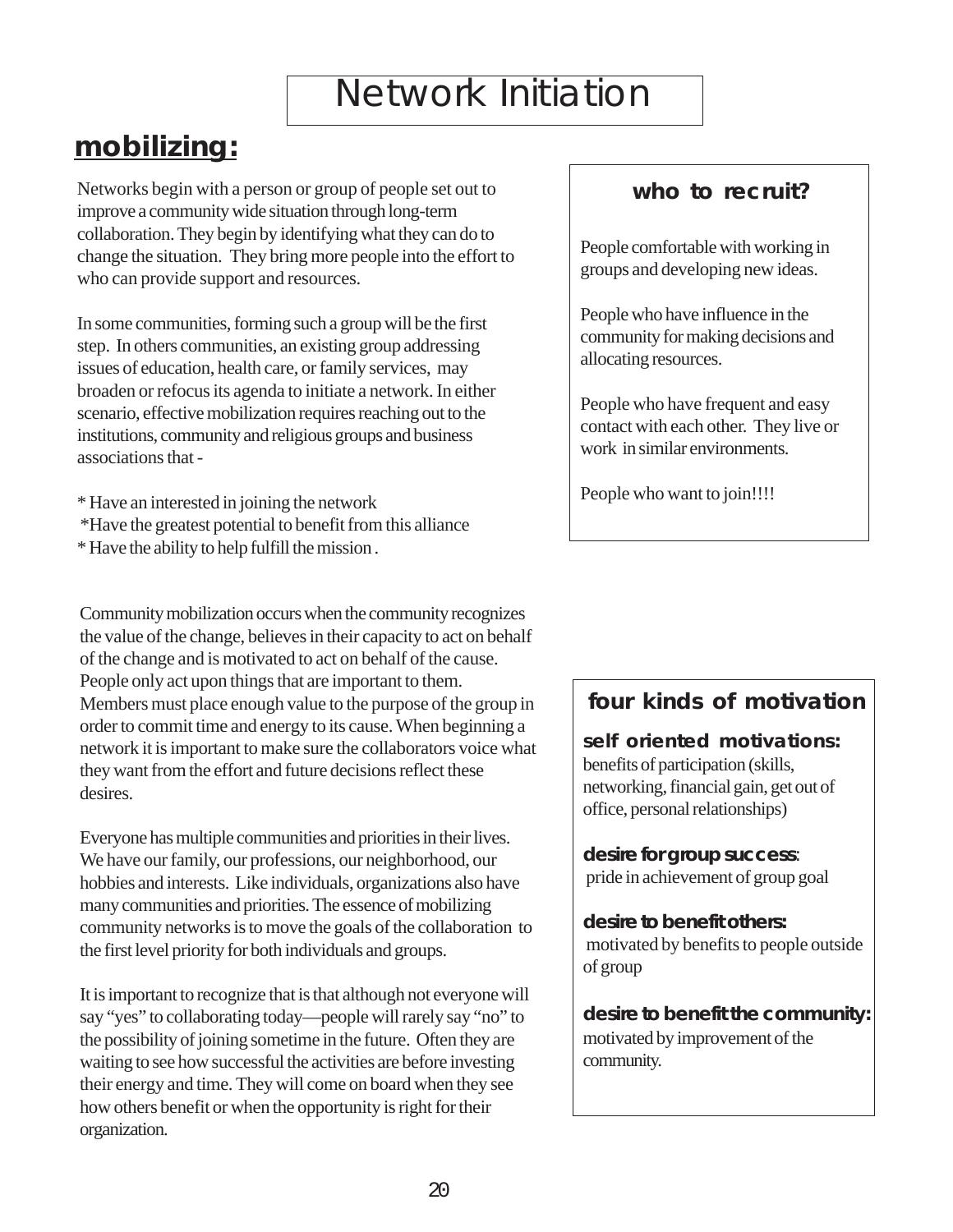# Network Initiation

## <span id="page-21-0"></span>**grounding:**

Establishing the foundation of the group allows the uniqueness of the collaborative effort to become clear. Each network needs to go through a process of defining their vision, mission and goals. Using network models designed elsewhere can only be successfully transferred when they are adapted to the particular community. The grounding process helps avoid duplication of efforts, turf conflicts, and disenfranchising the community members. It defines the niche the network fills and its role in the community.

The **VISION** is the portrait of the desired future condition. While the desired outcome may be defined as "to have a safe and secure community," the vision expresses how the community will look when that outcome is realized.

#### **examples**

*"Every young person has access to the positive support from one or more role models."* 

*"All of our citizens contribute to the safety of our community, they respect people and places, protect the investments they make, and safeguard their sense of security."* 

*"All youth are active citizens recognized and valued by the community."* 

The **MISSION** is the purpose of the collaborative effort. The mission states the fundamental reason for the collaboration's existence, who benefits from it, and how.

#### *example*

*"To challenge barriers that impede coordination and flexibility in providing collaborative support and integrated service delivery systems that serve as bases for community access to social, emotional, mental, medical, physical, health, educational and economic well being"* 

The **VALUES and PRINCIPLES** are the beliefs commonly held by the group. They serve as guides for reaching outcomes and working relationships and describe how the group operates on a regular basis.

### *examples*

*Collaboration, community building, youth involvement.* 

## **grounding questions**

1. What is the best possible improvement you can imagine in this community?

2. What past efforts to change things in this community have turned out well?

3. Try to achieve a consensus or single view of the what the community will be like after the desired change is made

4. Identify what changes in institutions, culture, and other social structures need to occur for this vision to happen?

5. How would these changes be achieved?

6. What can we do now to begin to reach our vision?

### **sound bytes**

In order to communicate your group's role in the community there needs to be a short, sound byte that all members of the group can use to explain who they are and what they are trying to do.

### *example*

*LINKS…is a collaborative network of individuals and organizations that provides a framework for conducting community needs assessment, creating shared strategies to address those needs, and developing a system for evaluating and measure community results.*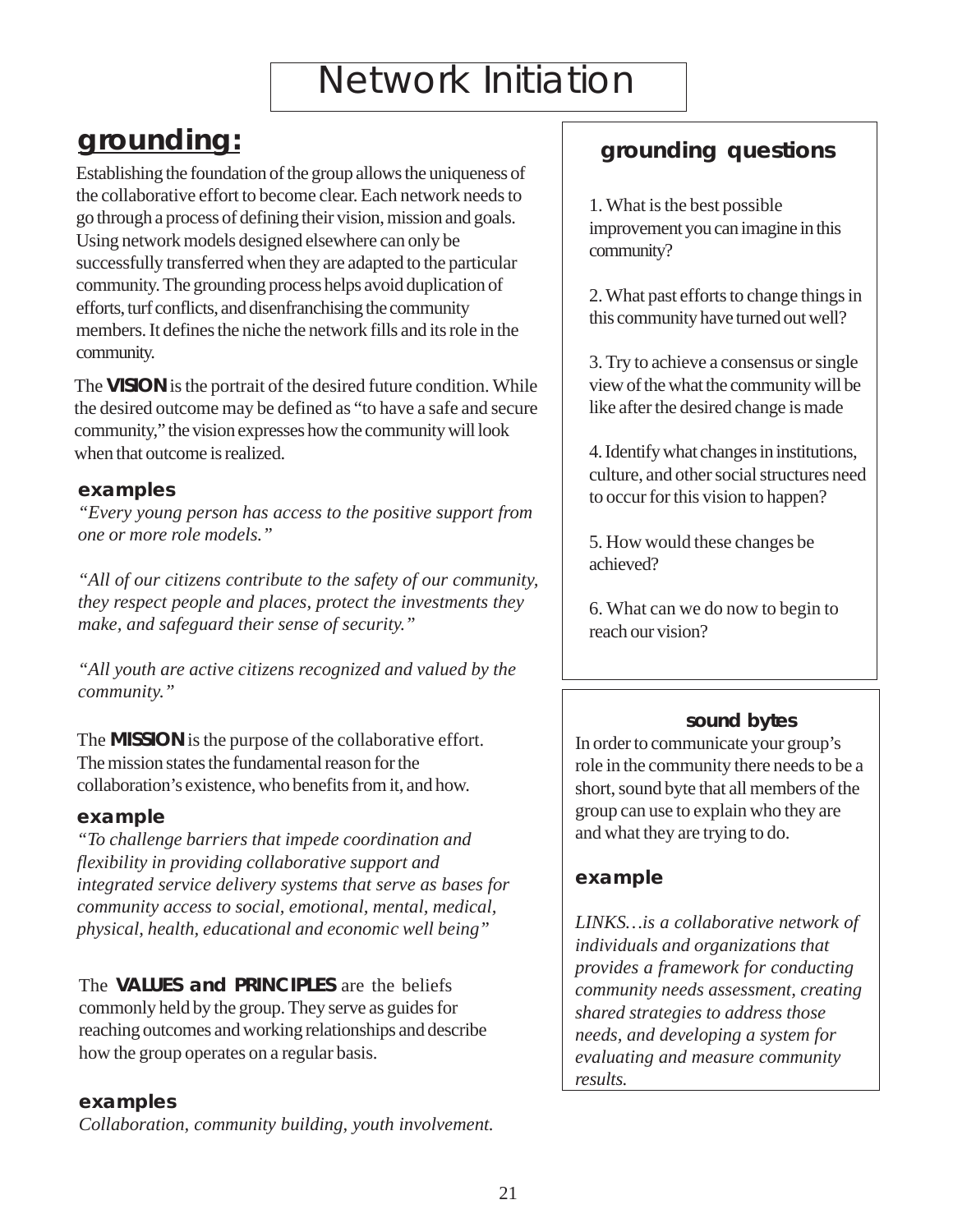

## **introduction**

Creating community networks requires developing a system of how people will work together. Developing this system requires the group to make decisions about the structure and the processes of the network.

## **network system**

### **structure:**

Who is involved and what are their roles and responsibilities.

### **process:**

 How the group makes decisions and plans in order to achieve their goals.

Networks develop structures that match the complexity and scale of the community. The decisions made in systems development reflect the unique history, environment, relationships among organizations and unique energies and talents of members.

In many networks, the structure is organized to recognize the multiple spheres of influences different groups and organizations have in the community. The system is complex so the group can simultaneously effect changes in policy and institutions, in individual perceptions and motivations, communication systems, program development and service delivery.

The process of developing network systems requires organizing and recruiting members, defining roles and responsibilities and planning strategies for achieving the mission.

#### **resources**

## **community building**

Civic Practises Network <http://www.cpn.org/>

Asset Based Community Development **Institute** <http://www.nwu.edu/IPR/abcd.html>

National Civic league <http://www.ncl.org/anr/>

Community Tool Box: <http://ctb.lsi.ukans.edu/>

## **leadership**

[http://www.pfdf.org/leaderbooks/L2L/](http://www.pfdf.org/leaderbooks/L2L/index.html)  [index.html](http://www.pfdf.org/leaderbooks/L2L/index.html)  Drucker Foundation: Leader to Leader **Journal** 

[http://www.independentsector.org/](http://www.independentsector.org/programs/leadership/leaders.html)  [programs/leadership/leaders.html](http://www.independentsector.org/programs/leadership/leaders.html)  Independent Sector

### **management**

[http://www.allianceonline.org/](http://www.allianceonline.org/

)  The Alliance For Nonprofit Management

Free Management Library <http://www.mapnp.org/library/index.html>

Center for Excellence in Nonprofits <http://www.cen.org/>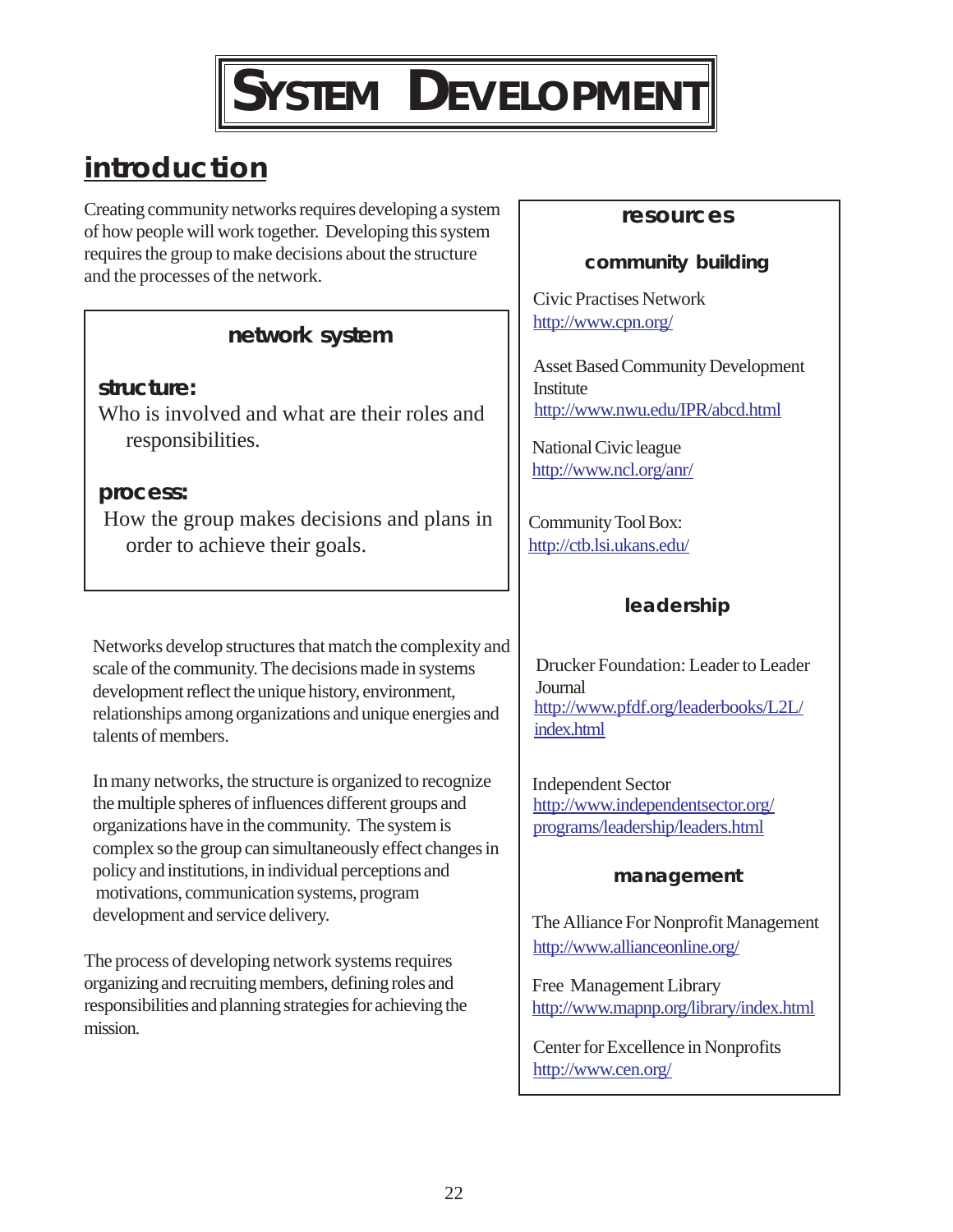## <span id="page-23-0"></span>**group organization**

How networks organize themselves depends largely on what they are trying to achieve. These goals determine how formal or informal the roles, responsibilities and relationships of members. The strategies of group organization often change over time Many networks begin as informal information sharing groups and then develop more structure as the initiative becomes integrated within the community.

Formal groups have defined roles and relationships stated and agreed to in by-laws and membership agreements. These groups have designated leadership, agreements on length and frequency of participation. For community networks that focus on integration of services, formal groups help provide the consistency of participation and decision making needed for coordination and comprehensive planning.

Informal groups are more flexible in their definition of roles and responsibilities. Often they have open membership, defined roles tend to be limited to administrative tasks (recorder, facilitator), and there is no formal expectation of participation. Network groups that primarily focus on is education and information sharing use informal groups to maximize the exposure of community members to network goals.

Most networks have both formal and informal groups. They use informal groups as the platform for more formal committees and action groups. Members are expected to take responsibility when they are needed and they can do it. If the group moves into a more active role, a core leadership group is formed out of who has the special skills, knowledge and resources (time) to direct the efforts. Often they establish formal councils to provide long term support for the network.

## **types of groups: informal to formal**

 $\overline{\phantom{a}}$ 

## **type I**

- Dialog and common understanding
- Clearinghouse for information
- Used to create base of support
- Non–hierarchical
- Roles loosely defined
- Low key leadership
- Minimal decision making
- Informal communication
- Links among groups are advisory

## **type II**

- Match needs and provide coordination
- Limit duplication of services
- Group leverages/raises money
- Facultative leaders
- Formal communications within the central group
- Share resources to address common issues
- Central body of people consists of decision-makers
- Roles defined
- Group decision making in central and subgroups

## **type III**

- Share ideas and be willing to pull resources from existing systems
- Develop long range commitment
- All members involved in decision making
- Group develops new resources and joint budget
- Shared leadership
- Decision making formal
- Communication is common and prioritized
- Build interdependent system to address issues and opportunities
- Member roles and responsibilities formalized and written in work assignments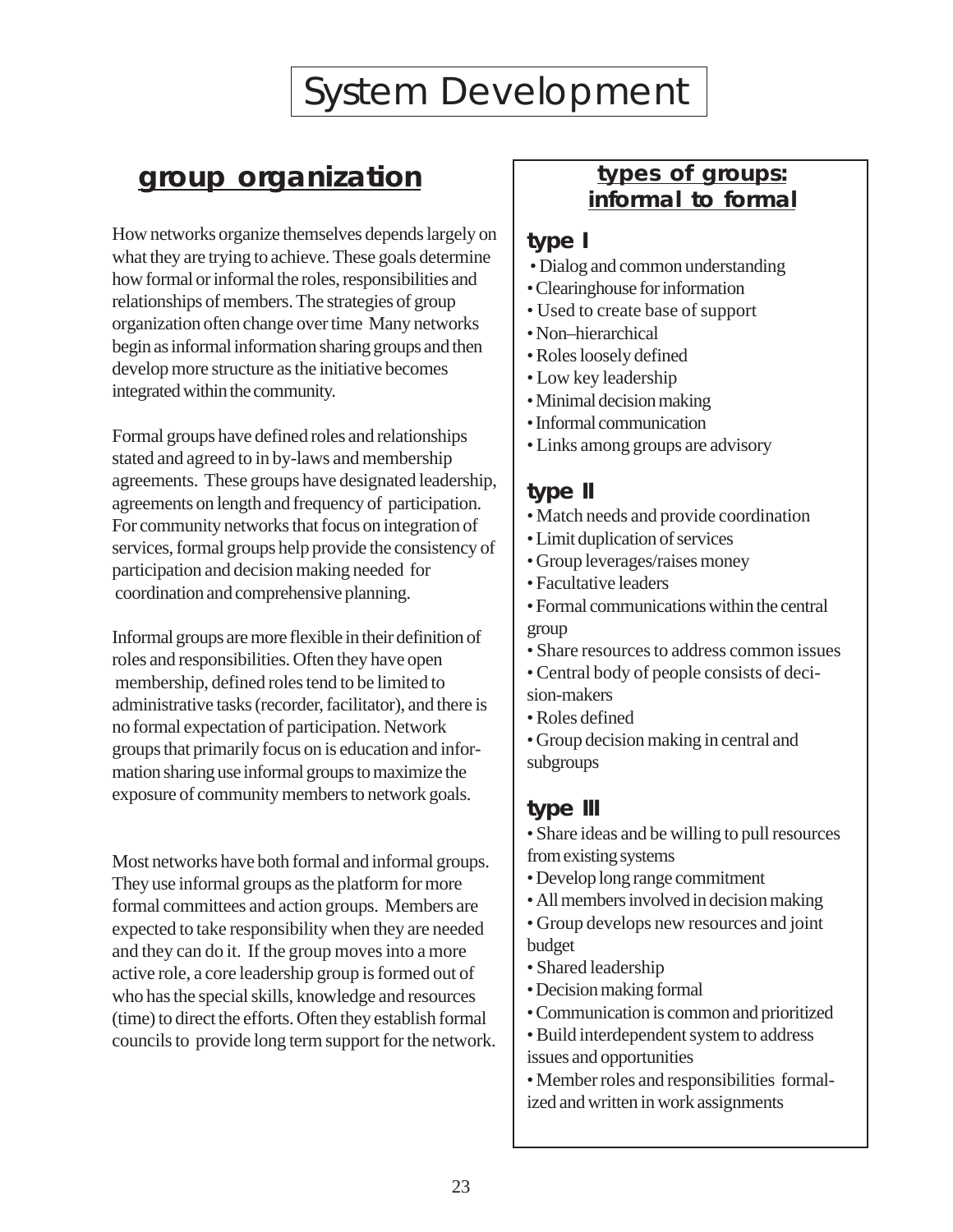## **group organization**

Many network structures are based on a layering of roles and responsibilities throughout the entire community. One way to look at networks is to think of it as a multitude of  $\Big\{\begin{array}{c}\text{Citizens Handbook} \\ \text{Citizens Handbook}\end{array}\Big\}$ tommittees who have authority to perform different <http://www.vcn.bc.ca/citizens-handbook/> functions for the group as a whole. Some of the groups are long term while some emerge and disperse based on need. Some focus solely on the community wide level,<br>Sustainable Communities Network some only on the neighborhood scale, while others are developed as the bridge between the two. Multiple layers developed as the bridge between the two. Multiple layers of decision-making points helps to provide maximum participation without hampering the ability of the group to Pew Partnership for Civic Change plan, interact and take direction.

## **examples of network groups**

## **advisory groups**

## **resources**

 $\overline{\phantom{a}}$ 

http://www.pew-partnership.org/ [research/index.html](http://www.pew-partnership.org/research/index.html)

Advisory group members represent key community sectors; government, education, non-profits, faith groups and business. This group works to "bust" identified barriers to the success of the network mission by aligning their activities and organizations to support the efforts. They also help identify and leverage new resources, provide expertise and support to community assessment, and policy recommendations. Advisory groups are often made up of 10-15 members who meet 2-5 times a year.

## **coordinating groups**

Coordinating groups may have open membership or selected membership; however, the critical issue is the representation of the key sectors of both the strategic and grassroots level. Some networks have two sets of coordinating groups, one working on the community wide scale and others working specific neighborhood or interest area. These groups plan the network activities including systems integration, standards of practice and coordination, and information sharing mechanisms. Coordinating groups range from 15-50 members and meet once or twice a month.

## **action groups**

Action groups can be standing or ad hoc groups that focus on a specific project or goal of the network. Many networks require action teams to be made up of at least one member of the coordinating group and one member of the community. Action groups are made of 2-15 people and meet monthly or more depending on the project.

## **fiscal agents:**

Fiscal agents are organizations that have responsibility for managing network finances. If the network is not established as its own non-profit then a designated fiscal agent is needed. Examples of fiscal agents include: School districts, health organizations, volunteer centers, youth programs. A fiscal agent should be viewed as an equal partner of the network.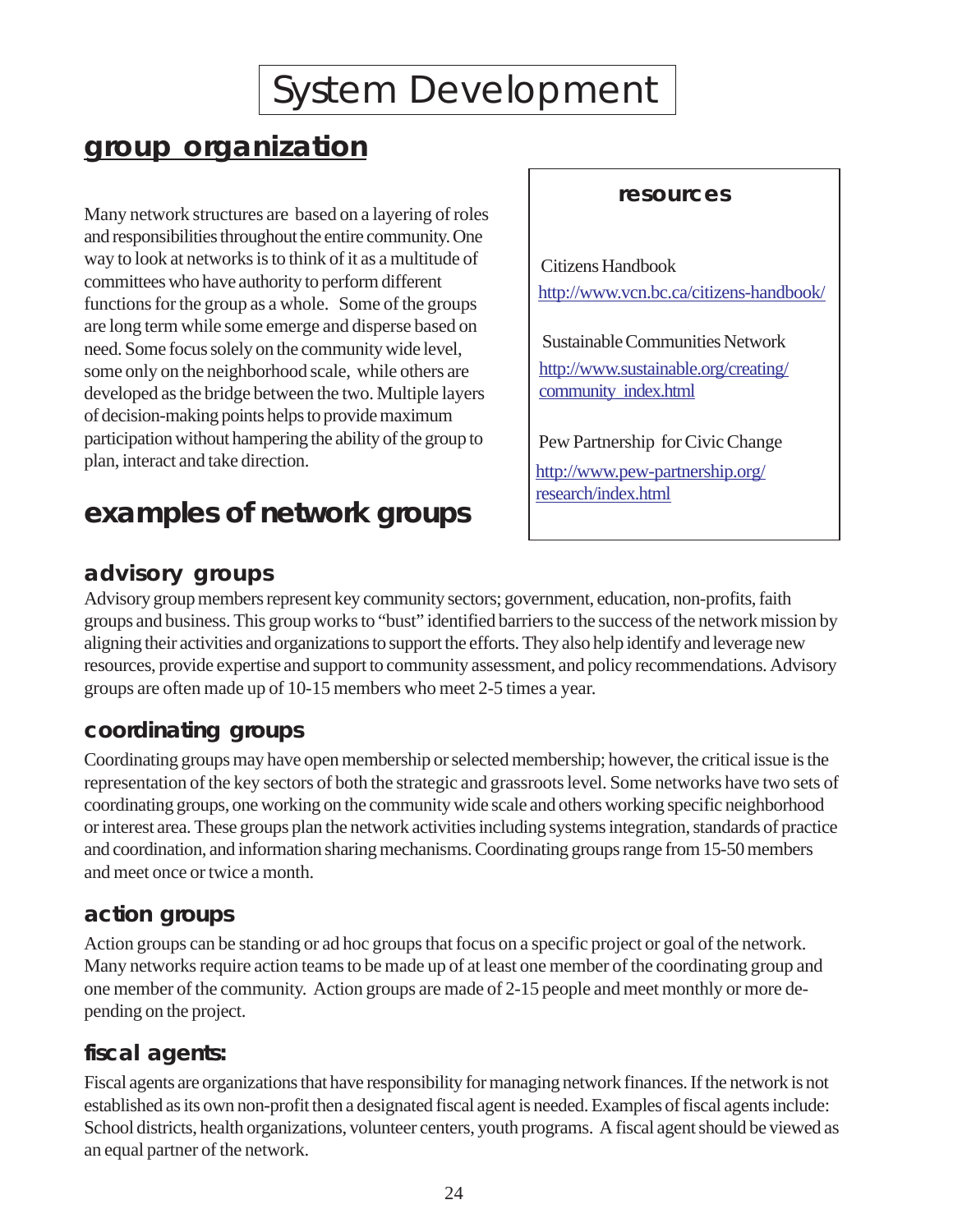## <span id="page-25-0"></span>**member involvement** *"People aren't looking for ways*

Community networks are built upon the mobilizing the assets of *to give up their time, but they are community members and groups. Two broad questions need to be*<br>existent *looking* community the recruitment process of potwork members. *lives.* asked when beginning the recruitment process of network membership:

*1. What 'pockets' or networks of people make up our commu-*<br>*nity?* Energize:<www.energize.com>/<br>2. What kinds of skills and backgrounds do we need?  $\left\{\n \begin{array}{l}\n \text{Ebooks:} \text{www.energize:} \text{conv.}\n \end{array}\n\right\}$ 

Levels of involvement will depend on how important the project is to Points of Light their organization or personal interest and how well they feel their www.pointsoflight.org skills and influence can support the effort. Often this dynamic is seen in the first round of network meetings. Many will show at the beginning and filter out after a time. This does not necessarily mean they do not support the efforts, they may be just saving their energies for<br>activities that are better suited to their interests and resources Many Administration www.avaintl.org activities that are better suited to their interests and resources. Many networks host kick off retreats at the beginning of the year to identify  $\bigcup$  Cybervpm emerging plans and activities. Here members can self select their level of involvement for the upcoming year. It is important to remember that or involvement for the upcoming year. It is important to remember that<br>if people are allowed to do what they do best and if their tasks are<br>clear, then effective participation and collaboration is enabled.

 $\overline{\phantom{a}}$ 

#### **volunteer management**

ARNOVA www.arnova.org

## **steps to quality involvement**

**planning:** Planning is an assessment of the goals, **participation:** Participation is the activities the anticipated outcomes, and the needs for involv- members engage in. Coordinators should always expected of participants? What can participants

**recruitment:** Effective recruitment matches the the work done. Celebration is a time for group interests. It the coordinators role to help members their roles within the network. It is also a time to identify what they want to do and what they are relax, share food and have fun. Recognition and

**training:** Training simply is ensuring that the person responsible for the task is equipped to do the **evaluation:** Ongoing feedback and assessment work—demonstrating the proper way to work with from the members. In order to assess the quality of a database or to facilitate a meeting. No matter participation it is important to develop a consistent what the level of skill, intensity or commitment and open means for discussing roles and responsineeded, every person needs to feel comfortable in bilities. the role they are fulfilling.

ing members in the network activities. What would pay attention to whether the activities are meaningful be accomplished by participants? What would be and impactful to the group as well as to the member.

expect from the organization? **recognition and celebration:** The chance to build community among members by acknowledging participants role with theirs skills, availability, and recognition of the contributions individuals make and able to contribute to the group. celebration should be ongoing throughout the life of the group.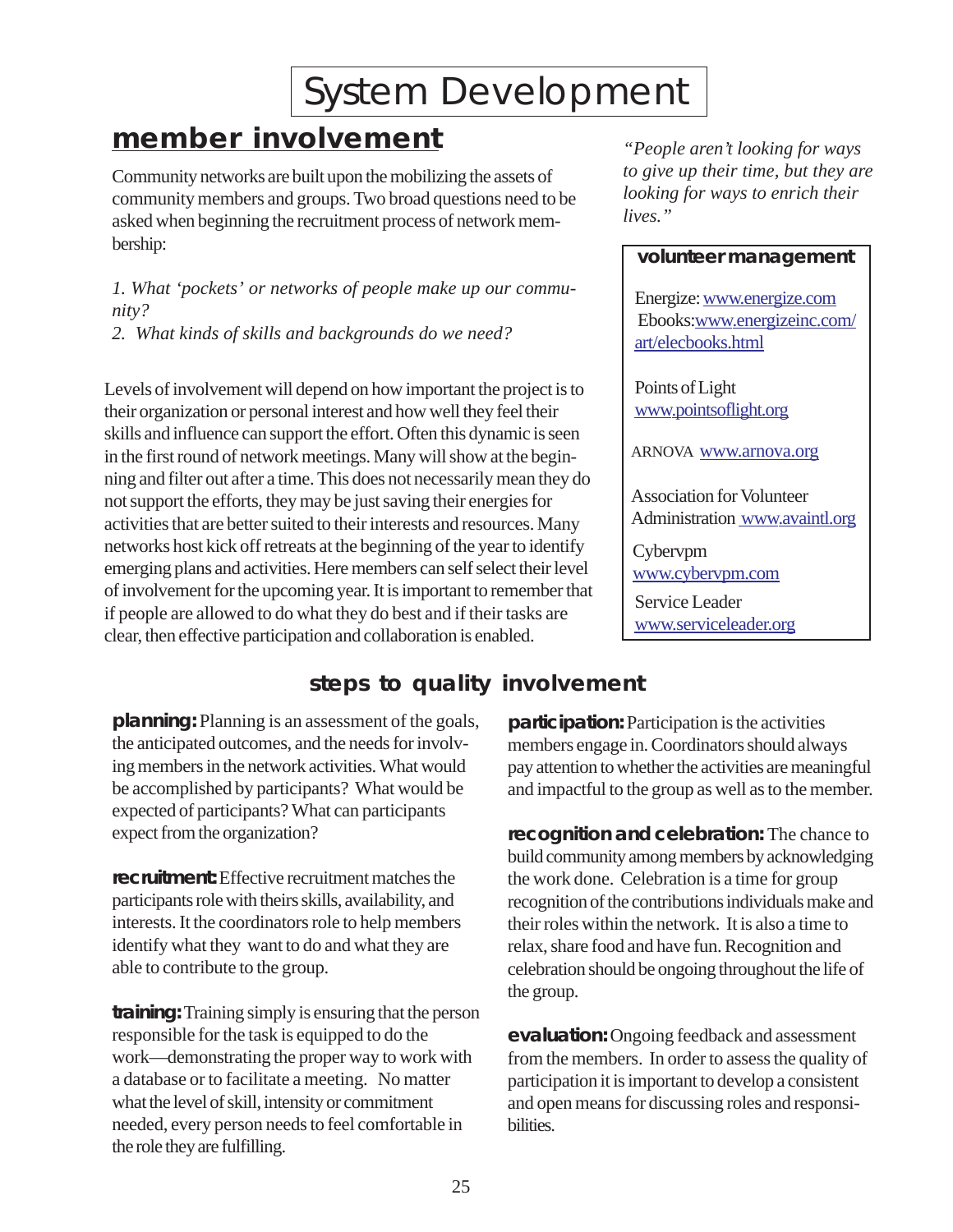## <span id="page-26-0"></span>**leadership**

The community youth development approach challenges traditional concepts of "leadership." Commonly "community leaders" are thought of as the person "in charge" (the CEO, the general, the president) who controls decision making through a hierarchy or "chains of command". Traditional conceptions of leadership believe that a leader is someone graced with extraordinary personal qualities of charisma, judgment, decision making , and persuasion.

The community youth development approach redefines leadership as a quality of all community members. It is not a quality of the few in power or born with natural talent. Leadership comes from a commitment to visions, experience and wisdom. The skills of communication, decision making and persuasion can be learned once the passion to lead a group to a vision has been tapped into.

Community leadership can be divided spheres of leaders, divided geographically, demographically, and by interests and skills. Individuals have influence at different points in the community and in different subjects and interest. One simple way of looking at it is that every community has pockets of strategic and grassroots leadership. Strategic leadership is a group of community members that have significant name recognition and power based on their position and reputation in the community. These individuals have connections and influence throughout the community and access to resources such as money, policy makers ears, media contacts, and a high source of "people" resources.

Grassroots leadership stems from the local service providers, youth, teachers and parents. This is the level of implementation where the people working on the initiative are closest to the impact. They are people with the knowledge and skills to carry out and support the day to day deliverables of the initiative.

## **three sources of leadership**

**personality:** ability to motivate others to action

**knowledge:** understanding the skills and techniques required for action

**role:** the responsibilities and power ascribed to the position you hold in the community.

## **leadership references**

Bennis W. 1989. Bolman L.G. and Deal T.E. 1995. DePree M. 1997 DePree M 1995. Dreher, D. 1997. Freeman, F. 1995. Greenleaf R. 1996. Heider, J. 1986. Hill, S.H. 1991. Hiem, P. and Chapman, E. 1990. McLean, J. and Weitzel, W. 1991. Morrison A. 1992 Scott, C.D. and Jaffe D.T. 1995. Terry, R. 1993.

Community networks recognize the richness of community leadership by developing different roles and responsibilities for their members. Mobilization is inclusive: everyone is a key player if they have made a commitment to building assets within their sphere of influence. An individual or organization may take leadership in certain areas and be less active in others.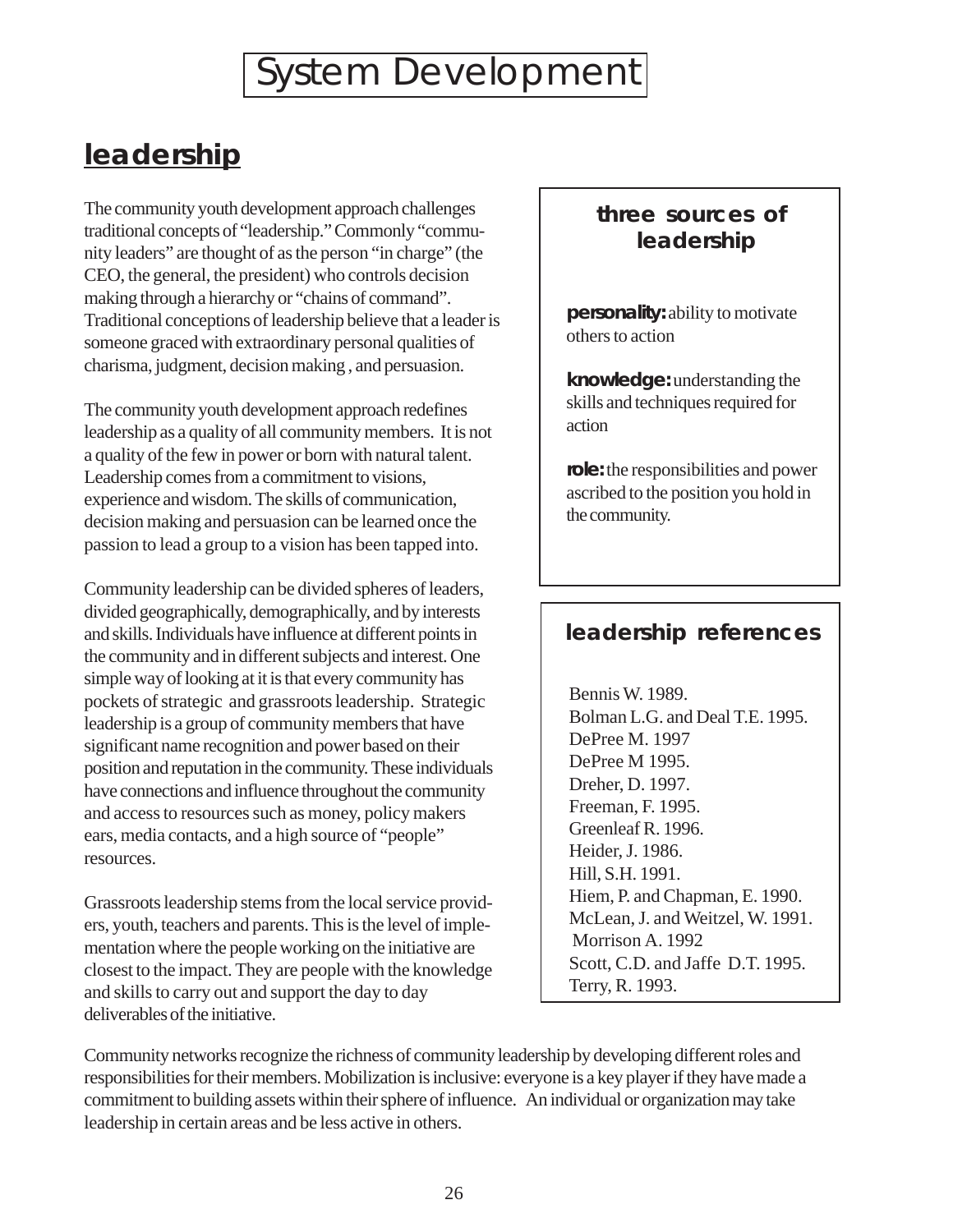## <span id="page-27-0"></span>**planning for action**

If the group just talks about the issue and assumes that people will automatically change behavior then the group is being over optimistic. They must decide on methods to getting people to change and that takes a plan. Establishing a plan gives direction to network activities improves collaboration by focusing attention on a common purpose and achievable outcomes. A plan provides a reminder of the entire array of activities, timing, and responsibilities.

 The community building approach also redefines the way we approach planning. Instead of focusing on problems to be solved or needs to be fulfilled, this approach looks at the assets or environmental and individual supports that can be mobilized to produce alternatives that will improve the community. Planning a course of action then is a process of asking, what do have to work with in our community and what alternatives can we envision that will improve our current situation.

## **community assessment**

Community assessment gathers data about the characteristics and needs of the community. It helps to determine the scope and accessibility of services and supports now available to families and youth.

## **goals and objectives**

A goal is an end to which people direct their efforts. Goals provide the motivation and direction for the group to grow and develop in the ways they want. Goals are written statements that define the outcomes the group want to accomplish.

Goals usually come early in the process because people are brought together with specific ideas for change. However, defining goals and objectives can be difficult because people do not know enough about the situation, the options, or what would work best. They may need to engage in community assessment before creating a plan.

## **planning elements**

 $\overline{\phantom{a}}$ 

### **community assessment**:

Interview youth, parents, service providers, and schools to pinpoint key supports and challenges in the community.

## **goals:**

Establish and prioritize immediate, short and long term goals. Goals can be prioritized by:  *Essential goals* are those that need to be done. *Improvement goals* are ones that ought to be done. *Innovation goals* are goals that would be nice to do

## **objectives**:

Determine the tactics or activities used to achieve the goals

## **action plan:**

Define the steps, procedures, work assignments and deadlines

## **standard of performance:**

Measures the progress towards the goal. Groups can set minimal, acceptable and outstanding standards

#### **resources:**

Identifying the resources (money, skills, time, materials) needed to achieve goals

### **obstacles:**

Identify constraints and develop contingency plans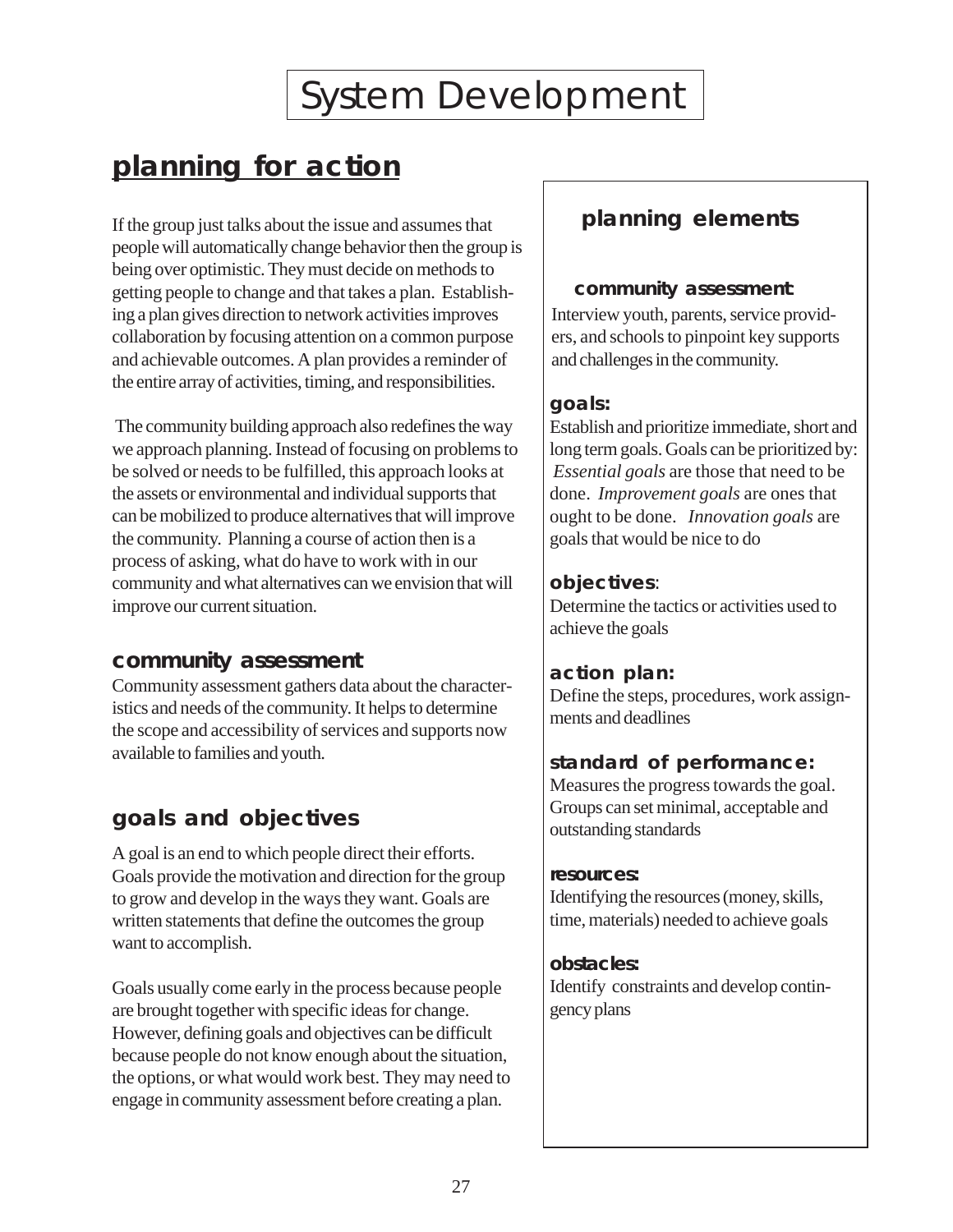## **tips for successful planning**

## **balance process and outcomes**

One of the primary lessons of collaborative planning is the need to balance the groups focus on the decision making process and the outcomes of that process. Different people approach planning in **planning resources**  different ways. Some people are very outcome focusing on the tasks of the projects, or "what will be done. They often want action to begin right away with little time spend on planning. Others are Academy for Educational<br>more focused on the process of planning how the decisions are Development, Center for Youth more focused on the process of planning, how the decisions are Development, Center for made and who is responsible for implementation. Recognizing how Development and Policy made and who is responsible for implementation. Recognizing how Development and policy individuals approach planning and belonging the two approaches individuals approach planning and balancing the two approaches Research<br>helps ensure that the planning process is effective<br>www.aed.org/us/cyd/cym/ helps ensure that the planning process is effective.

### **outcome focus**

Focusing too much on planning outcomes can undermine the development of a long-term network structure. Network development Northwest Regional Educa-<br>
requires time for individuals and groups to identify their role in the tional Laboratory. "Mapping requires time for individuals and groups to identify their role in the tional Laboratory. "Mapping<br>initiative and to develop the commitment needed to implement<br>Community Assets Workbook" initiative and to develop the commitment needed to implement Community Assets Number of many community initiatives are spent in Downloadable from strategies. The first year of many community initiatives are spent in Downloadable from<br>dialogue about community assets: sharing strategies and mobilizing<br>www.nwrel.org/ruraled/ dialogue about community assets; sharing strategies and mobilizing support not directing or creating community services.

One challenge for allowing networks the time to develop appropri-<br>  $\frac{http://ctb.lsi.ukans.edu/$ ate planning strategies is the pressure on coordinators to provide immediate results. This is especially true for Corporation for Na-<br>
Free Management Library<br>  $\frac{\text{Ric} \times \text{Ric} \times \text{Ric} \times \text{Ric} \times \text{Ric} \times \text{Ric} \times \text{Ric} \times \text{Ric} \times \text{Ric} \times \text{Ric} \times \text{Ric} \times \text{Ric} \times \text{Ric} \times \text{Ric} \times \text{Ric} \times \text{Ric}$ tional Service members or any other limited term coordinator.. Time  $\frac{\text{http://www}}{\text{index.html}}$ pressure can lead to the coordinator having to make decisions without the full involvement of community members. Speeding the process so that the group is committed to activities that have not been deliberated upon can lead to stress associated to picking the wrong objectives and not having the skills to undertake actions.

cym.html

Community Tool Box:

## **process focus**

For others, the planning process is the key to group activity Some are primarily concerned with balancing power among participants. They use group procedures to balance process so that those individuals with more expertise, influences and assertiveness do not overshadow the rest of the group.

Focusing solely on process may lead the group to pay so much attention to how decisions are made and how people are involved that the group never moves to a level of action. People tend to get fustrated and bored if there are no tangible projects or impacts of the group. Another danger of focusing only on process is that people may select goals and actions that keep members happy over one the one that are most sensible. In order to flush out workable goals and strategies people need to evaluate alternatives and critically examine any ideas that conflict with selected alternatives. The group may want to assign a devils advocate role to one of their members and or discuss ideas with people outside of group.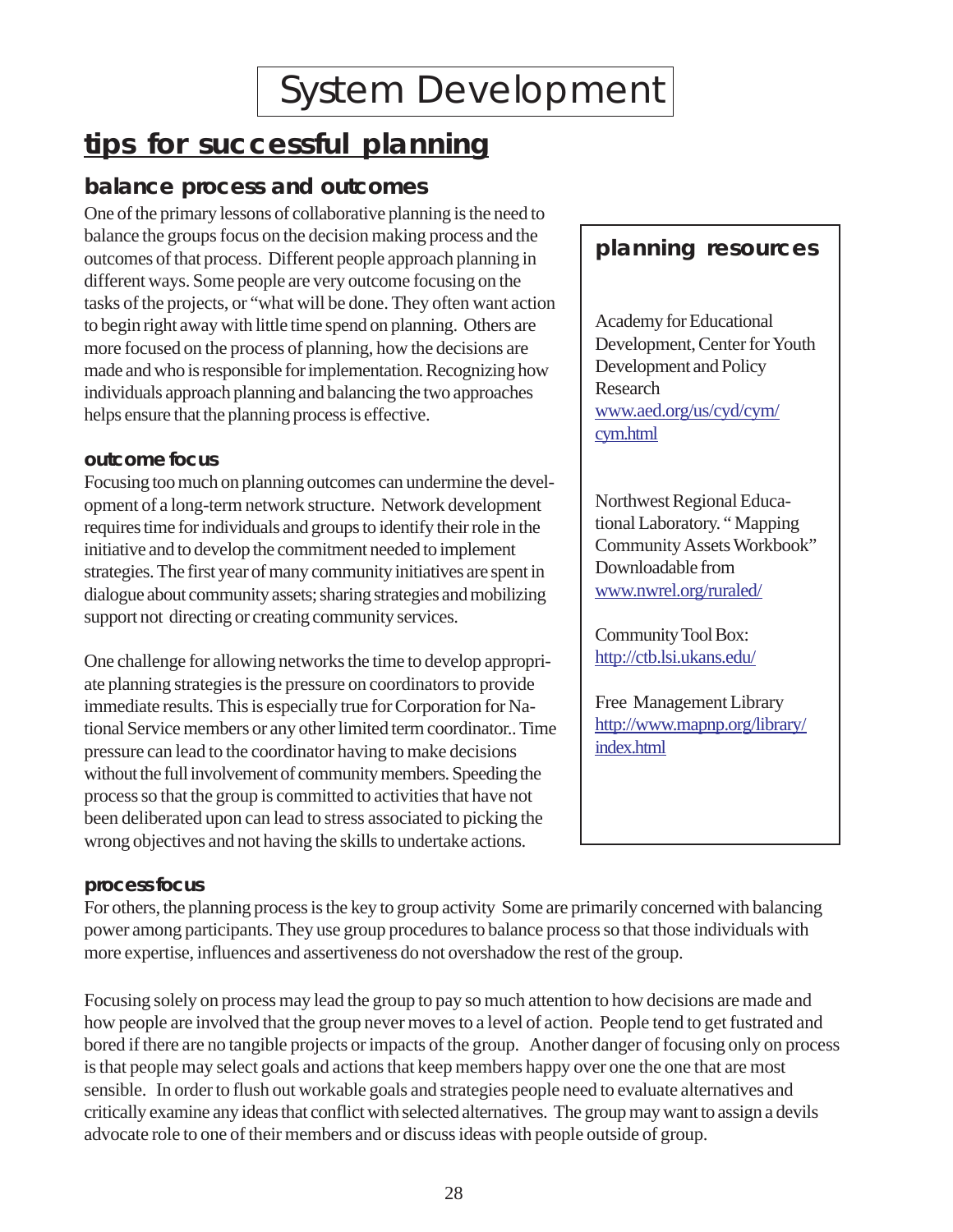## **tips for successful planning**

## **focus of learning**

Planning begins to challenge the ways people have done things in the past. People may sense a need to change but they do not want to face conflict or problems that may arise from implementing the change. **references** They are afraid of failure and the risks involved in an ambiguous future. Sherman, J. 1991.

Providing the safety and support for people to risk change is a key Pokras, S. 1995. role of defining the planning process. Some will resist other people Barry, B.W. 1996. trying to get them to do things differently. It is critical to focus on changing what people do not who they are. Reinforcing desired behaviors and focusing on learning will minimize defensiveness and encourages people to be open to change.

No matter how good the plan sound in the beginning every plan has to go through modification. If the group becomes so committed to a set of activities they may not be evaluating whether that activity is truly serving that goal. It is difficult for anyone to admit that their plan didn't not work, especially if it has been developed through a long and deliberate process involving many people and many discussions. All that time invested and an inherent faith in consensual decision making makes it difficult to scrap the plan

The more people gain experience in community building the more they will develop new concepts and experiences that will point to new alternatives and opportunities. Being too tied to your process and the outcomes from the initial planning process may keep the group from seeing obstacles and alternatives. It is important to continually monitor and review the activities to make sure they are moving the group closer to the desired outcomes.

Planning is a process of learning and adjusting rather than a process that is expected to solve a specific issue. Planning as an on-going process recognizes the reality and complexity of community change. Planning needs to be open-minded and flexible, encourage change and modification, clarify images of reality, enhance visions of the future and gauge the successes of the group efforts.

 $\overline{\phantom{a}}$ 

Rouillard, L.A. 1993.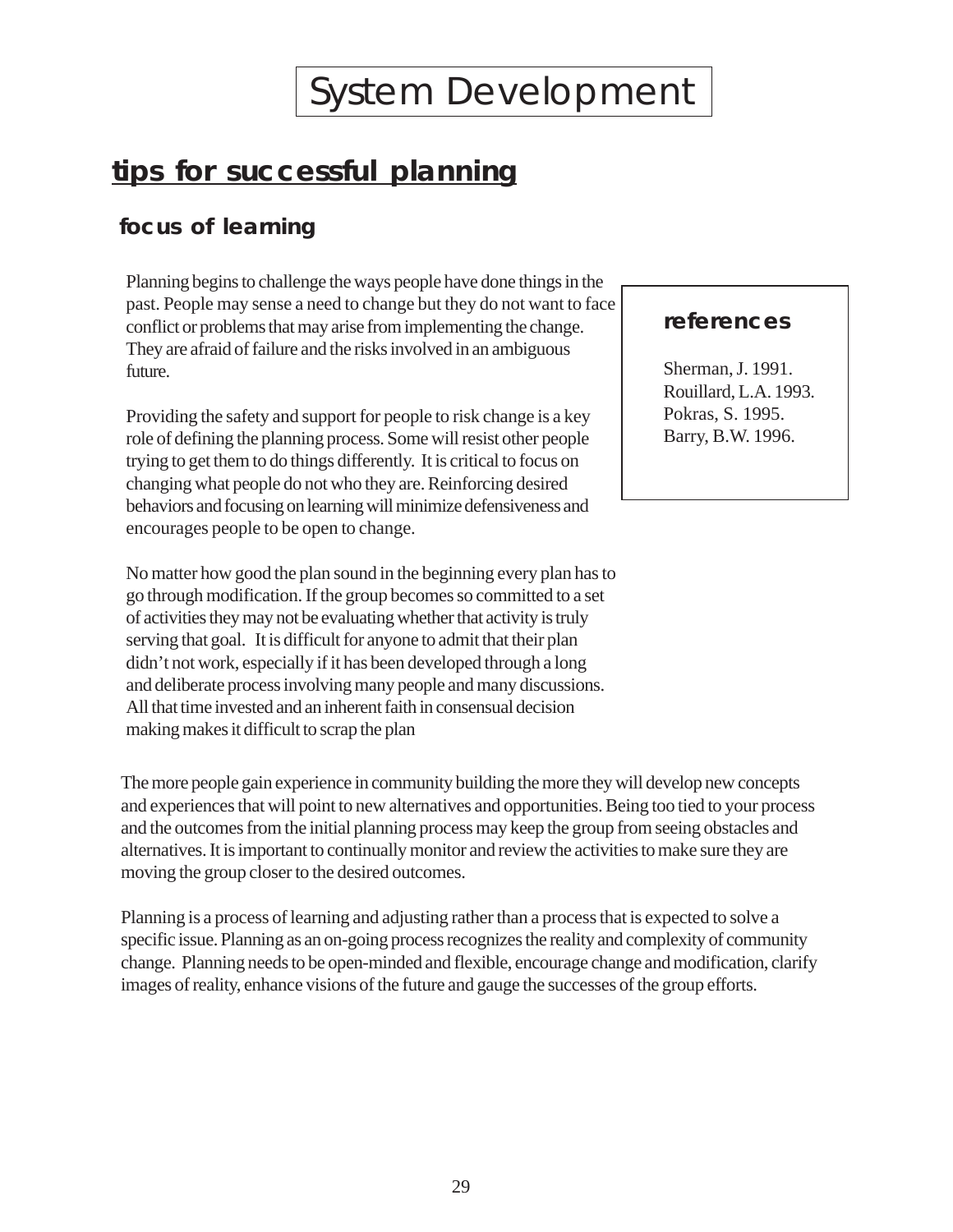# **ACTION**

## <span id="page-30-0"></span>**Introduction**

One of the primary guidelines for network activities is to tie their activities to what community groups have to do anyway including research, program planning, community outreach, recruitment, and training. The strength of community networks is to create ways for network members to engage in these activities more effectively and with more impact by doing them collaboratively rather than individually.

There are three common categories of network action.

## **convening activities:**

Planning and hosting community forums and events

## **educating activities:**

Research and training

## **system activities:**

systems to communicate, organize, leverage and disseminate network resources

Many times community networks do pieces of all these activities with some as primary activities and some as episodic. For example, a community network focusing on mentoring may place most of its attention around being a clearinghouse and training resource for mentoring programs. They often collaborate on special projects including research on effective mentoring practices, advocacy to corporations for employee mentor programs. New projects and opportunities will arise, so although not all of these activities may be appropriate now they may be in the future.

## **roles of network members in community projects**

Fiscal agent or funder

Project director (in charge of implementation)

Project planner (not in charge of implementation)

Project facilitator or convener (bringing people together)

Project support staff (securing resources, supports, volunteers)

Project advisor/consultant

## **need more hands? internet volunteer recruitment**

Community Action Network [www.getinvolved.net/](http://www.getinvolved.net/) 

Servenet [www.servenet.org/](http://www.servenet.org) 

Impact Online [www.impactonline.org](http://impactonline.org)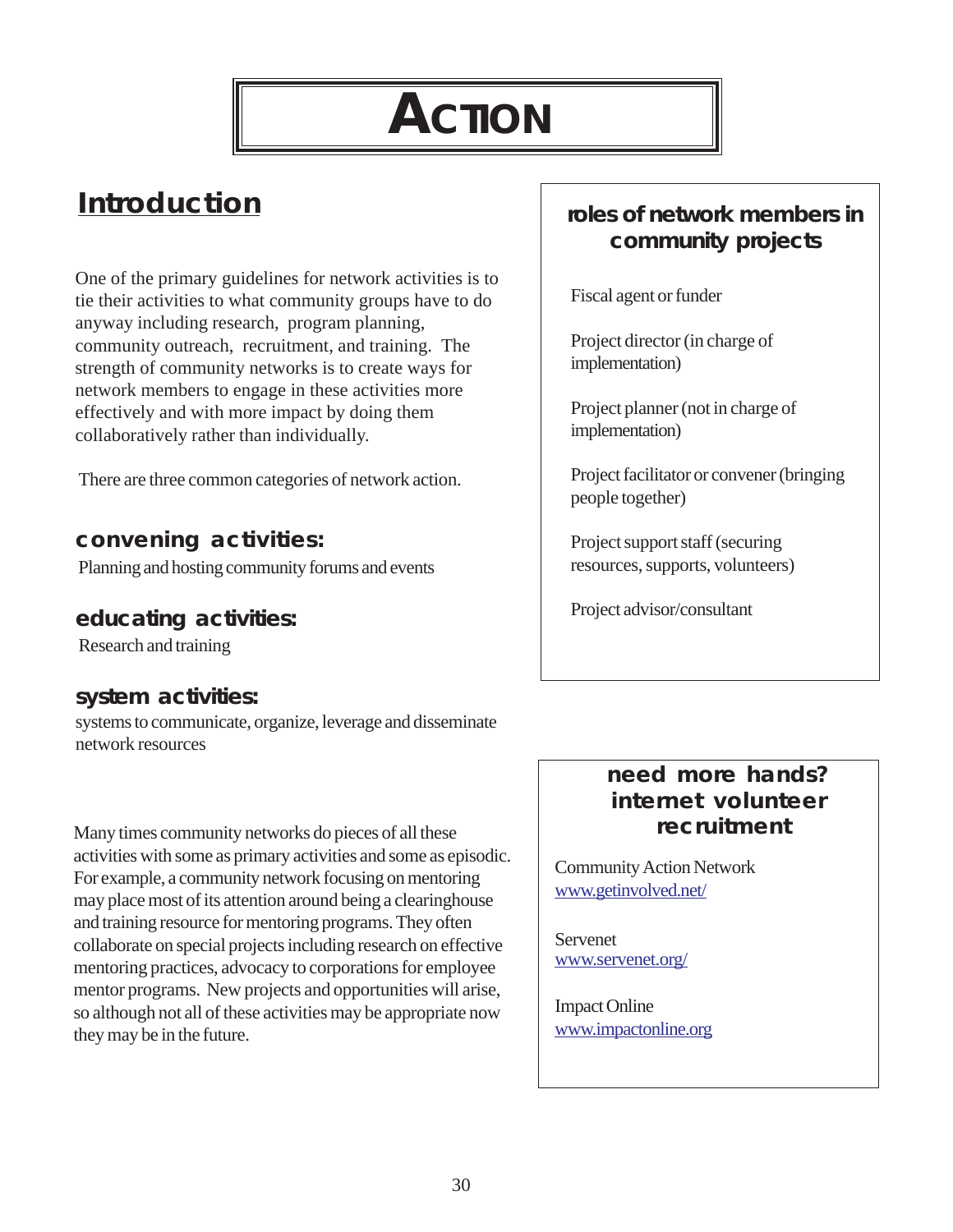## <span id="page-31-0"></span>**role of organizers**

When looking at network activities is critical to separate *It's the collaborators that* the action of the organizer or network administrators from *collaborate*  the action of the collaborators. The organizer provides the glue that lets action happen. **philosophy: philosophy:** 

Their role is to facilitate and help take on some of the headache *collaborators take action collaborators take action* (administrative tasks) of the collaborative efforts. Primary activities include facilitating collaborative planning, leveraging resources (volunteers, space, et.) fostering new collaborative efforts, and information dissemination. The distinction of coordinator activities and network activities has important philosophical and practical implications.

## **motto:**

Philosopically, community networks are based on all members making a committment to working towards a common vision. Member responsibility for network actions is the base of community ownership. If all responsibility for action is place upon the organizer than the initiative is not a community collaboration, it is a program. If the organizer keeps reminding group it is their role to facilitate the collaboration not to make the collaboration happen, then ownership becomes ingrained in the group. This approach strengthens neutrality and integration and reduces suspicions that the coordinator is working to support certain interests or sectors over others.

For example, many time coordinators are asked by members to be responsible for who attends collaborative meetings. One organizer facing this situation, made it clear to the group that theywere responsible for their own invitations. In this situation the coordinator felt it was necessary to insulate himself rom the turf wars and competition influencing the selection of participants. If someone is missing from the conversation it was not the coordinator's role to make sure the group invited him or her. However, the coordinator believed it was appropriate to raise the question, as part of modeling the collaborative process "Is there anyone missing from this conversation"?

On the practical side, network administration is often the responsibility of a few individuals; it is impractical to expect them to have the resources to do everything. Few network administrators have the people or the funding to implement the wide range of activities needed to mobilize the community to the scale that will transform the way communities serve their young people. The ability to separate the role of organizers from collaborators keeps the organizer responsibilities manageable and maintains the neutrality of the initiative by stressing community ownership.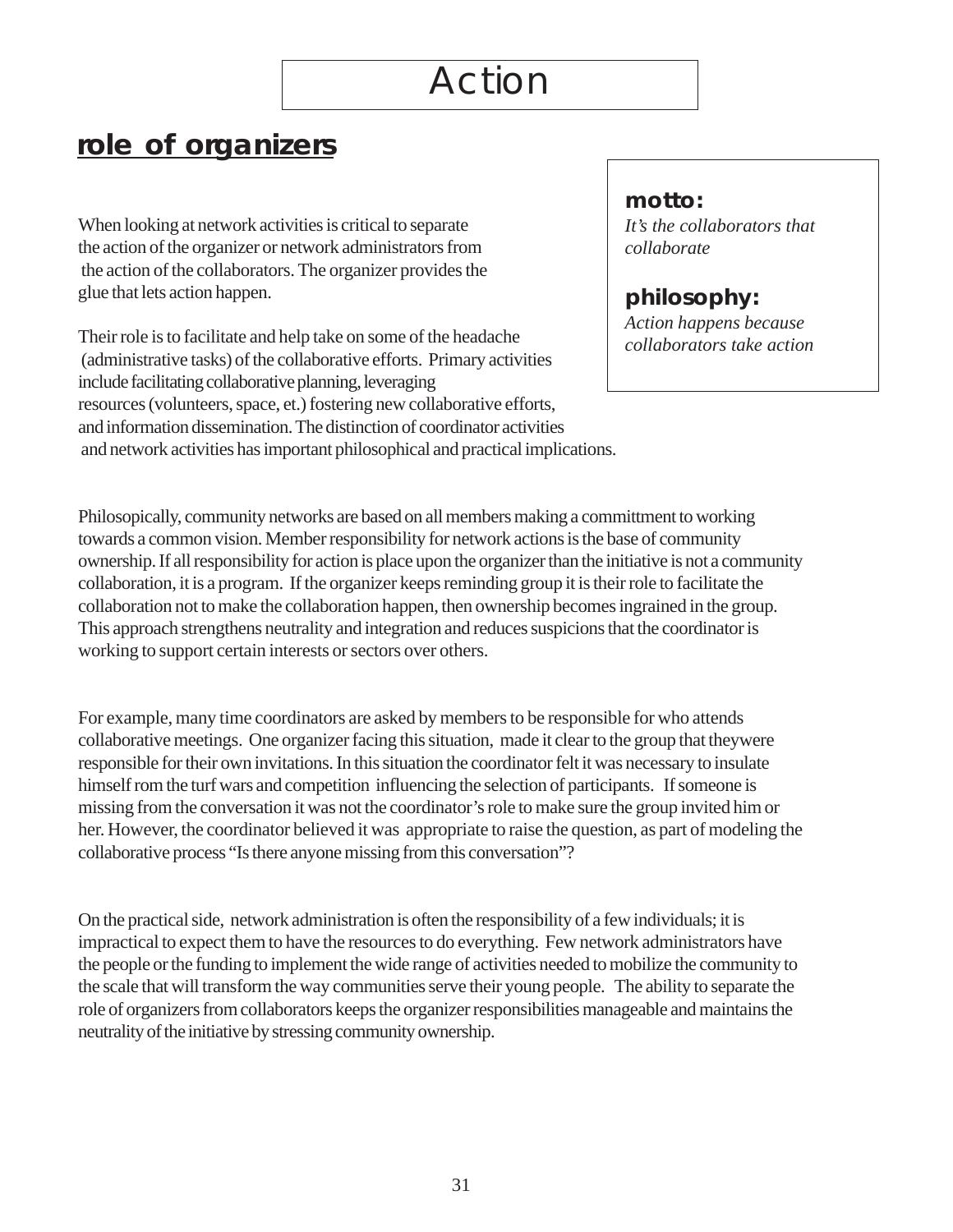## <span id="page-32-0"></span>**convening activities: introduction**

Networks use forums and events as a means to educate participants about ideas, practices and to foster the development of collaborative systems across groups.

### **forums**

Forums are dialogue spaces. These can be regularly scheduled information sharing or collaborative planning meetings or special gatherings to respond to an emergent community issue. Many times forums are used to launch action teams. At the end of these events members are asked to make commitments of how to support the ideas created by the group. However, not all forums result in action. Sometimes the community just needs to have a place to talk.

 For example, one network hosted a forum to address community concern about a series of crimes that occurred at their high school. They hosted a forum that was well attended by students, school staff, and parents. The dialogue was charged and directed to issues of accountability, youth stereotypes, and police community relations. When asked if the group wanted to take action on the discussion they felt that they had gained closure on the immediate issue and no further meetings were needed.

#### **events**

 Events tend to be larger in scale than forums. They may be one-time, annual or semiannual activities that last for a half day or longer. They tend to be more diverse activities than forums and involve more participants. They include community trainings, planning retreats, recognition ceremonies and community service projects. **Steps to planning a forum or event** 

## **identify purpose and objective:**

Who is the audience? Why should people attend?

**plan the activities:**  What will happen when people are there?

**gather resources:**  Space, speakers, materials, food.

**recruit participants:**  Announcements and registration materials.

#### **evaluate and follow-up:**  Participant and event planners evaluations, Thank-you letters Summary of session and outcomes.

## **online event managers**

Create invitations and online RSVP materials

Yahoo Invites [http://invite.yahoo.com](http://invites.yahoo.com/) 

Activespace  [http://www.activespace.com](http://www.activespace.com/applib/Entertainment/Event_Planner.html)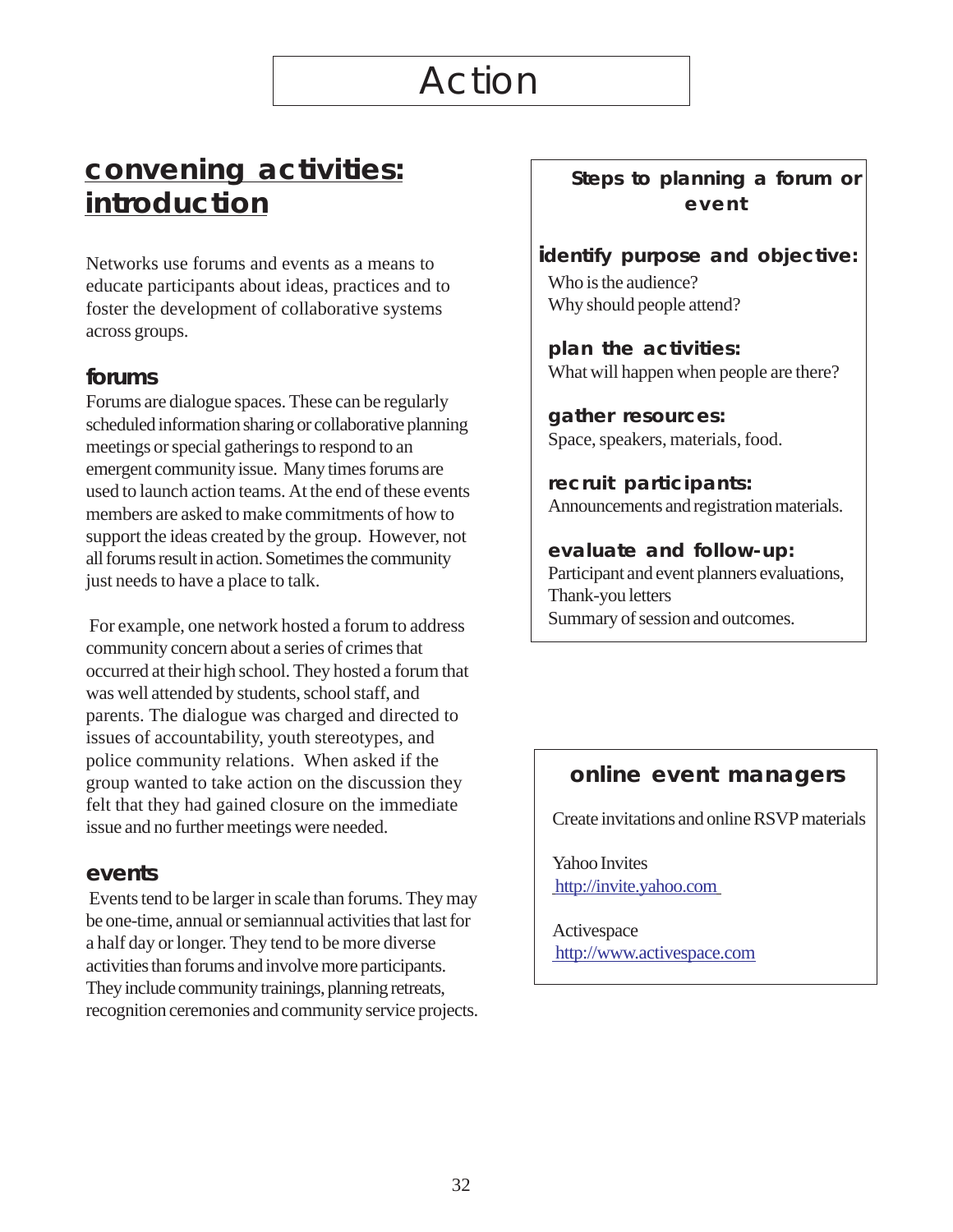## **convening activities: facilatation**

Network coordinators often act as facilitators of community forums and collaborative meetings. Facilitation is the process of assisting groups in decision making or other group processes. A facilitator is a neutral guide that helps move the group to a common consensus. The facilitator helps the group explore their differences in values and principles. They help to uncover what may be conflicts in underlying values and principles and what might be conflicts in the ways language is being used.

Facilitation does not mean that the coordinator refrains from any input into the process. At times they will gather information about the issues to help the group make more informed decisions, at other times they bring experts to present to the group before decisions are made. For example, the facilitator may use community statistics to start conversations by asking—"what does this say about our community and our social programs?" They may bring up issues that are of concern in the community; however, they do refrain from stating their own position on the issue.

Facilitation techniques are based on opening discussion to a wide array of ideas and then narrowing the group ideas through prioritizing and synthesis of similar ideas. The process begins with the brainstorming of as many ideas regarding the topic of the group session. The main rule is that all ideas, however impractical, are to be given equal weight. The ideas are posted for all members to see.

After the group gets a list of ideas they go through a process of deciding which ideas to support. The group can eliminate options, prioritize ideas by weighing the consequences of each idea and find those that most support the goals of the group. Creating an open dialogue to problem solving gives the group a wide array of alternative approaches to their issues, which in turn, will help them select a more appropriate approach than if they only had a few alternatives to select from.

## **brainstorming techniques**

- $\triangleleft$  Individuals write multiple ideas on paper, all ideas are posted.
- ❖ Round Robin each person says one idea until everyone has spoken.
- ❖ Open floor with everyone, in any order, providing as many ideas as possible

## **communication skills**

Solid eye communication

Good posture

Be relaxed and natural when you speak

Dress and appear appropriate for the environment you are in

Effective use of voice and vocal variety

Effective use of language and pauses.

Engage audience and be responsive to their energy

Use humor to create bond and use stories to paint pictures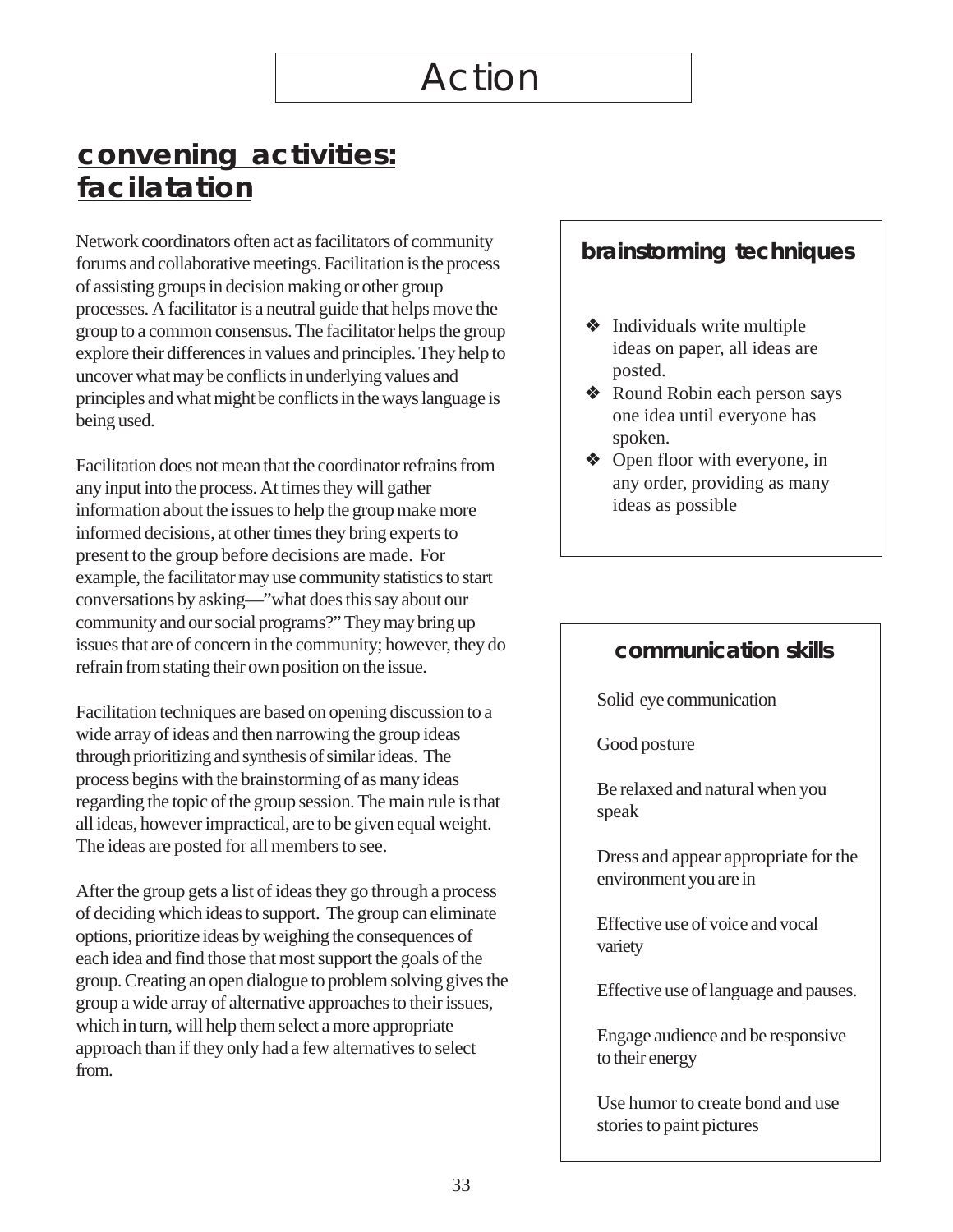## **convening activities: open space technology**

Open space is one approach to facilitation used in many collaborative groups. In this process the participants create the agenda during the beginning of the session. This method is useful for starting a discussion on an issue with groups that do not regularly meet together but have a common interest, such as adolescents and senior citizens meeting about improving recreational activities at a community center. It differs from an open dialogue in that it has an organized format for people to develop their agenda and participate in topics important to the members. Open space fosters people to be creative, innovative and cooperative.

### **steps of open space**

Invite all of the people who are concerned and interested in the topic or theme. Assemble the group in a circle for the opening and closing. Introduce the rules of open space at the beginning of the session.

The first step is to create a "marketplace of ideas" The facilitator tapes a large piece of paper to a wall and hands out post-it notes for participants who write down what they want to discuss. People with a discussion topic place their post-its on the marketplace paper. For example, the youth/seniors group may want to discuss topics ranging from community center hours, diversity of activities, or community outreach.

These topics become the focus of small groups meetings. The group may decide to consolidate some topics into broader categories if they identify a significant similarities. Once people have proposed discussion topics and posted them on the board, everyone chooses a group to participate in. The groups meet at the same time, with the person initiating the topic as the facilitator and another group member as recorder. Participants can move from group to group and join the discussion any time during the process.

Although small group meetings can be as long or short as they need to be (even several days), set a time for the whole group to return for the closing. At closing groups share their experiences, common themes or action steps. All participants receive a copy of the notes from the group sessions.

## **rules of open spaces:**

**Whoever comes are the right people**  *"This is a group that can make a difference"* 

**Whatever happens is all that could have**  *"What ever the group decides is the best they could achieve."* 

#### **Whenever it starts is the right time When it is over, it is over**

*"Process is fluid, people begin and end when they are ready."* 

#### **The Law of Two Feet:**

 *"Participants take responsibility for what they care about by participating in the discussions they are interested in."* 

## **facilatation resources**

Open Space Institute [www.openspaceworld.org/](http://www.openspaceworld.org) 

Study Circles Resource Center [www.studycircles.org/](http://www.studycircles.org/) 

Hunter, D., et al. 1995.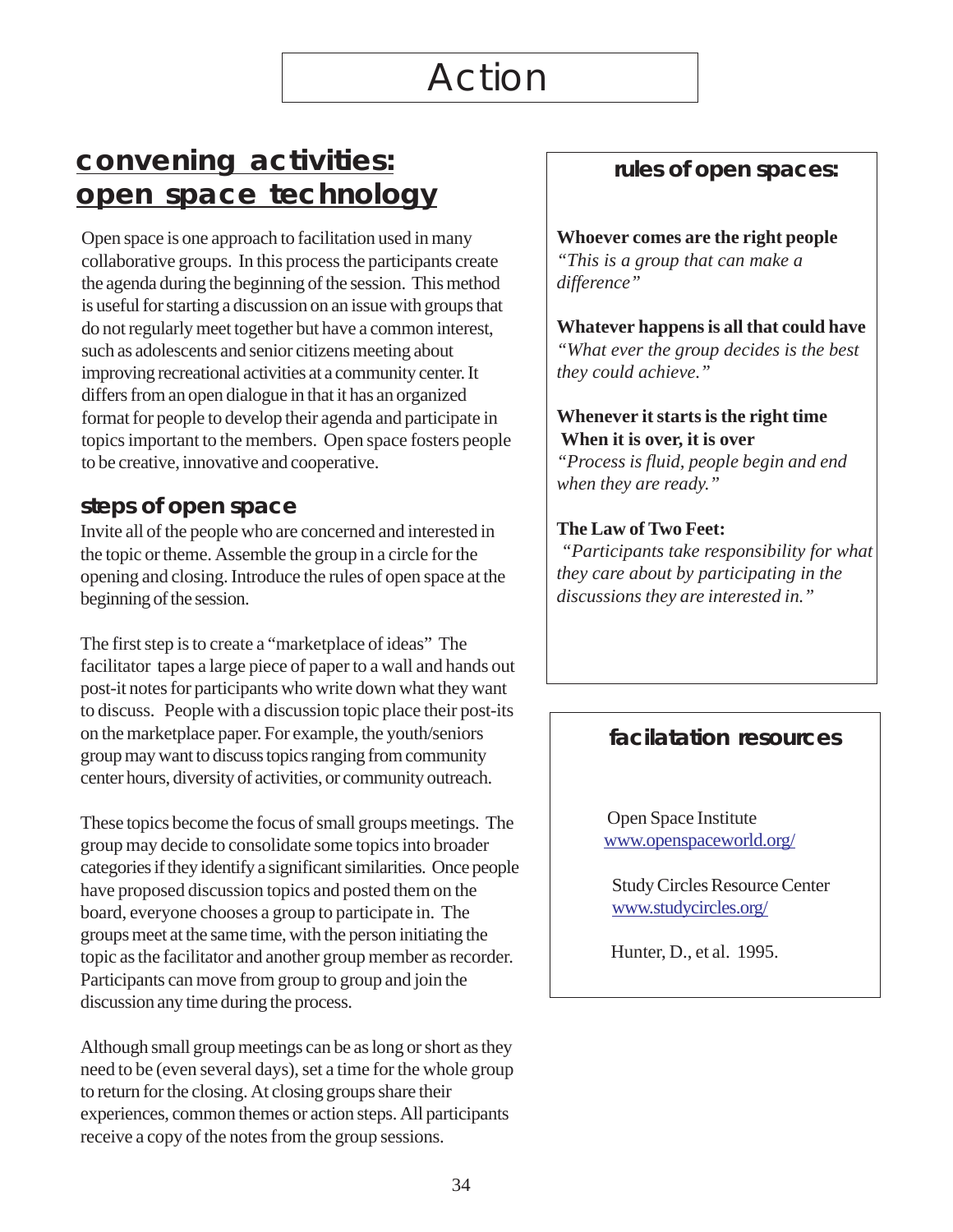## <span id="page-35-0"></span>**educating activities: introduction**

Networks engage in community education for two primary reasons.

*1. Educate the community about the philosophy of collaboration and the goals and activities of the network.* 

*2 . Build the skills and capacity of community members to support network goals.* 

In the day to day interactions, network members model the attitudes and the basic principles of facilitation and collaboration. This helps community members develop a common understanding of the roles and aspirations of different community groups and the network as a whole. The outcome of community education is that organizations understand that they should not overlap the activities of other organizations.

When community has an understanding of the unique roles of organizations, and they understand and accept the purposes and programs, the skills of the staff in that area and the unique culture, principles and policies of other organizations. This understanding reduces turf issues, sets an environment of mutual cooperation. What is required is an openness to ask questions, to clarify the differences, and to work through the best ways of making dissimilar systems work together.

## **research and training**

Networks also use educating techniques to build the capacity of members to be more effective in their work and to provide information to the entire community. They do this by conducting research on community issues , documenting community resources and providing training on best practices

## **how to diffuse an idea**

Help potential adopters become aware that their current practices are not wholly satisfactory and they need to be changed.

Tell people about new practices available to meet their needs and about where they can learn these better procedures if they wish to do so.

Help listeners identify the causes of problems in their own situations

Assist people in defining the best solutions for their particular difficulties.

Get people to commit themselves to the use of a procedure that appears to be a remedy for their situation

Aid committed persons in their efforts to translate this new plan into action

Follow up with each individual in later months, to be sure that the new practice is working and to help him or her establish a continuing routine.

Achieve a clear termination of the relationship when adopters have confidence in implementing the new method.

Rodgers, E. 1983.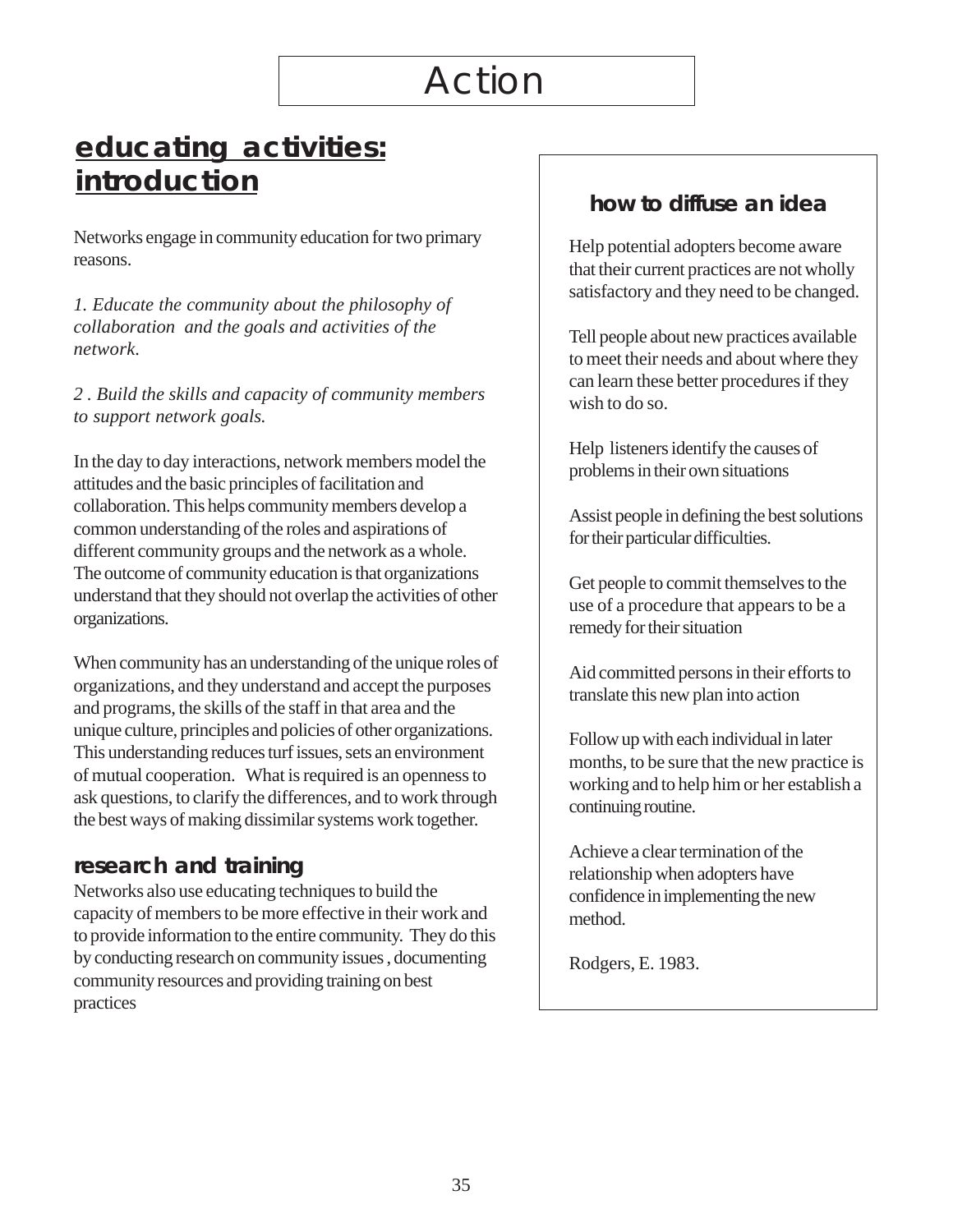## **educating activities: research**

Community networks can play a unique role in gathering information about the community as a whole. They can find out what resources are in the community, statistical trends, help identify what needs to be done and best practices for program implementation. Some of this information they can obtain from other sources, such as census information, outcome evaluations of specific techniques (mentoring, service learning et.) and best practices from programs in other locations. Some research is community specific requiring the group to create their own research techniques and results.

Conducting research can be very expensive and can require a high level of expertise to manage and analyze the information. It is a good idea to find support from academic or professional research organizations. Even simple surveys can be expensive to distribute and very time consuming to evaluate the results. There are however a number of free online tools that can help create, distribute and evaluate community surveys.

The expense of conducting research makes it very important to identify what information already exists before embarking on a research project. To keep abreast on the state of community youth development it is a good idea to subscribe to newsletters and email updates of national groups. These groups post regular updates on projects throughout the country.

## **Online surveys**  Zoomerang: Link Research:<br>  $\frac{Link}{}$  Research:<br>  $\frac{Link}{}$  Linking nonprofits and [www.zoomerang.com](http://www.zoomerang.com) linking non<br>Activectors academics www.activespace.com Formsite: [www.formsite.com](http://www.formsite.com)  **Bitlocker** [www.bitlocker.com](http://www.bitlocker.com)

### **research support**

Activespace: academics<br>www.LINKResearch.org

"One of the keys to our network's success has been the data driven nature of the organization on behalf of the entire community."

#### **research resources**

Children, Youth and Families Education and Research Network [www.cyfernet.mes.umn.edu/](http://www.cyfernet.mes.umn.edu/) 

The National Clearinghouse on Families and Youth [www.ncfy.com](http://www.ncfy.com) 

Connect for Kids go to their reference room for reports on the state of youth [www.connectforkids.org](www.connectforkids.org

) 

Search Institute <www.searchinstitute.org>

Loka Institute [www.loka.org/crn/pubs/](http://www.loka.org/crn/pubs/comreprt.htm

)  [comreprt.htm](http://www.loka.org/crn/pubs/comreprt.htm

) 

Kids Count [www.aecf.org/kidscount/](http://www.aecf.org/kidscount/) 

The State of America's Children Yearbook 2000 [www.childrensdefense.org/](http://www.childrensdefense.org/greenbook00.html)  [greenbook00.html](http://www.childrensdefense.org/greenbook00.html)

Enterprise Resource Database [www.enterprisefoundation.org/](http://www.enterprisefoundation.org/register/register_intro.asp)  [register/register\\_intro.asp](http://www.enterprisefoundation.org/register/register_intro.asp)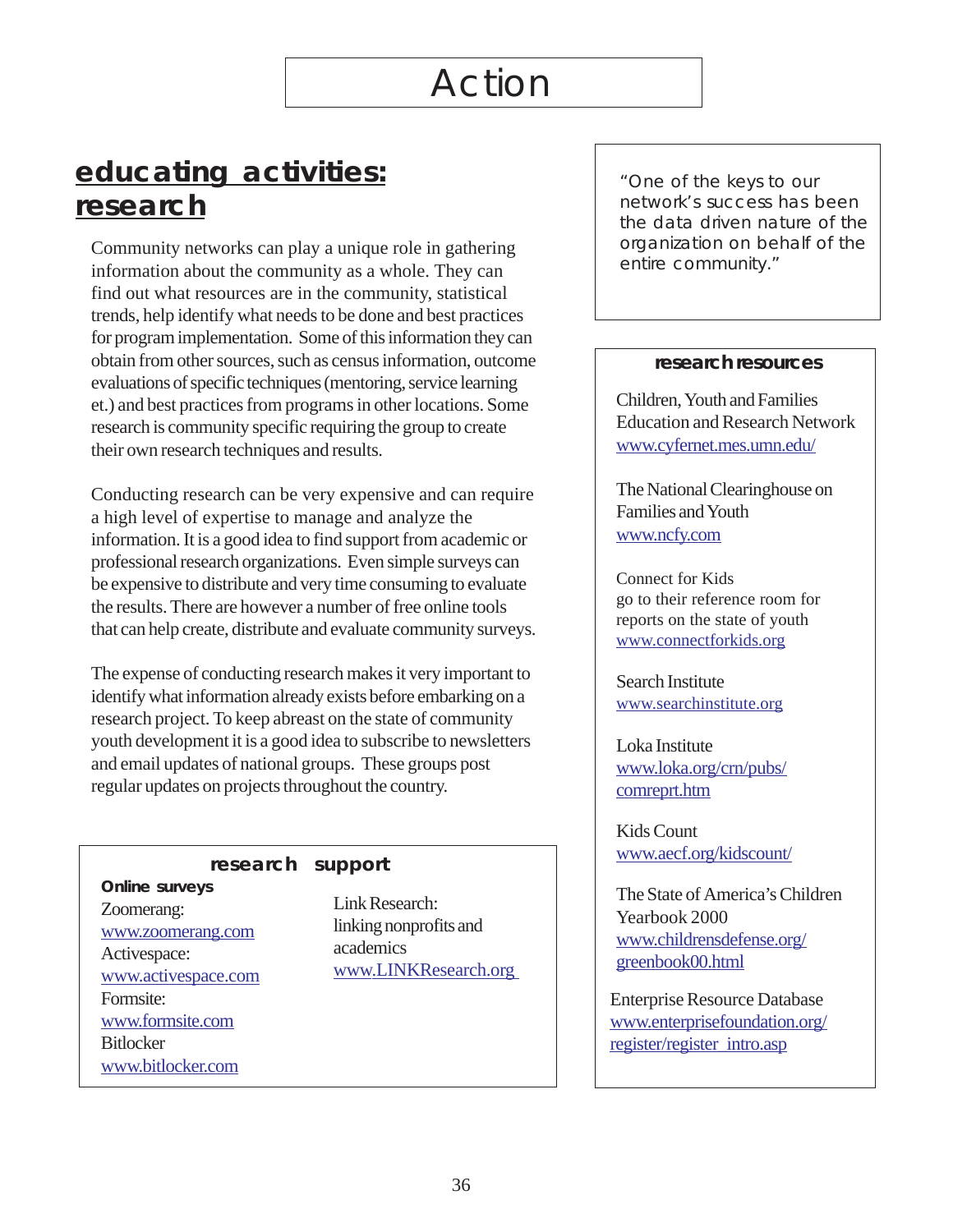## **educating activities: training**

Providing training to community members is a common activity of networks. Training may be on broad concepts of community youth development and collaboration or more skill specific such as facilitation techniques or evaluation tools. In any training there are some key points to remember in order to maximize the participants learning.

## **know your audience:**

Who are they and what do they want to get out of the training? What are their skill levels? What will they do with the information? What is their culture? For example, although it is always good to be environmentally conscience trainer, with groups more sensitive to this, using overheads instead of flip charts, recycled paper, and reusable cups and plates is a good idea for keeping the group focused on the learning.

## **understand learning styles:**

 People learn through different methods, some by reading information, hearing information or applying the information. There are verbal methods of lecture, discussion, brainstorming, and problem solving to more visual methods such as skits, role-playing, demonstration and practice. In order to reach the entire audience it is important to use a mix of presentation techniques, and formats.

When working with adult learners it is important to tap into the experiences of the participants and allow them to integrate concepts into practical applications. They are interested in gaining knowledge that is useful to them. Using interactive techniques is one way to allow the participants to explore the information from their perspectives.

## **develop contingency plans:**

No matter how well you plan things may go wrong. You should always be prepared to change game plans in case any of the following happens to you.

- *· Expecting 30 and you get 5*
- *· Equipment fails Space is wrong for activities*
- *· Co trainer comes down sick*

## **learning styles**

#### **auditory learners:**

Learn best by listening and offering spoken feedback.

#### **visual learners:**

 Learn best by reading and having visuals of ideas and practices.

#### **hands-on-learners:**

Learn best by applying learning to practice.

## **training resources**

National Service Research Center [www.etr.org/nsrc/online\\_docs.html](http://www.etr.org/nsrc/online_docs.html) 

Adult Learning Articles [www.newhorizons.org/](http://www.newhorizons.org/lrn_businessind.html)  [lrn\\_businessind.html](http://www.newhorizons.org/lrn_businessind.html) 

Small Group Trainings [www.etr.org/nsrc/mosaica/](http://www.etr.org/nsrc/mosaica/trainingbrief3.html)  [trainingbrief3.html](http://www.etr.org/nsrc/mosaica/trainingbrief3.html) 

National Training Calendar [www.etr.org/nsrc/calendar.html](http://www.etr.org/nsrc/calendar.html) 

Vineyard, S. 1995.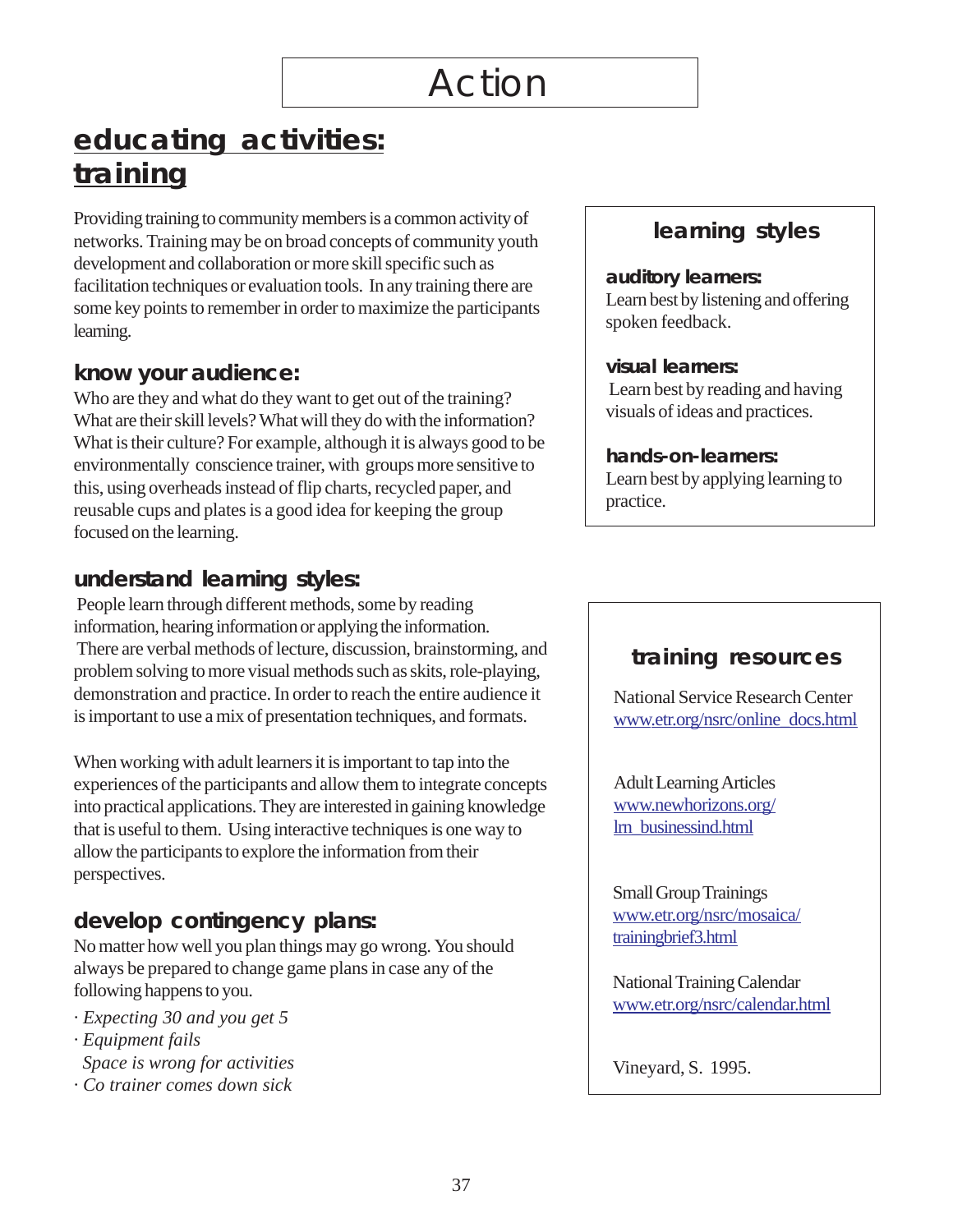## <span id="page-38-0"></span>**systems activities: introduction**

The network ability to integrate activities of community groups is one of the primary ways network leverage resources for programs. If programs are able to collaborate on key activities such as recruitment, training and service provision they have more resources to engage in other activities. They then can look at ways to improve their services through identifying barriers and developing new resources for network members.

One example of system integration is using a joint registration system for youth volunteers. Many programs require volunteers to sign a waiver before volunteering. However, volunteers under 18 must get parental signatures before participating. This severely limits the ability for youth to volunteer "spontaneously" at "drop-in" volunteer events and days of service. Episodic volunteer projects are a gate-way to long term civic involvement and often youth attend these projects while out with friends not necessarily knowing that they need to get waivers signed before hand. One proposal developed by network members was for "Youth Volunteer Cards" with parental signatures, medical contact information and a listing of participating agencies that would accept the card at any of their events.

Systems activities includes the creating of systems to communicate, organize, leverage and disseminate network resources. The system might be focus on the entire community and be issue **resources** oriented or it might be site-based centers. The key to system development is to have multiple points of access for everyone.<br>Site based and community based clearinghouses and centers should be balanced so all community members can participate. Partners in Education

## **clearinghouse and community centers:**

Clearinghouses provide one-stop access to information about National Network of Partnership Schools childcare, schools, health care, social services, and a wide range of  $\parallel$  [www.csos.jhu.edu/p2000/](http://www.csos.jhu.edu/p2000/) other community resources. It is a cluster of resources and services linked together so that more people gain access to Community Learning Centers<br>essential information and services.

Community centers are the physical hubs of the clearinghouse. They are where the community goes to get the information. the<br>
center is responsible for referring and matching potential volunteers<br>
to programs. Centers are also responsible for developing an to programs. Centers are also responsible for developing an **references** effective tracking and follow-up system to volunteer matching and service provision.<br>
Chaskin, R.J., Richman, H.A. 1992.

Often centers are located in schools since schools have more<br>
Cardner, S.L. 1992.<br>
Gomby, D., Larson, C.S. 1992. access to children than other organizations, have better data on children and often realize more quickly than other agencies the need for interagency cooperation. For children and youth that are not in school providing social services on school grounds can still make sense since they are found in locations where these youth live.

<www.partnersineducation.org>

www.newhorizons.org/articlecommlrning.html [articles and links](http://www.newhorizons.org/articlecommlrning.html

articles and links)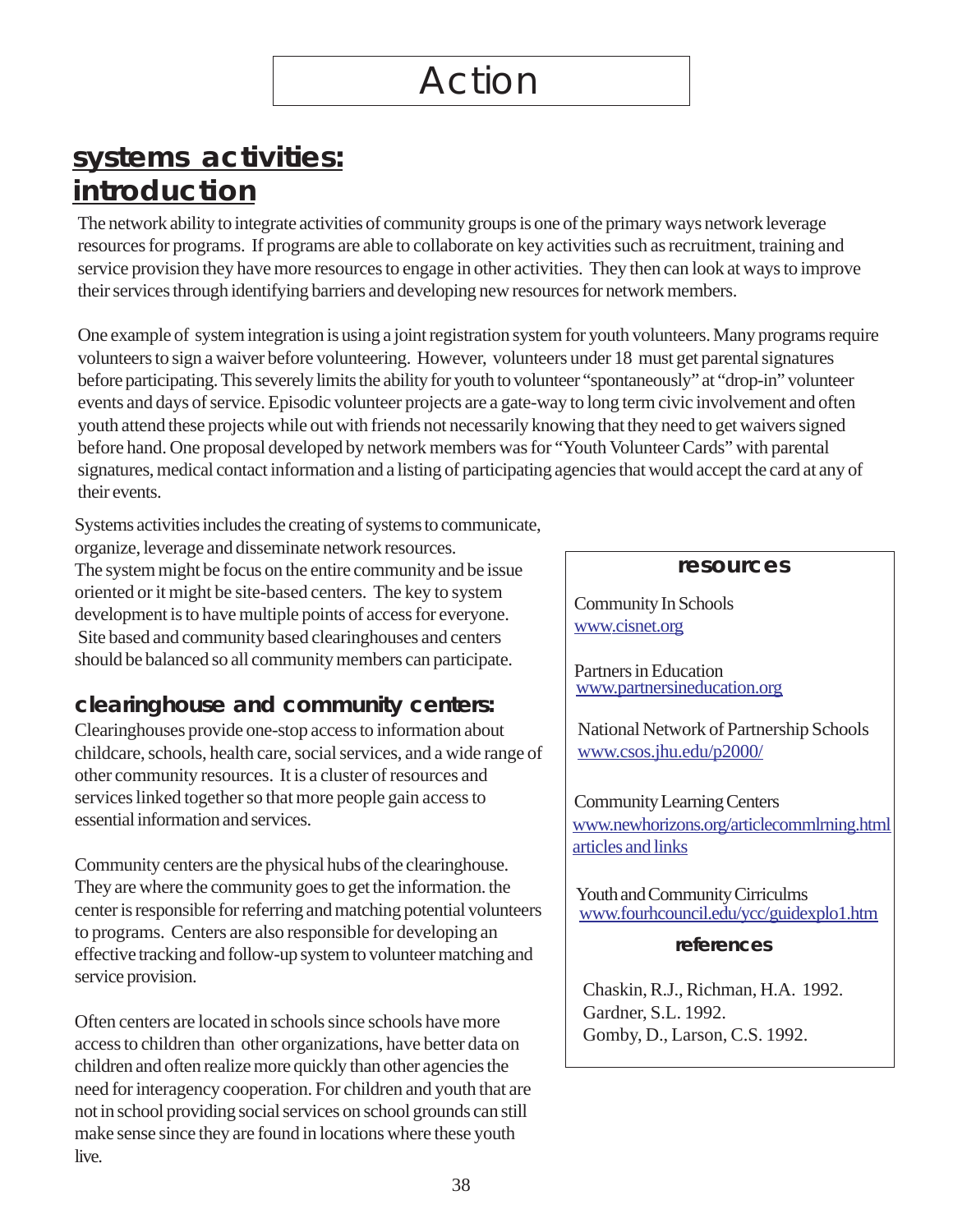## **system activities: informing**

Communication from the collaboration to the broader community must be established in order to obtain community support and provide information to community members. Developing materials to inform the community about resources, trends and new practices is the practical end to conducting community research. This information can be disseminated through multiple media outlets including print, newspaper articles, video, television, radio and the Internet. Materials are provided to members through mailings, booths at community events, placement at community offices such as libraries, schools, medical offices and community centers. In addition to these resources, networks also need to develop working relationships with the media and other formal information channels.

### **websites:**

Designing a community website is one means to integrate the activities of groups in one central place. The resources needed to design a website will depend on how complex or how much information and interaction the site will provide users. Network web sites may include any of the following: resource directory, volunteer matching systems, community calendar, community surveys, and success stories of community groups. A community group designing a website can find support from High schools, colleges, and business to recruit tech-savvy volunteers or interns for the project. Additionally, some Internet Service Providers host community web pages for no charge.

### **listservs:**

A listserv is a mailing list of people who communicate about their common interests through Internet email. A mailing list or listserv is generally a forum where people post information or discussion topics. Listservs are easier to manage than a mailing list since the participants are responsible for their subscription and for the information posted.

## **communication resources**

Benton Foundtion Online Organizing [www.benton.org/Practice/Toolkit/](http://www.benton.org/Practice/Toolkit/) 

Benton Foundation [www.helping.org/nonprofit](http://www.helping.org/nonprofit ) 

Nonprofits' Policy & Technology Project [www.ombwatch.org/npt/](http://www.ombwatch.org/npt/ ) 

Technology Tip Sheet for Non Profits [www.coyotecom.com/tips.html](http://www.coyotecom.com/tips.html) 

Community Network Movement: Online **Communities** [www.scn.org/ip/commnet/](http://www.scn.org/ip/commnet/) 

The Right Reason [www.therightreason.com](http://www.therightreason.com) 

Glass Spider [www.glasspider.com/tangledweb/](http://www.glasspider.com/tangledweb/ )

 E-Groups [www.egroups.com](http://www.egroups.com)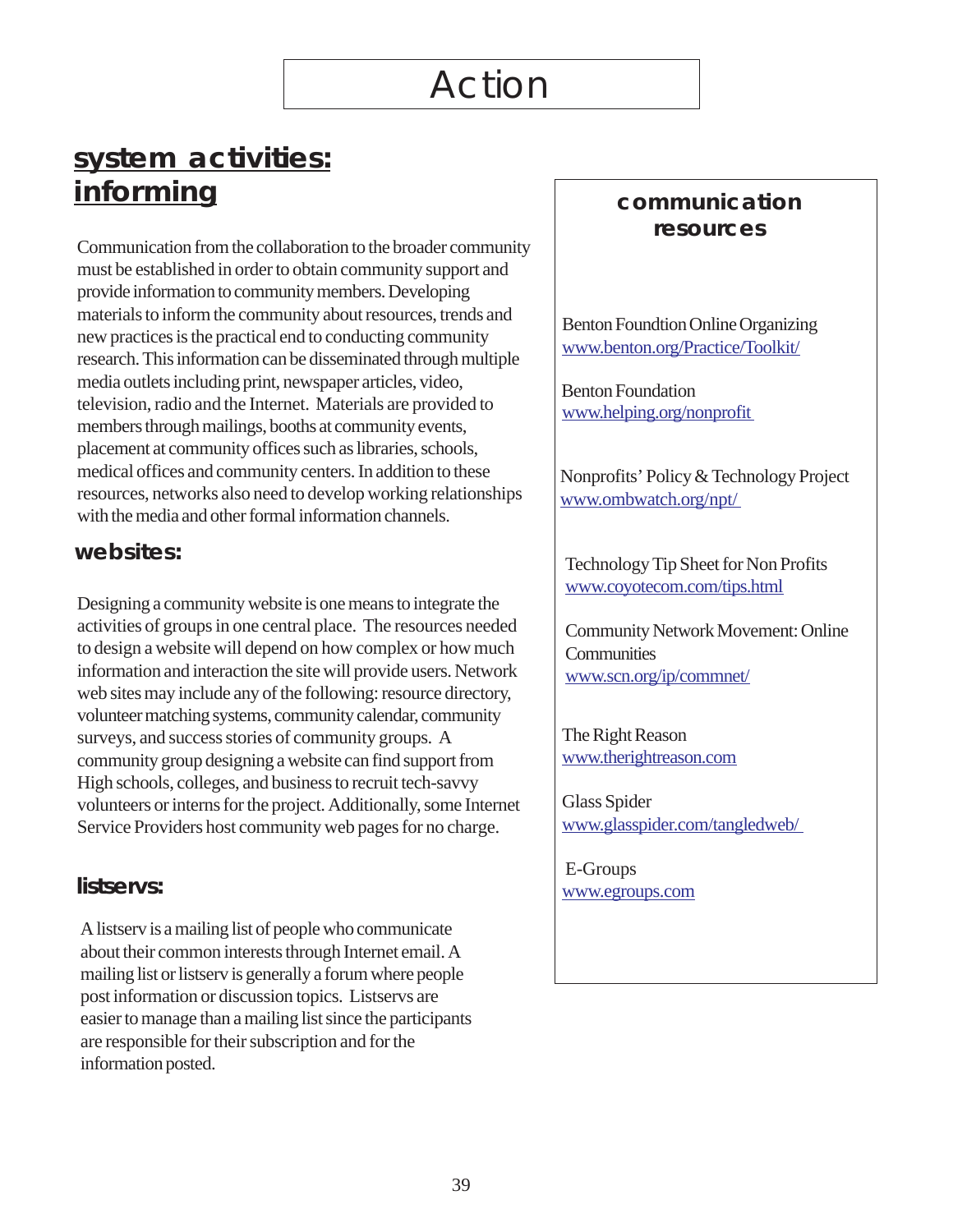## **System activities: resource development**

## **collaborative funding:**

One of the strengths of community networks is their ability to bring organizations and individuals together to apply for collaborative funding. Many funders are beginning to require programs to participate in collaborations or collaborative groups. They view programs that participate in these efforts as being better informed and more likely to develop needed services rather than duplicating existing services. Although participation in the collaboration may initially be to fulfill a grant requirement many of the groups remain within the network even after the grant cycle is complete.

Unfortunately, many times the goals and outcomes of systems development, capacity building, service integration are not understood by all funders. Funders often prefer funding "issue oriented" projects instead of "methods" or "approaches". It is therefore much more difficult to make a case for "capacity building" as it is for "keeping kids in schools". There is a need for funding organizations to understand that creating community networks is a long term process which needs opportunities to grow and spread, to test and fail, change and collaborate, and room to maneuver - all of which takes patient money.

## **resource proposal elements**

- \* Identify a compelling issue or problem
- \* Present a well-developed case for the proposed solution backed up with evidence,
- Lay out a clear strategy and plan for how the work will get done and demonstrate the capacity to do it
- \* Have the necessary partners and use memoranda of understanding to document agreements
- \* Build in credible evaluation system
- \* Incorporate long-range planning for the project, including where the money to sustain the work will come from

## **funding resources**

Communiserve: Helps non-profits find grant resources Good list of funding sources <www.communiserve.com/grant.htm>

 Department of Education Grants [www.ed.gov/pubs/](http://www.ed.gov/pubs/promisinginitiatives/)  [promisinginitiatives/](http://www.ed.gov/pubs/promisinginitiatives/)

 Community Tool Box: Writing grant proposals: [www.ctb.lsi.ukans.edu/assistance/](http://ctb.lsi.ukans.edu/assistance/MegaTools/Grant/)  [MegaTools/Grant/](http://ctb.lsi.ukans.edu/assistance/MegaTools/Grant/)

Grassroots Fundraising Journal <http://www.chardonpress.com/>

## **fundraising using the internet**

Idealist: [www.idealist.org/beth.html](http://www.idealist.org/beth.html 

 ) 

Putnam Barber : [www.nonprofits.org/npofaq/](http://www.nonprofits.org/npofaq/misc/990804olfr.html)  [misc/990804olfr.html](http://www.nonprofits.org/npofaq/misc/990804olfr.html) 

Changemakers: [http://www.changemakers.net/](http://www.changemakers.net/index.cfm)  [index.cfm](http://www.changemakers.net/index.cfm) 

E-Fund: Online newsletter on Internet Funding

<http://www.rickchrist.com/efund.htm>

**references**  Weiss, H. and ME Lopez. 1999.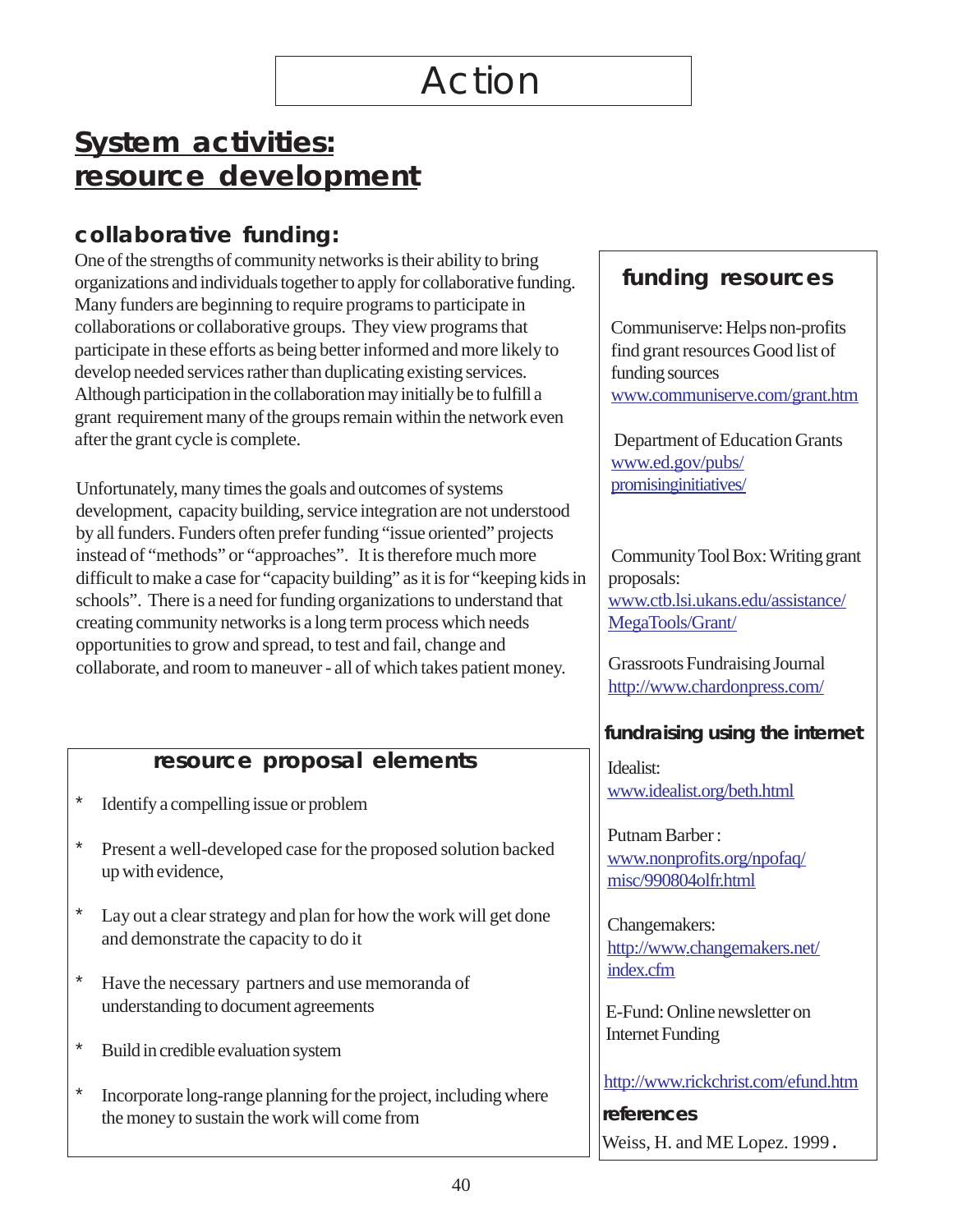# **EVALUATION**

## <span id="page-41-0"></span>**introduction**

Many organizers site evaluation as one of the most difficult activities to undertake. The language, concepts and methods of evaluation can seem very complex and technical. However, evaluation is simply taking a critical look at the purposes, activities and impacts of the effort.

Intuitively, people want to learn at least three things from an evaluation:

*What did we do? Did it have the impact we wanted? Is what we did the best way to do it?*

 Evaluation is a deliberate process undertaken at different times and for different purposes. Evaluation may be to help implementation by determining if the group is delivering the services it intended to deliver and if those services are reaching the intended audience. Evaluation is also used to prove the effectiveness of a given approach in order to gain support for funding, expand services, or a spin-off of an existing program in a new site.

## **evaluation design**

Evaluation design is the way or the process evaluators chose to answer their questions. An evaluation design defines the why, what, and how of their evaluation. The design process describes the following:

*What are we going to evaluate?* 

*Which indicators do we measure?* 

*What tools and process do we use to collect and analyze the information?* 

### **what:**

The scope of evaluation can range from the effectiveness of a workshop to the impact on the community. A comprehensive design layers and builds upon each of these complementary yet distinct evaluation focuses.

## **scope of evaluations**

#### **single activity**

Single event: workshop evaluations

Multiple event: training program

### **multiple activities**

Goal accomplishment: Evaluation of activities that support specific goals

Mission accomplishment: Evaluation of all the activities of a group

### **community impact**

Contributions to change in community

## **evaluation design**

## **example**

**what**: Do our activities match our goals? **how:** 

- \* Select the goal(s) to be evaluated.
- \* Outline the activities that support that goal.
- \* Design measurements to evaluate the activity
- \* Design method for getting and analyzing information

## **example**

**what**: Do our activities match our principles?

**principle**: "Youth involvement in all stages of network development"

**indicators:** number of youth participants, number in leadership positions, retention rate of participants, youth perceptions of inclusion.

**tools**: Surveys, statistical tracking, documenting success stories.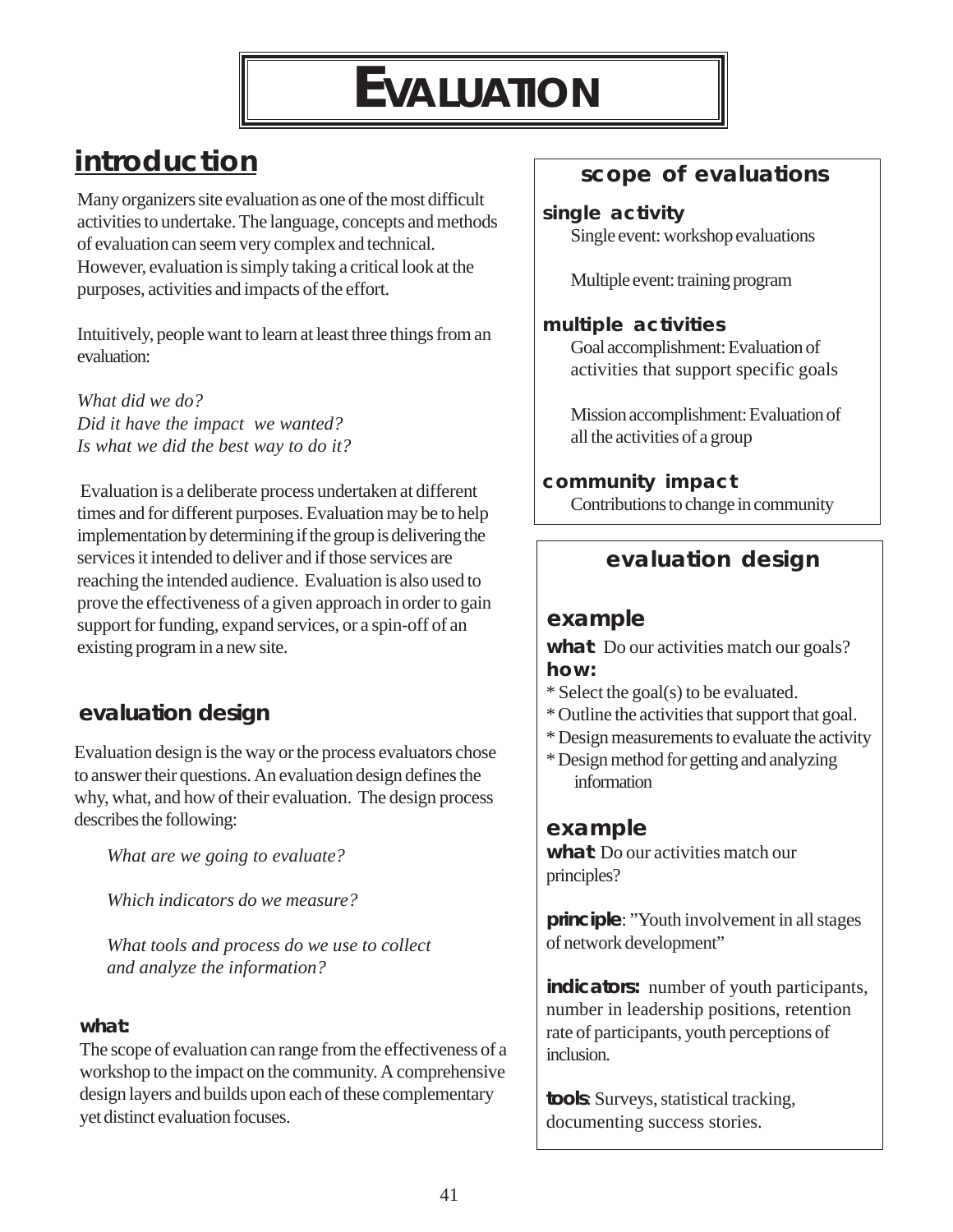## <span id="page-42-0"></span>**evaluation strategies**

Evaluation strategies are often divided into two general categories, process and outcome evaluations. Unfortunately these terms have a confusing number of meanings in planning and evaluation discussions. An alternative is using the terms implementation and impact evaluation.

### **implementation evaluation:**

 This type of evaluation describes the activities and their relation to mission and goals. It is used to monitor implementation of activities and systems and to identify changes for improvement. It asks the questions: Are we on track? Are we doing the best we can?

### **impact evaluation:**

 This type of evaluation determines whether the activities led to the desired changes. It asks the questions: Did the activities work? Were we effective? To conduct an impact evaluation you need to 1). Measure whether anticipated changes occurred, and 2). Prove that the program and not something else caused the changes.

## **evaluation techniques:**

There are volumes written on types and techniques of evaluation. Read up about the differences and consult experienced evaluators before embarking on evaluation design. The key is to make sure that the resources and responsibilities of evaluation are understood. Evaluation process can be very expensive (time, materials, consultants et.) To save resources, if evaluation is to occur internally, the group should gather an evaluation team that has background in techniques of evaluation and contact other similar groups and obtain copies of their evaluations.

Groups may decide to bring in outside evaluators. Consultants can be hired or may be an in-kind donation from another organization. Outside consultants are a good idea if the group requires assistance in the design process and if neutrality and objectivity are a priority. It's important to make sure consultants approach the evaluation with an understanding of the distinct environment, dynamics and resources of the group.

## **evaluation resources**

[The Evaluation Exchange](http://gseweb.harvard.edu/~hfrp/eval/)  [http://www.gseweb.harvard.edu/~hrfp/](http://gseweb.harvard.edu/~hfrp/eval/)  [eval](http://gseweb.harvard.edu/~hfrp/eval/) 

InnoNet is a free service that will design the framework for the evaluation with the participating agencies and will train staff to collect, analyze and report on the data <http://www.innonet.org/>

Outcome based evaluation <http://national.unitedway.org/outcomes/>

Online Evaluation Resource Library <http://oerl.sri.com/>

Aspen Roundtable on Comprehensive Community Initiatives: Online Evaluation Publications [http://www.aspenroundtable.org/vol1/](http://www.aspenroundtable.org/vol1/index.htm)  [index.htm](http://www.aspenroundtable.org/vol1/index.htm) 

Community Iniatiaves Evaluation [http://ctb.lsi.ukans.edu/tools/EN/](http://ctb.lsi.ukans.edu/tools/EN/section_1007.htm)  [section\\_1007.htm](http://ctb.lsi.ukans.edu/tools/EN/section_1007.htm)

Community Building Resource Exchange [http://www.commbuild.org/](http://gseweb.harvard.edu/~hfrp/eval/)  html pages/operational.htm

## **references**

Chinman, M., et al. 1996 Green, B 1999 Horsch, R. 1999 Kegler et. al. 1998 Mead, S.C. 1999 Pawl, J., et al 1987 Points Of Light, 1998 Rymph, D.B. 1998 Zinnerman, K. and Erbstien, N. 1999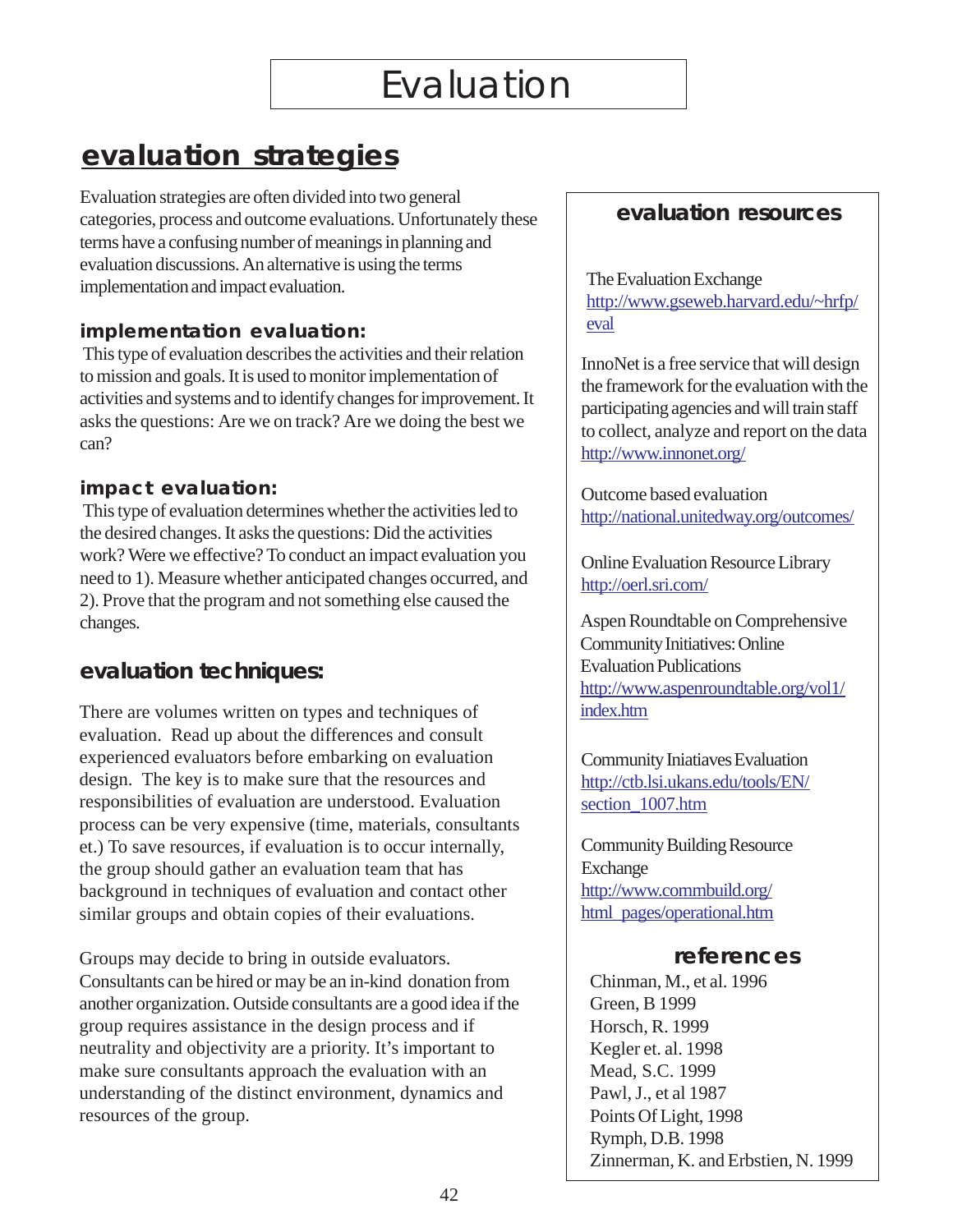## <span id="page-43-0"></span>**evaluating networks**

Evaluating networks requires going through the design process. Every evaluation needs to be clear about what outcomes and indicators they are looking at and how strongly they can link their relationship to the impact.

Network evaluation involves measuring three different types of indicators: impact indicators, implementation indicators and community indicators.

Implementation indicatores include numbers and activities of the network. Impact indicators often refers to the institutionalization or the establishment of policies, practices and procedures that sustain the goals of the initiative

Often evaluating networks is looking at the decentralized impacts of informing, educating and empowerment. What is the impact of training 200 people in the asset model or of referring 200 volunteers to mentoring projects or facilitate collaborative meetings.

Impact is what the people you directly served do with that information, resources, and opportunities. Measurable ways in which individuals, groups, families and communities have changed behaviors and attitudes. It can be seen in changes on organizational level (agency by-laws) as well as change on individual level. (Parent using asset with daughter).

## **impact indicators**

Changing agency attitude, missions, bylaws, and resource allocation in support of initiative goals.

"Hug scale" the desire to create partnerships

Memoranda of understanding to interagency linkage agreements

Increase in volunteer opportunities for youth,

Streamlined new intake procedures, new forms,

Youth/community representation in organizations

## **implementation indicators**

Number of individuals and groups involved network activities: training, forums, meetings, referral service, and publication distribution.

Frequency of activities and levels of involvement

Quality of the services provided

Demographics and diversity participants.

Amounts and sources of funding

Direct and Indirect costs of services/personnel of the collaborative

### **outcome examples**

Faith based organization including an asset building column in their foster parent newsletter

Middle school develops a student asset team to make changes to make the school more assets rich.

Mentoring program incorporated asset into their volunteer training.

Youth center changes by-laws to increase youth representation from 7 to 14 out of an 18-person board.

Local town creating a youth advisory council to the Town Board of Trustees and raising money to send two youth to the League of Cities conference.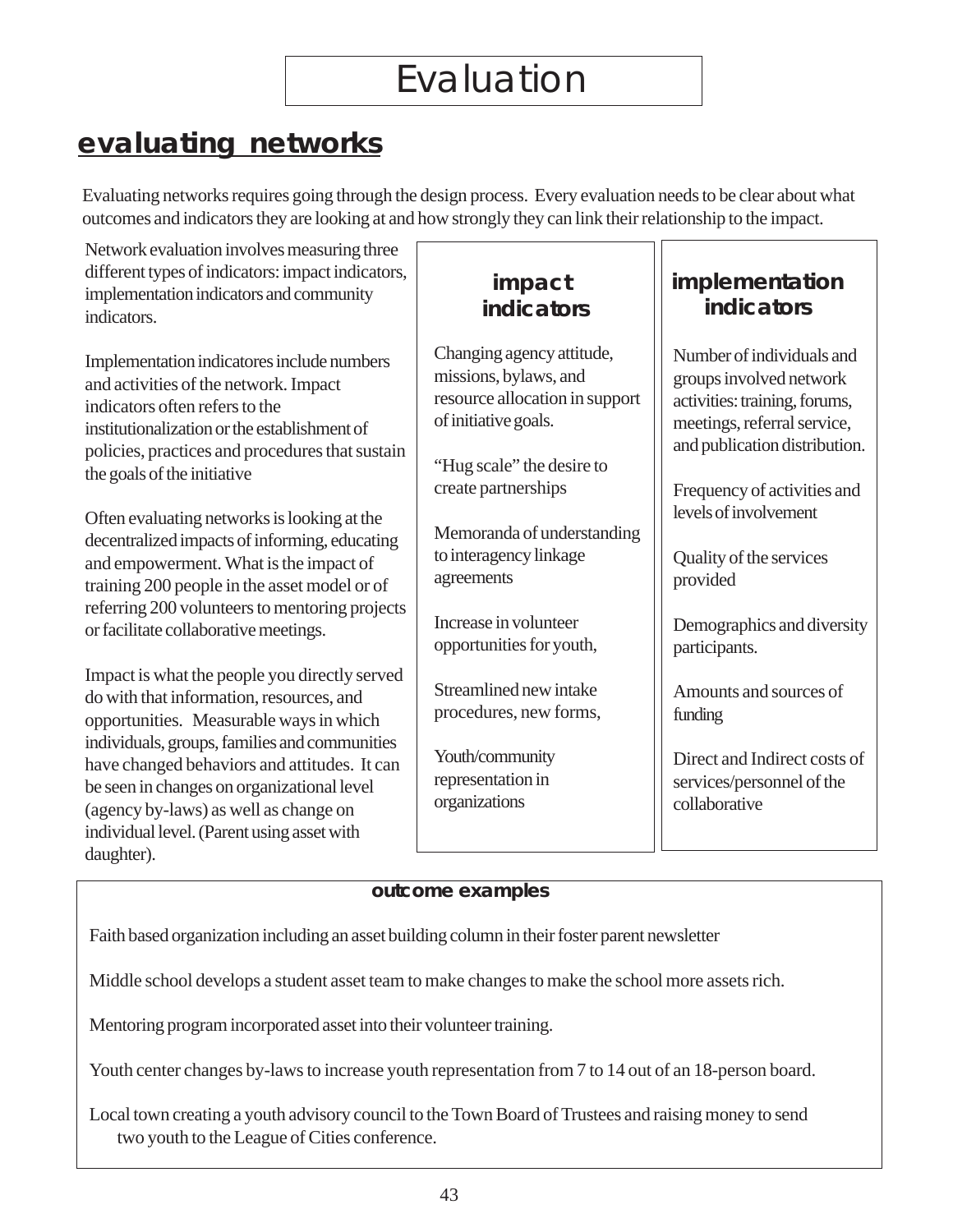# Evaluation

## **community evaluation**

Community collaborations have a vision of an overarching community impact. This requires a cumulative evaluation of all the efforts of the community around this common desired outcome. The network only enhances the community outcome; it is the programs and individuals that directly create these outcomes.

Collecting data on community impacts requires organizations and agencies to be intricacy involved in the evaluation process. They must agree to share their information and agree with the use of that information. The community needs to develop the standards of community activities and the methods of monitoring them.

*"Not every partnership is a directly caused by links—but a lot of them are. Even if the coordinator is not a part of the agreement or planning. Partners that collaborate without the assistance of the coordinator are still benefiting from the system as a whole that rewards and supports collaboration. Links has created a culture of collaboration-by bringing people together and modeling collaboration. It is important to separating the staff of Links from the concept of LINKS as a system of community commitment."* 

## **community indicators**

Patterns of utilization across different groups of youth and families.

Services delivered by other agencies

Services offered by collaborating agencies

Services used by participants

Number of contacts youth and families have with multiple agencies

Time spent waiting for services (i.e. getting a mentor)

## **action list for community evaluation**

- Train community within programs to design and conduct evaluation
- Develop facilitation and planning training so community members can lead the evaluation process.
- Coach program managers, board members, and staff on incorporating community leadership and evaluation into organizational structures and cultures.
- Facilitate networking with other organizations undertaking community evaluation efforts.
- Establish mentoring relationships to build the capacity of community members to organize the evaluation process.
- Remember to know who is involved and adopt effective methods and processes that engage and enable the community participants.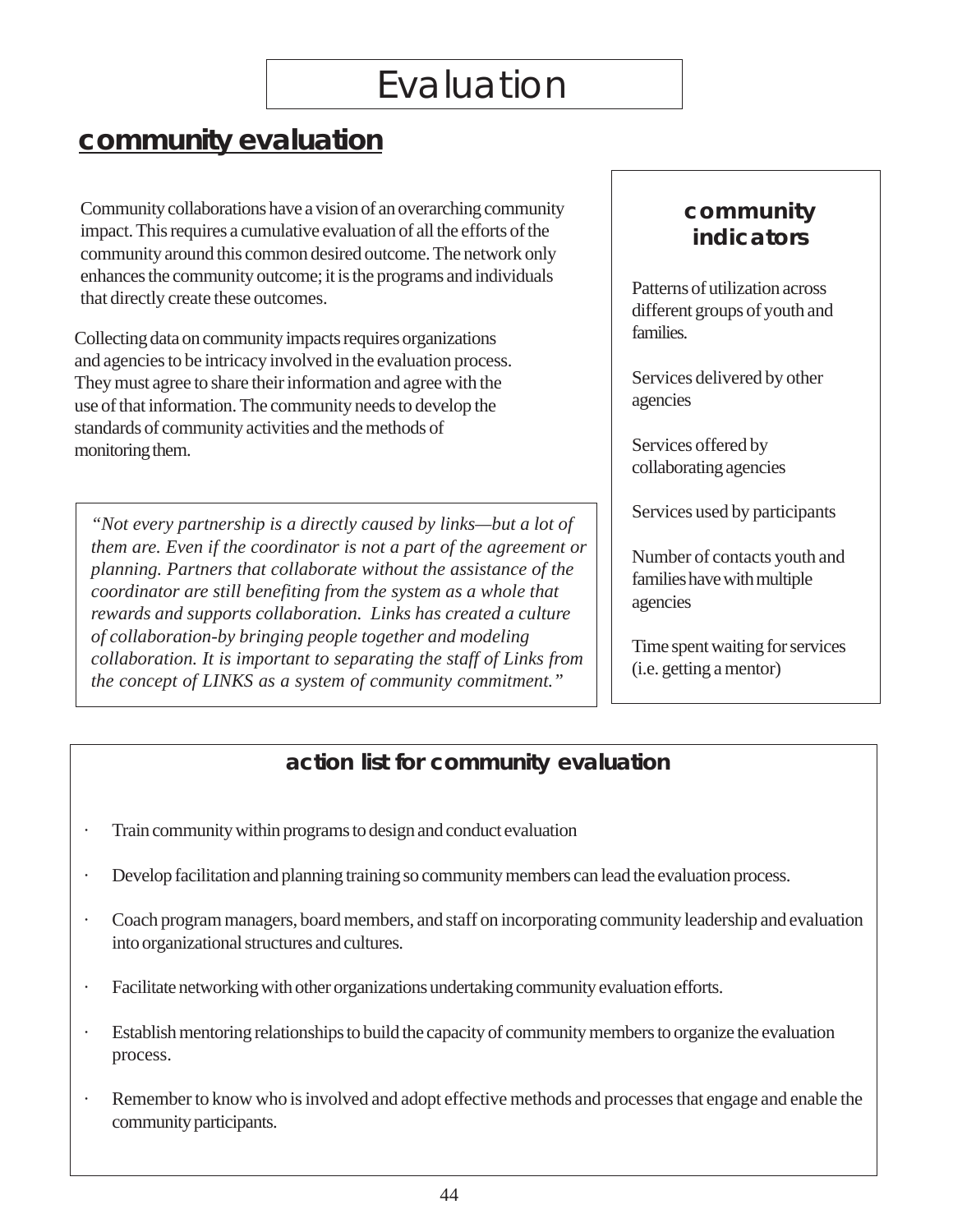It is unrealistic to expect that all efforts—or even **first stage:** Use process evaluation to many—will have sufficient resources (funding, skills, examine implementation and how they can be and materials, information, time) to embrace a improved in the future "bulletproof" evaluation system. However, it is not unrealistic to expect that every initiative adopt **second stage:** Measure the short-term strategies to collect a minimal amount of information to impact on participant's knowledge, skills, make informed decisions for future changes and to attitudes and behavior. communicate current successes.

Comprehensive evaluation looks daunting, however, **third stage:** Measure long term like any new system it can be broken down into outcomes through a time-series analysis of priorities and capacities. Evaluation systems take time community indicators. to develop and change does not occur overnight.

In the beginning ask the questions: What is important *"Impact happens all the time. Instead of a ripple*  right now? What can we evaluate right now? What do *effect it is more like a boulder that has its own*  we need to start counting? Develop the initial *ripples but then causes splashes that cause their* evaluations by identifying intermediate and proximate *own ripples...It's the nature of the beast that* outcomes that are positive, achievable and also *makes evaluation difficult…"*  understandable and /or seen as important by the community

# **<u>realistic evaluation</u>** stages of comprehensive design

## **recognize the messy lab**

It is important to accept the fact that the world is a very messy laboratory. Many factors may influence any given outcome not just the actions of your group. Remember the more distance between activities and expected outcomes, the more other factors can contribute, either positively or negatively, to the outcome, making it difficult to pinpoint the cause of the effect. Additionally network activities are implemented simultaneously making it very difficult to separate the effectiveness of one set of activities from another. Designing evaluations to be rigorous enough to rule out all the alternative causative explanations requires considerable time, effort, expense, and commitment from all concerned.

Evaluation shouldn't be obsessed on defending all activities and outcomes of the group as being the "right" ones. It is an ongoing process of learning not a one-time endeavor of getting the right answer immediately. take the best of what you know and work to bring it about quickly to as possible in a sustainable way, and then they come back and improve the quality. I t is a learning process about finding "better" ways to do things. To find the "right" way you would have to spending a lot of time researching, testing and analyzing. This may deprive the community from resources they need now. Take mentoring: We know it helps kids, but we don't know exactly how much or the "perfect" ways to set up a community mentoring system; however, does this mean should we stop mentoring children until it is all figure out?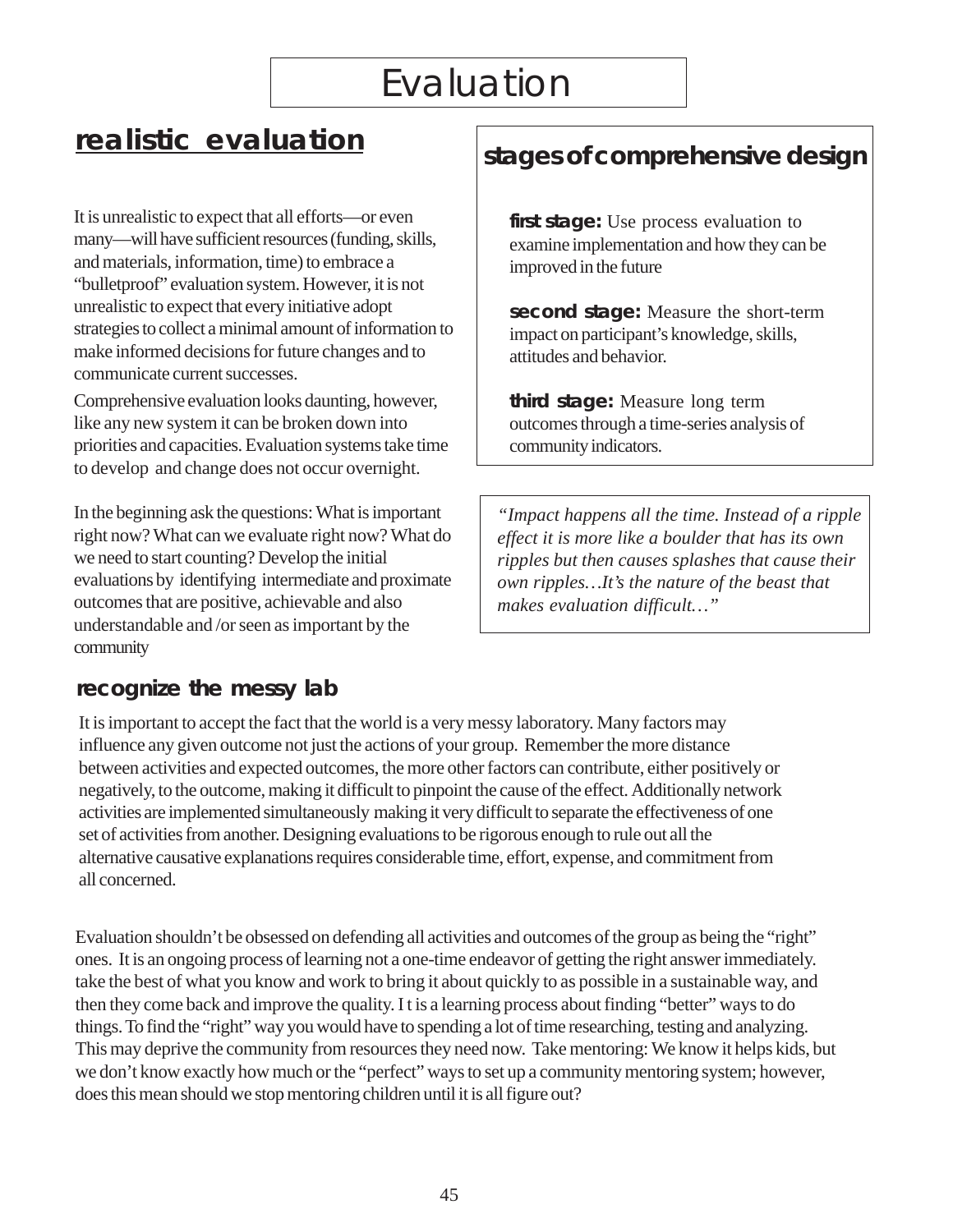# **SUSTAINABILITY**

## <span id="page-46-0"></span>**introduction**

Sustaining community networks requires that the community has both the commitment and the ability to achieve their desired outcomes. Commitment refers to community ownership and support of the collaborative effort. Ability refers to having the resources (time, people, money and skills) needed to achieve goals. Sustaining networks also requires a responsive and proactive approach to changes in the community.

It is important to remember that commitment grows with time. A community effort needs to foster the ability of the early adopters to teach others the skills and rewards of community youth development. When 5 percent of the people in a group adopt a change, the change becomes imbedded in the group. When 20 percent adopt it the change becomes unstoppable.

| sustainability factors                                                                                             |                                                                                        |  |  |
|--------------------------------------------------------------------------------------------------------------------|----------------------------------------------------------------------------------------|--|--|
| community ownership                                                                                                | administrative support                                                                 |  |  |
| A shared locally developed vision                                                                                  | A full-time paid coordinator and possibly<br>additional paid staff support             |  |  |
| Members know the purpose of their group and<br>feel strongly about it                                              | Coordinators who are skilled in community<br>organization                              |  |  |
| Members have a goal to achieve and tasks to do<br>to reach this objective                                          | Coordinators earn the respect of members as<br>an individual                           |  |  |
| Network has regular participation by at least<br>half of the identified community sectors.                         | Coordinators are free from fundraising and not<br>competing with partner organizations |  |  |
| Process and plans make sense to members at<br>each step of the initiative                                          |                                                                                        |  |  |
| institutionalization<br>Network has membership expectations defining terms of office and replacement of<br>members |                                                                                        |  |  |
| Network obtains letters of agreement signed by member organizations                                                |                                                                                        |  |  |
| Organizations have multiple representatives in network                                                             |                                                                                        |  |  |
| Participation in network is incorporated into member organizations position<br>descriptions                        |                                                                                        |  |  |
| Membership dues are a budget item of member organizations                                                          |                                                                                        |  |  |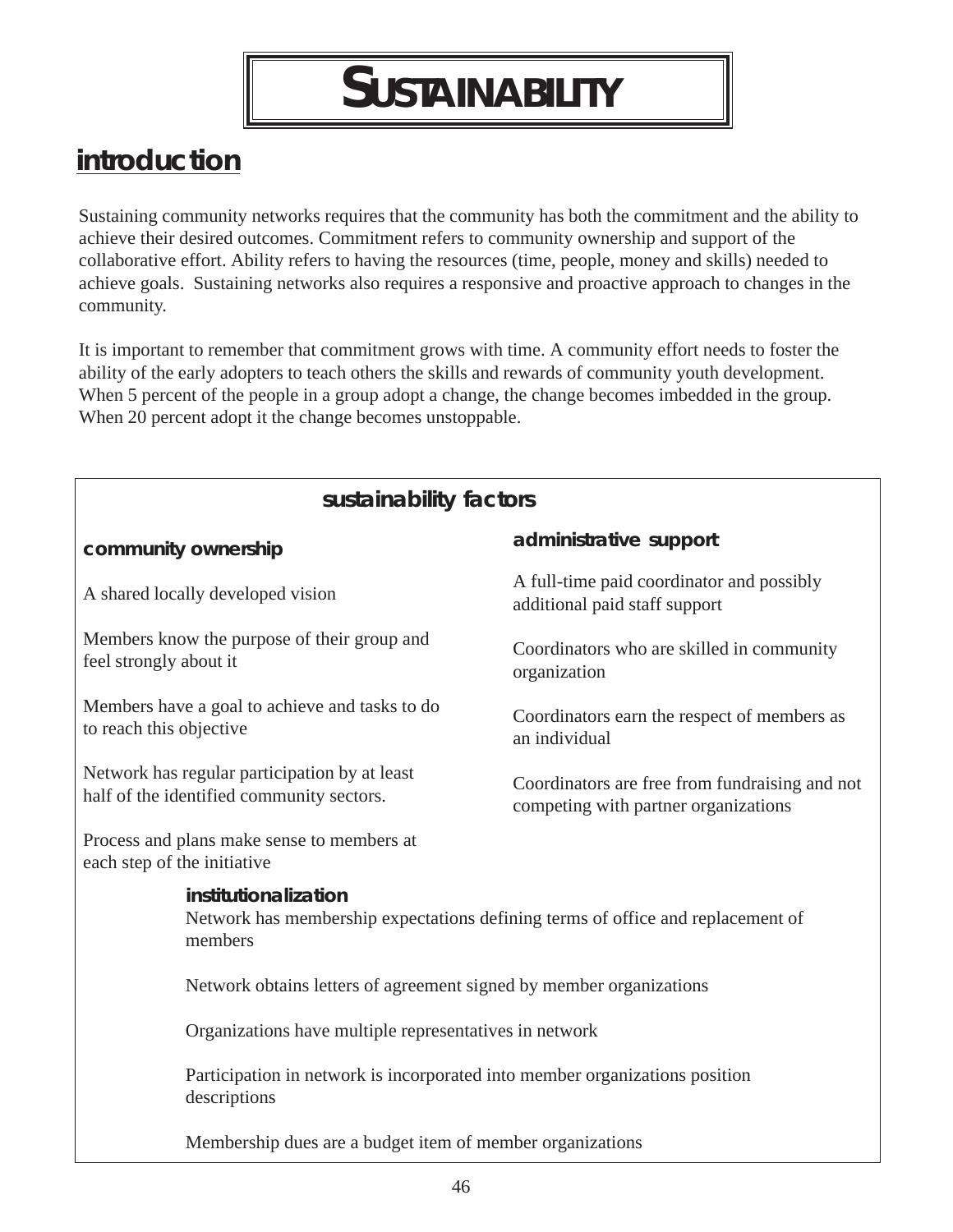# **Sustainability**

## <span id="page-47-0"></span>**network challenges: change and growth**

The following points illustrate some of the challenges to developing and sustaining community networks. The topics include; resitance to change, appropriate growth, leadership vacuums and equality of network members.

## **community resistance**

Developing community networks requires change. Change for some people is a very scary process. Even though they may see the benefit of the change they may feel unsure or insecure about how the change will come about. The culture of community organizations has been very competitive and territorial in the past. They have spent years creating niches and constituencies to defend their importance to funders. Asking organizations to open up to integration and collaboration may face significant resistance.

Resistance can be from fear, frustration or anger. Using language or methods that offends others, are misrepresentative or offensive may lead to mistrust of members and the network itself. For example, in a community forum one member talking about bring more service-learning opportunities to the school stated— "teachers are from another planet, they have no idea how good a teaching tool getting students into the real world is" –-this statement invoked much resistance from other members although may of them agreed that service learning is a good teaching methodology.

Resistance to changes occurs also when members view the change as unnecessary, requiring too many resources, or impossible to accomplish. It can be a reaction to poor communication and planning. If the group's objectives not clear, plans of action will not fit together well and the overall picture of collaborative action will be lost. Selecting inappropriate activities where participants do not have the skills and resources to accomplish, or do not conform with participants' values and norms also leads to resistance.

## **managed growth**

Growth is typically seen as signal of success, but growth needs to be managed. Once the network and its activities take off in a community, there may be pressure to get everyone involved immediately. For example, if the community centers are a resounding success; every school may want to participate right away. A key to sustainability is to make sure that the initial activities and members are secure in the resources and support prior to expanding services and activities.

Typically, the strongest candidates to participate and implement activities are the first to be involved. Once the initial participants are self-managed and have developed their own unique supports system they can help expand the capacity to bring new people in by providing technical assistance, training, and good models and principles to new members. A philosophy of managed growth allows the group to include new participants without overstretching the capacity to support those already involved.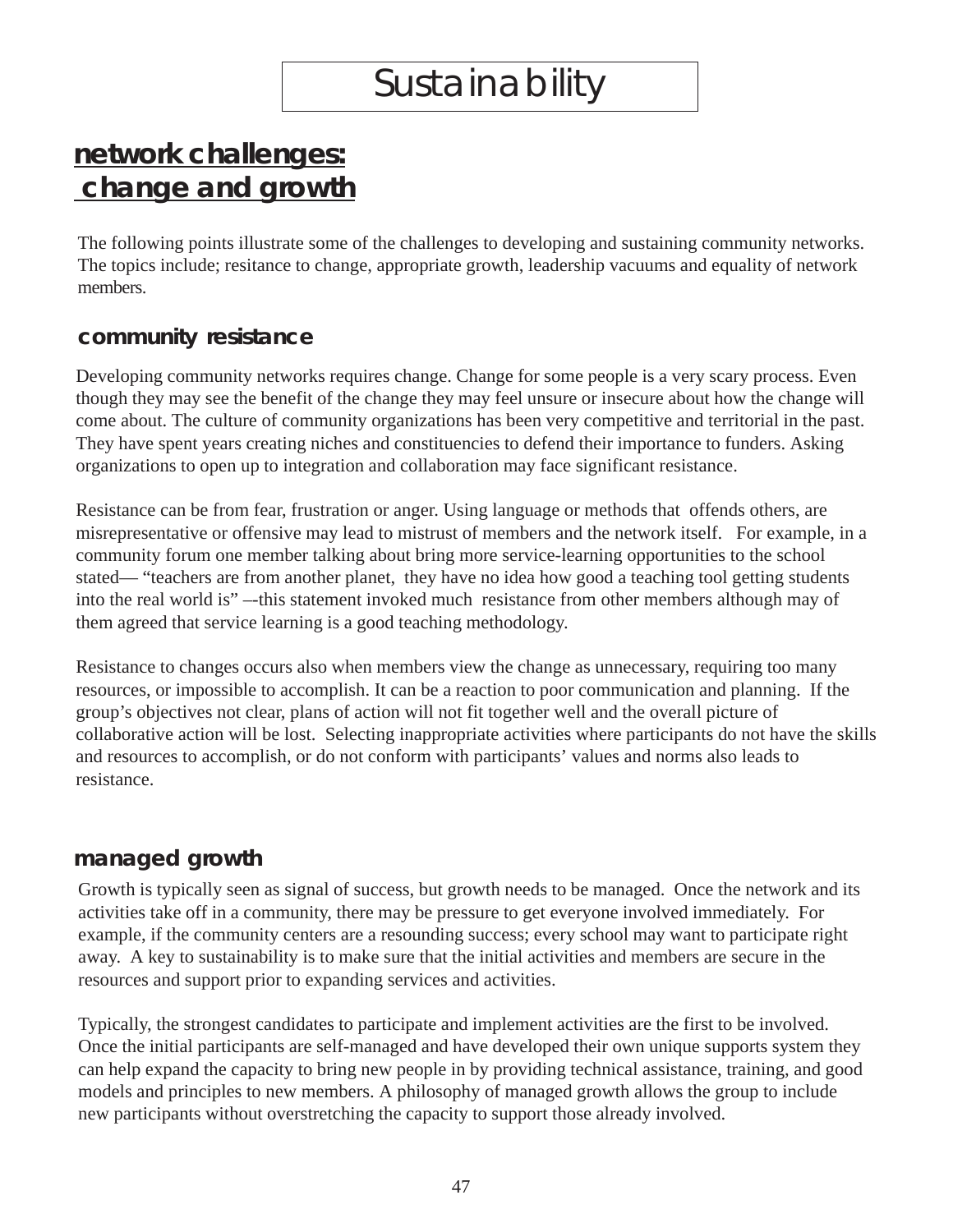# Sustainability

## **network challenges: leadership ways to transfer leadership:**

Some networks never develop a system of shared leadership. This most often results in the coordinator being placed as the "de facto" leader of the group. Group leadership is very hard to develop when one person is viewed as the expert on the topic. Organizers need to avoid making themselves indispensable to the initiative by sharing as much responsibility and knowledge with network members.<br>Use volunteering as a way to infuse others

One of the reasons for a leadership vacuum is that many into the workings of the network community members are unfamiliar with being viewed and having the responsibility of community leadership. For example, members may not feel they have the financial and development skills to secure financial commitments for the group or they may not feel they can represent the cause appropriately. The coordinator needs to build the confidence and skills of members so they see themselves as effective community leaders and are able to gain legitimate respect in the community.

## **leadership transition**

Ask members to help select and coach replacements

Prepare at least a year in advance for transition of coordinator and key members

Diversify of leadership: Geographic, skills, and influences

Develop mechanism to help ease problems associated with turnover, such as orientation materials for new members and well-organized documentation of membership, member interest, group structure and decision making procedures

A network can not afford to lose its leadership and voices. The transitory nature of non-profit work, especially those tied with national service projects makes developing leadership transition a key part of sustainability. If a significant portion of the group's history and background leaves the group it will cost the new members a significant amount of time assessing "why they do what they do".

 There is a cumulative impact on member retention. Loss of the history and continuity that long-time members bring often results in reduced or less visible outcomes and less community support on all levels: fundraising, media, legislative support, and access to resources both tangible and not. If the processes are not smooth, the inaction and wheel turning may frustrate the remaining members.

## **equality of member organizations**

A network that is embedded within a specific agency faces significant challenges. The danger in placing responsibility for the network in a single institution occurs when self-protection and self-perpetuation of the organization become a more motivating force than community collaboration. No one agency can be allowed to "own" the process to the point that the other agencies just withdraw and leave it up to the "owner." Members will gradually fade away, since they are all likely to have busy tasks to return to in their own agencies.

It is critical that the fiscal agent or host of the network needs to be viewed as equal partner. Organizers need to understand how much the sources and duration of funding will affect their decisions. Funding the network through membership dues, matching requirements from neighborhood groups and/or schools are some examples of how to disperse financial ownership in order to maintain balance in network ownership.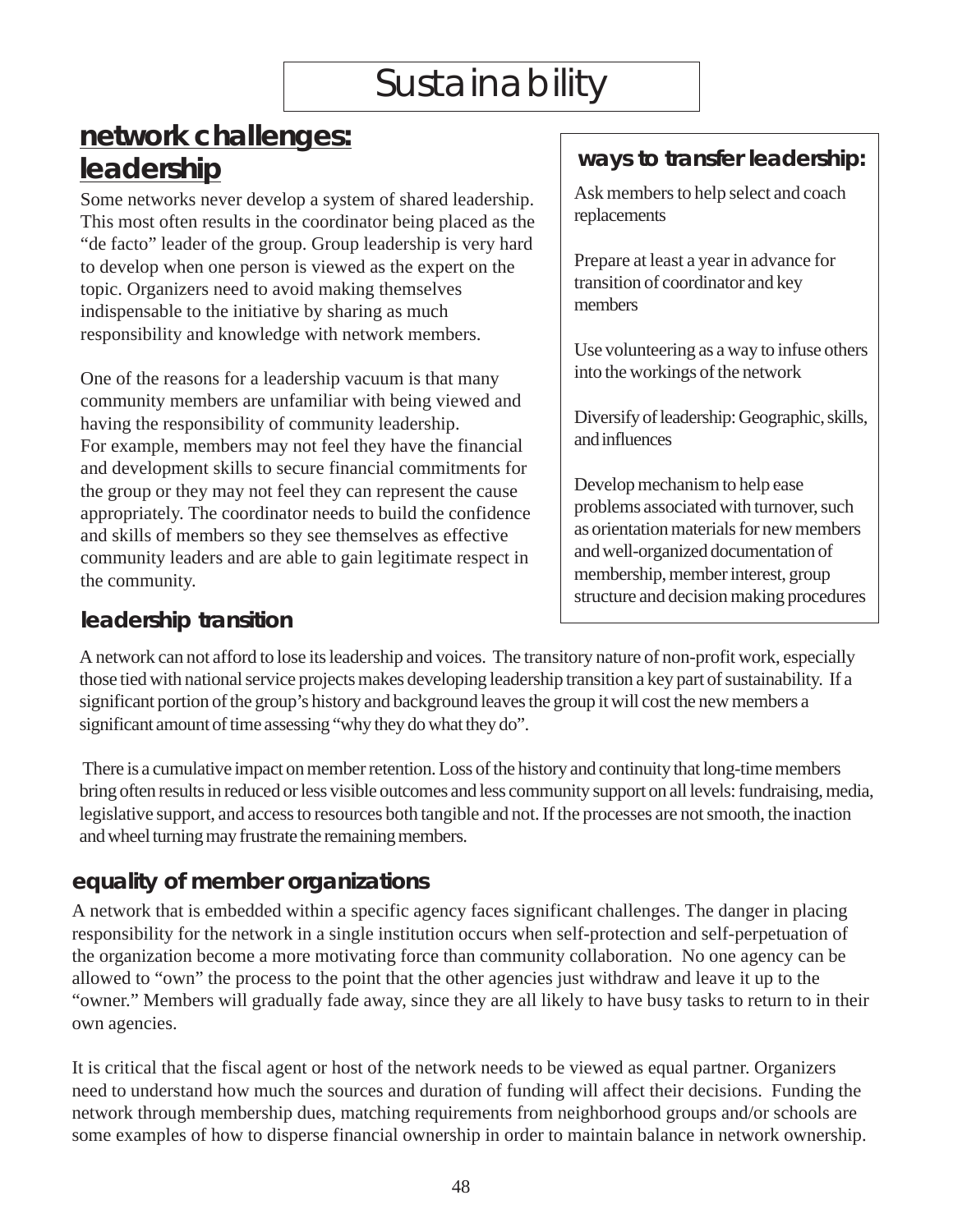# **RECOMMENDATIONS**

## <span id="page-49-0"></span>**introduction**

These recommendations are a synthesis of conversations with local organizers, America's Promise Fellows, national and local coordinators and partners, and personal reflections. They point to new opportunities for organizing around community youth development. It is hoped that they will provide dialogue points for consideration in the planning of the America's Promise the Alliance for Youth and other national, state and local initiatives.

The America's Promise Initiative is still in its development stages. Like many of the local initiatives studied in this project, America's Promise is learning as it goes. Collaboration, community mobilization, and asset building are concepts and practices that we are still learning about. Community building initiatives are the testing grounds for learning how to do what we want to do. How to create a better world for our children and our families. Honest reflection and assessment of the effectiveness, integrity, and impact of our progress is needed.

In interviews with individuals involved in the Promise Initiative many different perspectives arose. Support for the initiative waxes and wanes depending on the community or group interviewed. In some places the Promise Initiative is very popular at the local level, in others it is not viewed favorably and does not play a significant role in community decisions.

As it stands now, the success of the Promise Initiative depends on individuals in leadership positions for adoption. If the strong, top-down leadership is not there Promise Initiatives do not take a strong hold in communities. There is confusion about the promise as being "another buzz" and local communities wary of the initiative often ask: " Why should we support this? Aren't we already are doing these things?" They hold an underlying belief that participation does not lead to mutual benefit so they are resistant to join the campaign.

 There are several reasons for these perceptions. Perhaps the biggest is that the Promise is new, still developing and moving in directions not necessarily anticipated. The Promise is working to adjust from a mobilizing idea to an organization with its own culture. In general these "growing pains" call for an assessment of the role of America's Promise and other national groups to see how they can help translate their systemic vision at the to sustainable action on the local level.

## **recommendations:**

- **· Capitalize on strengths**
- **· Support the Perspective: Community youth development**
- **· Support the Preparation: Development of systems of support**
- **· Support the People: Training, institutionalization, tools**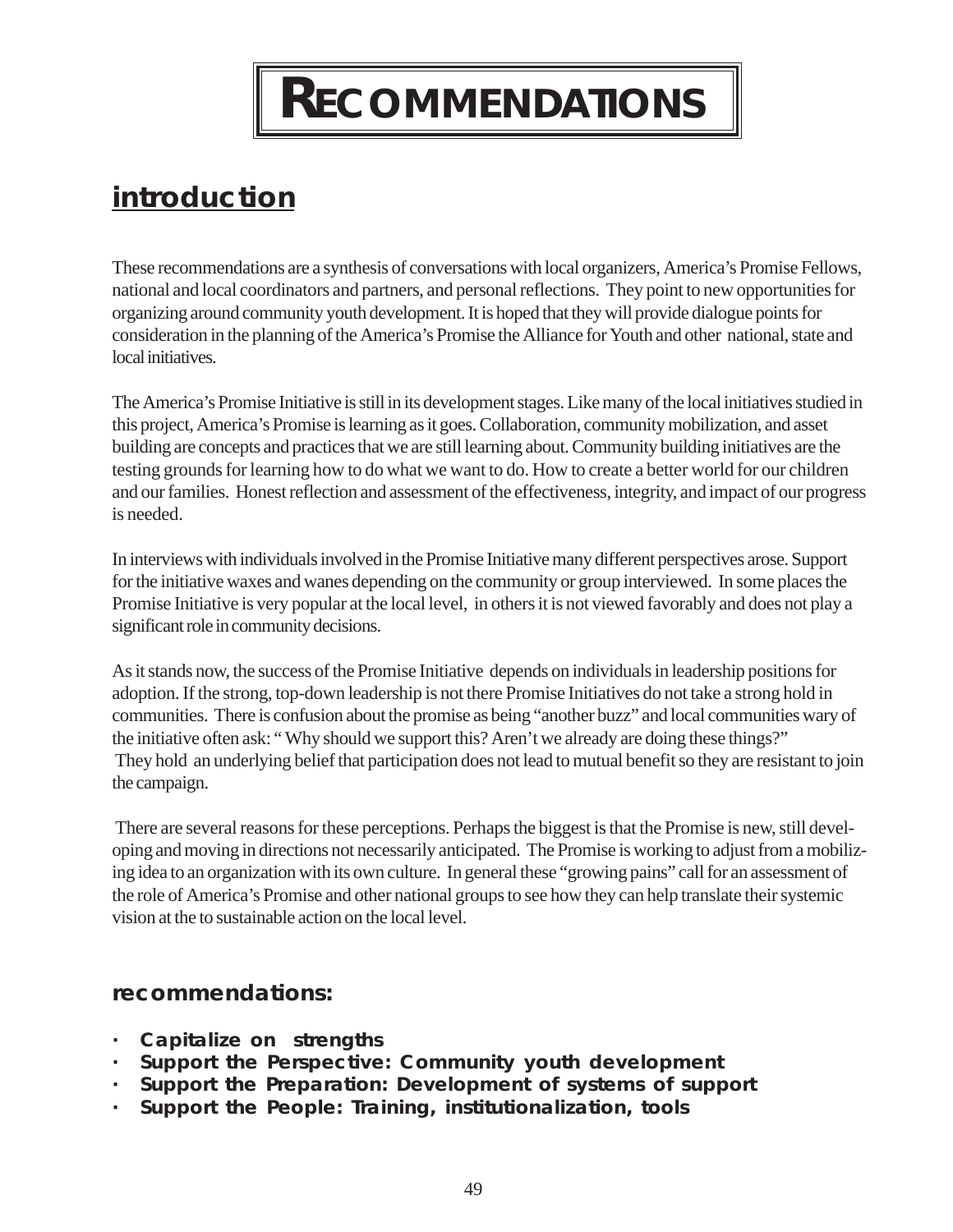## **capitalize on strengths**

America's Promise is an ambitious social goal in the infancy of its development. The mobilization, education, and new initiatives that have been the result of this work are impressive. America's Promise would do well at assessing their strengths when planning in the future.

## **a. America's Promise message is on target.**

 When attempting to change social behavior especially through out a community, it is ultimately important to communicate the vision with brevity, clarity and in plain language. America's Promise provides a usable sound byte for years of research about what young people need to grow up healthy. It keeps the vision simple and focuses attention on how all people can support this vision.

## **b. America's Promise message is to everyone:**

Americas Promise is just that--it is a promise to young people to take better care of its young people. This vision is the result of a thousand delegates from across the nation representing governments, civic groups, private industries, schools, youth and adults. These delegates recognized the role everyone has in the vision that all youth have all 5 resources, all the time, everywhere.

The name Americas Promise invokes community responsibility. The concept of "Communities and Schools of Promise" and "All 5 to All youth" connotes coordination and comprehensive services. America's Promise is a vision of creating villages. As a vision, it is up to the communities to decide how best to achieve it.

## **c. America's Promise is high profile:**

 Americas Promise has helped community youth development become a priority in many communities. The presence of General Colin Powell as leader and figurehead has given the initiative significant credibility. The endorsement and support of many national nonprofits, celebrities, corporations, state and city governments has made it known throughout the nation.

## **d. America's Promise leverages resources for youth**

Americas Promise has leveraged new commitments to youth on national and state scales that are powerful resources. These commitments include 700 AmeriCorps Promise Fellows, State Governors declaring community youth development a state priority, national organizations partnering with corporations to provide resources such as money, products, services, and volunteers. Colleges and universities are forming Universities of Promise to with the hopes of using their resources to support the cause.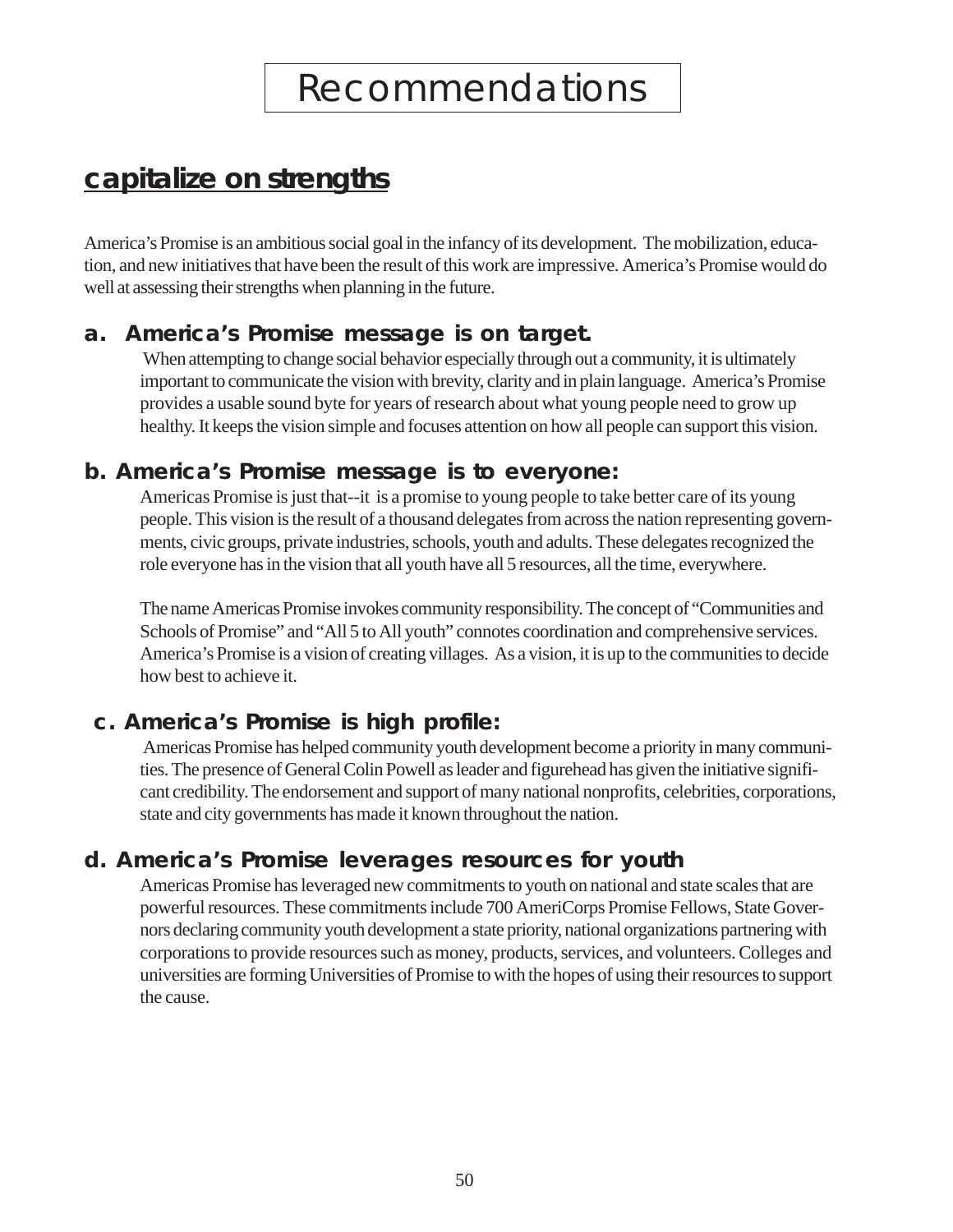## **support the perspective: community youth development**

In order to create nation-wide change focused on community youth development national groups need to make sure they are acting in ways that model collaboration and asset building.

## **a. improve the connection of community youth initiatives**

Americas Promise and other community youth development initiatives challenge communities to collaborate. However, on the field level it appears that these groups do not necessarily work together. Often local coordinators will speak of picking one model over another. There is a need to counteract this message to communities that national efforts are competing engaging in "model wars".

There is an overall level of "burn out" in communities where new initiatives start up and dissipate within a few years due to lack of influence or support. A community has a memory; if collaborative efforts are facing significant challenges and failures, especially due to competition for resources or other noncollaborative behaviors, the members of the community are less and less optimistic about the outcomes of another initiative.

Community initiatives would benefit by clarifying the unique role of each initiative and their commitment to support a common vision. Emphasize how the models are complementary and are different angles of the same common mission. They could to foster the relationships among the national organizations by creating a networking group of all of the program managers at the national level. Unless the national groups can "walk the talk" of collaboration; local groups will continue to struggle with sorting out all the different ways to sustain community youth development.

## **b. support the development of linkages**

 Like the asset model, America's Promise is based on the concept that communities must look at the whole youth. It requires an array of approaches that meet the emotional, physical, mental, social, and spiritual health for each child. Providing one resource really well while loosing sight of the others is not an effective policy. National groups need to support local communities' attempts to link the resources in innovative ways, though the development of community networks and comprehensive systems of support.

Communities should strive to build as many linkages among all 5 resources and all 40 assets. The linkages are already there and communities can do this work more effectively if they begin to build on them. For example, there is a strong tie between service and marketable skills, school to work initiatives can bridge the two through increasing nonprofit internships and job shadowing. Service-learning can add to students life skills such as planning, goal setting, cooperation, teamwork, and conflict resolution in addition to practical hands on knowledge of skills and multiple opportunities to discuss career opportunities.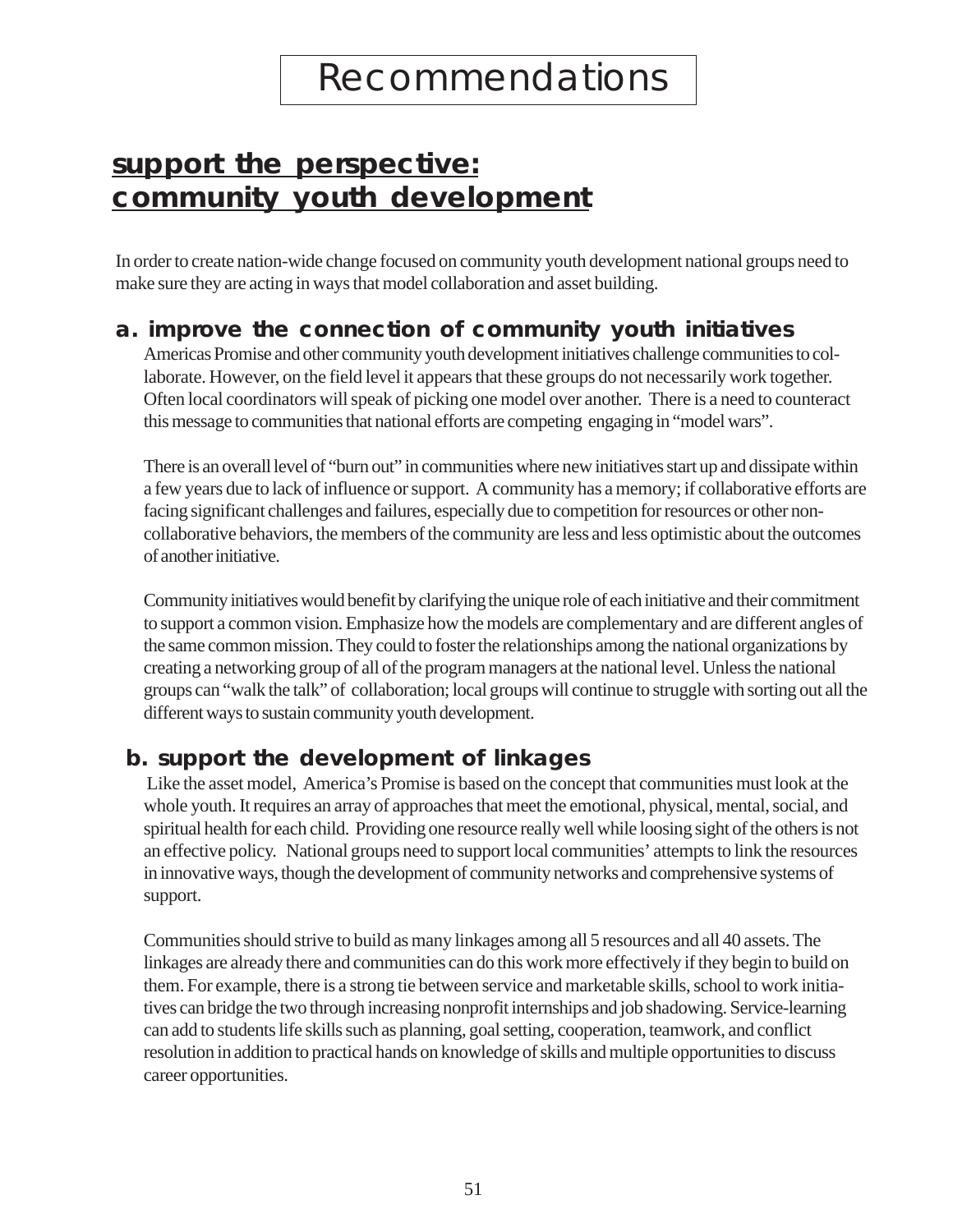## **support the preparation: developing systems of support**

The sustainability of America's Promise Initiative requires deliberate attention to building relationships. It's going to take time to change perceptions, develop skills and to integrate services in order to change the way our social programs, community sectors and individuals approach the collective raising of our children.

## **a. improve the connection of national commitments and local communities**

Americas Promise has been very successful in obtaining national commitments. The Promise bulletin often contains new commitments from national corporations, non-profits, communications industries, and government organizations. However, on the local level there is little connection between the national commitments and local efforts. A handful of local communities may recognize direct benefits but what about all the other local branches of that organization? How do local communities tap into the national commitment makers? If national commitment makers can be encouraged and supported to make sure that a wide array of local communities are benefit; local support would increase dramatically.

## **b. clarify the role of America's Promise Initiatives and local community efforts**

What is the role of the Promise in individual communities? How do the ideals and goals translate to the local level and are these translations being recognized and valued? There are several areas where these questions are critical.

#### *purpose:*

Different initiatives have different outcomes depending on the community's desires. In some communities the Promise is used to begin a community dialogue and then dissolves community wide efforts once they feel this mission is complete. Others used the Promise to create new community programs. Some communities place all responsibility for Promise coordination in one organization, others create community networks. The National Promise partners need to understand and support the diversity of local efforts in order to fully understand the possibilities of the Promise and its leveraging power.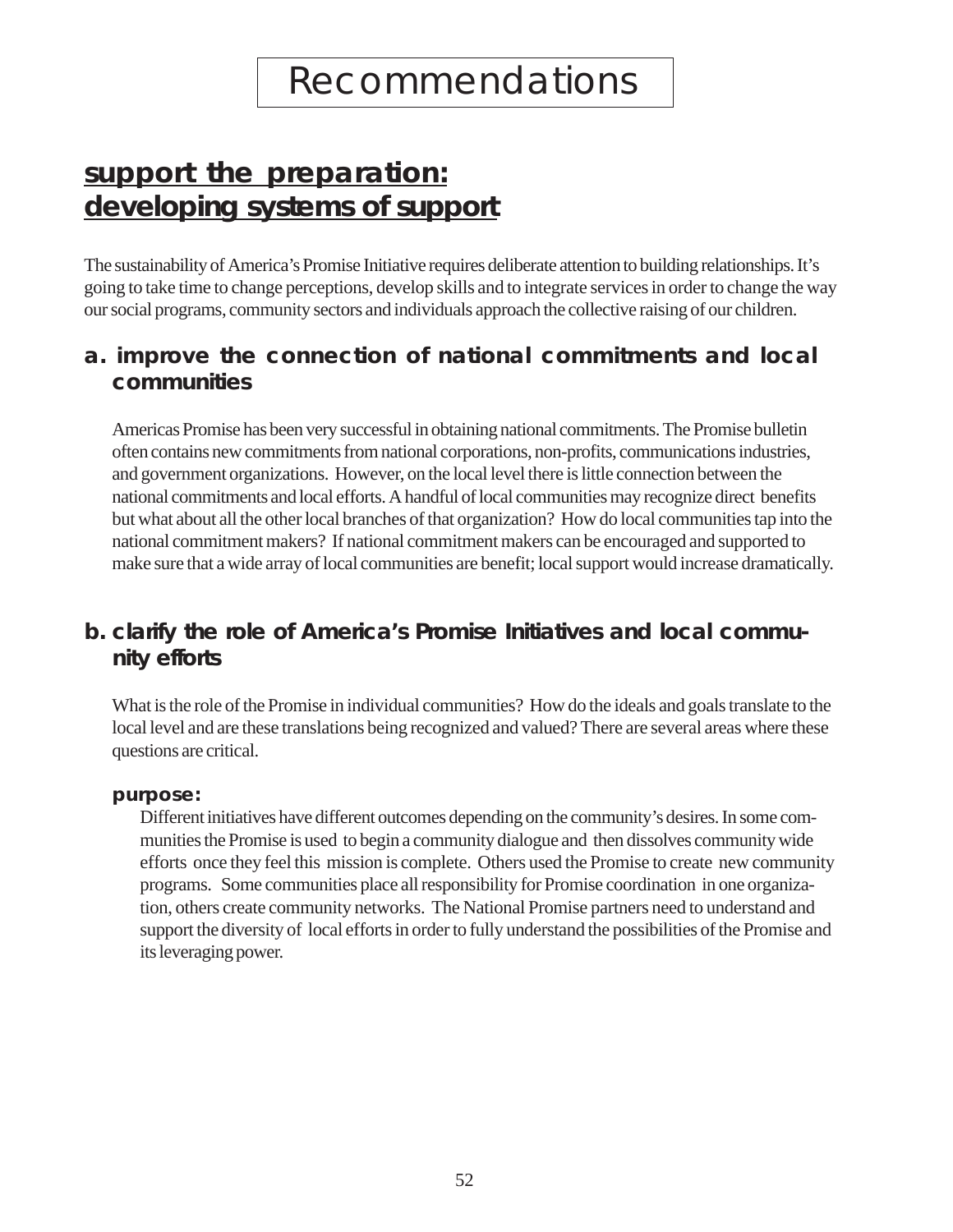## **support the preparation: developing systems of support**

## **b. clarify the role of America's Promise Initiatives and local community efforts (continued)**

#### *evaluation:*

Community collaborations have a different system of evaluation than service delivery programs. They are one step or more removed from direct service. Their activities focus more on coordination and access to services, community mobilization and education, and systems development and planning. The current tracking system does not fit well with what many of the Promise organizers are engaged in. They are working with existing programs to support their work; many times they do not feel right in claiming those numbers.

There is a strong need to develop a mutual understanding of the tracking and outcomes of Promise Initiatives. Many organizers feel that the numbers of youth serve represent the outcome of community effort as a whole; not necessarily what America's Promise has leveraged. They feel it is more appropriate to evaluate the Promise in terms of connections, collaboration and community mobilization. There is an overarching need in the community sector to recognize the valuable impacts of community building activities and develop evaluation methods for these unique systems.

### *funding:*

In hand with evaluation, national organization can support networks by educating funders the important role that these systems play. Community networks do not have to be expensive operations. They should develop local funding bases; however, seed money is often needed to begin the process. Three years of overhead funding may be enough to support the initial years of development.

#### *recognition:*

To foster local support, national groups should continue to recognize those communities that are actively creating the systems of collaboration. They can actively celebrate the diversity of approaches local communities by using their stories, long range visions and community report cards in training materials and promotional materials. They can provide support by placing trained national service volunteers in community building activities and as support staff to network coordinators.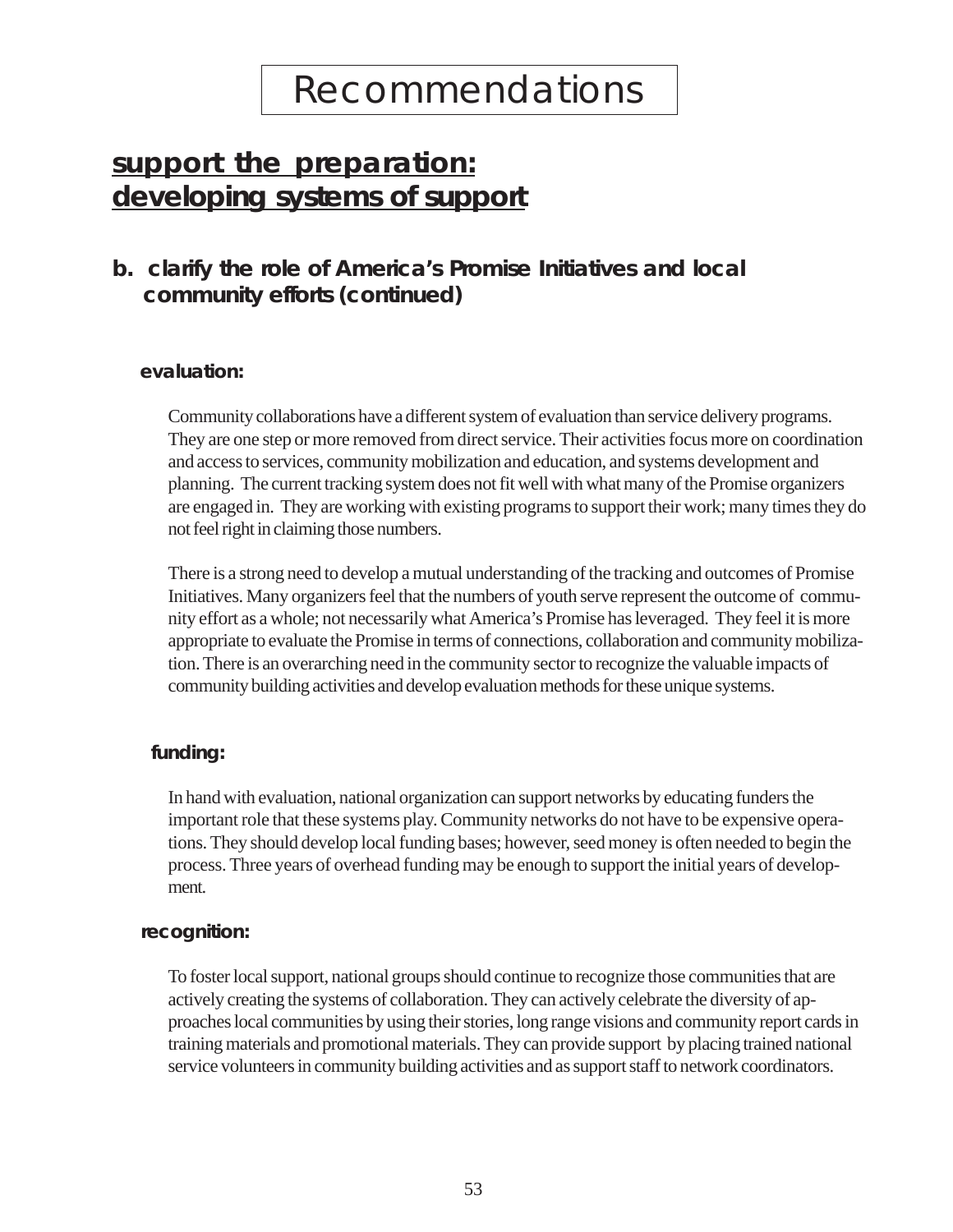## **support the people: The ultimate glue**

Networks are the institutionalization of relationships. Individuals create relationships; they are the energy, the creativity, the life of collaboration and social programming. In order for collaborative relationships to have the stability required to have lasting impact there needs to be a focus on strengthening the people involved. National programs have an important role in fostering the people power required for this vision.

## **a. support the development of local coordinators**

Most successful community initiatives have a full time coordinator supporting the efforts. An assessment of the role of these coordinators and what support they need is necessary to the success of the Promise Initiative. Promise Fellows interviewed indicated that they had little training in basic skill development. Examples of information requested include facilitating meetings and community forums, developing strategic plans, developing staff or volunteer structure, creating online communication systems (web pages, list servs) and developing localized activities appropriate for their groups. By supporting the training of Promise Fellows, the Corporation for National Service has the ability to promote the development of skilled local coordinators.

## **b. investigate the role of regional field officers**

Most national organizations and programs focusing on community youth development employ program officers who are liaisons for local or regional groups. Unfortunately, these officers are not necessarily connected to the local communities in meaningful ways. For example, Americas Promise has four community program officers based in DC—They are assigned as many as 10 states widely dispersed across the nation. One officer may have Hawaii, Texas, North Carolina, Ohio, Alaska, Vermont, Mississippi and California on their list. This system does not support the technical assistance team in developing an understanding of specific communities, groups, opportunities and challenges so they can help facilitate problem solving, visioning and community building.

If program officers were located in specific regions it would go a long way to helping coordinate resources. Field officers could be the liaison between national and local initiatives and commitments and would have a close understanding of local communities and state governments. Field officers of different programs and initiatives could create their own coordinating group in order to create a united front for a specific region. Regional change will still be a complex and difficult task to achieve; however, its chances are improved by placing the support as closely to the ground as possible and creating connections among similar programs.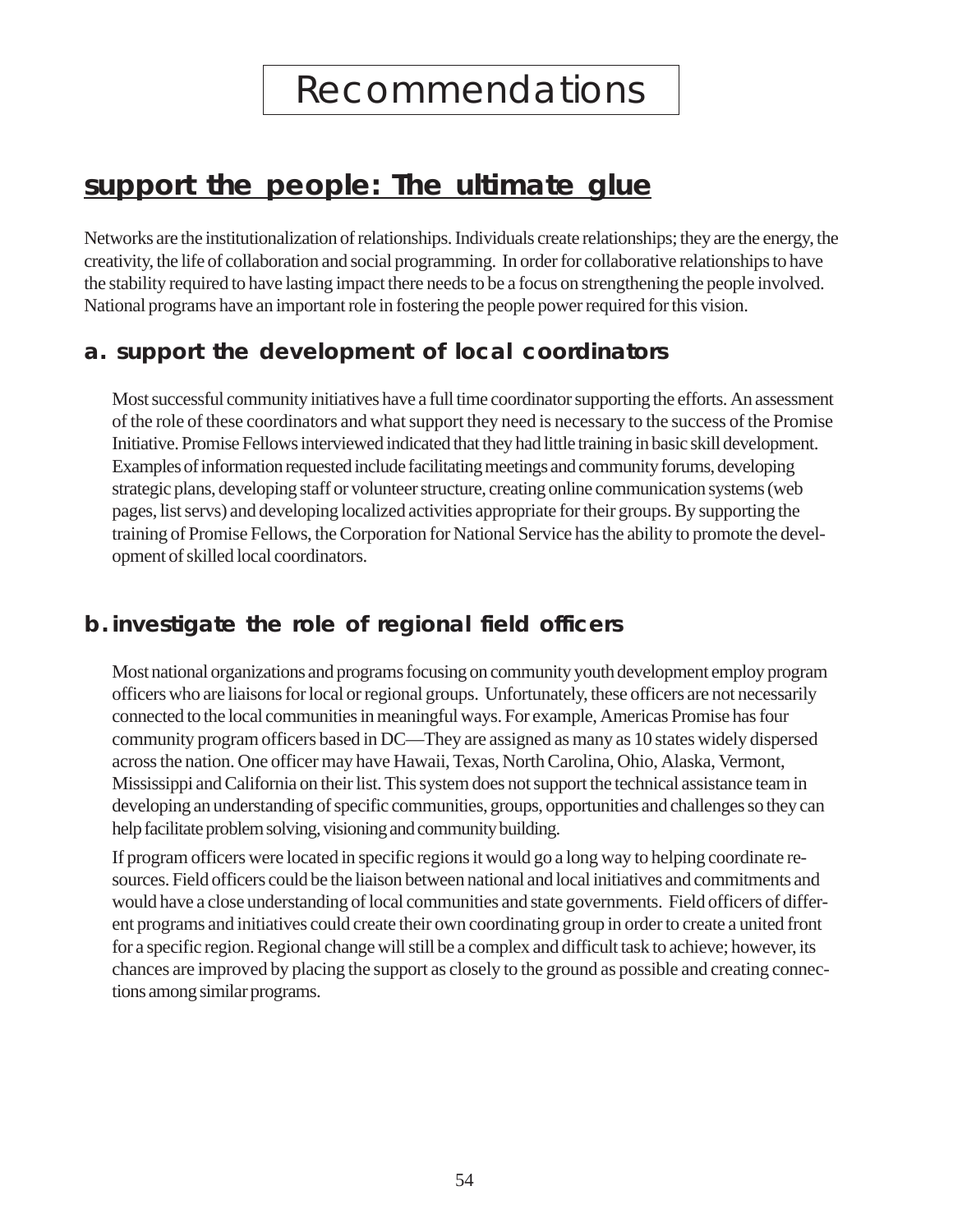## **Conclusion**

Americas Promise and other community youth initiatives are a new way of approaching our collective responsibility to provide our children with the most support and opportunities we can provide. It will take time to change the way we work together. We need to focus on the hope and resources we have and commit ourselves to working through the conflicts that might arise do to our habits, assumptions, culture, and policies. We need leaders to marshal resources on their behalf, to learn from effective, innovative models, to plan carefully, and to measure and report the results of these efforts to the public.

Strengthening these elements is the key to sustainability of the Promise initiative. Sustainability is having the collective commitment and the ability to carry out the necessary tasks to get what you want accomplished. Commitment is to a shared vision and process (what you want to accomplish) and the ability (resources including funding, time, and skills) to carry out what needs to be done (creating new relationships, strategic planning, new and or improved community services).

One of the benefits of the Promise model is the inherent flexibility it provides to communities. However, communities desire common understandings, coordination, shared resources and information, and a way of measuring the impacts of collaboration and other activities that support the initiative goals. It is hoped in the next phase of the initiative America's Promise will grow to meet the needs of communities and our youth.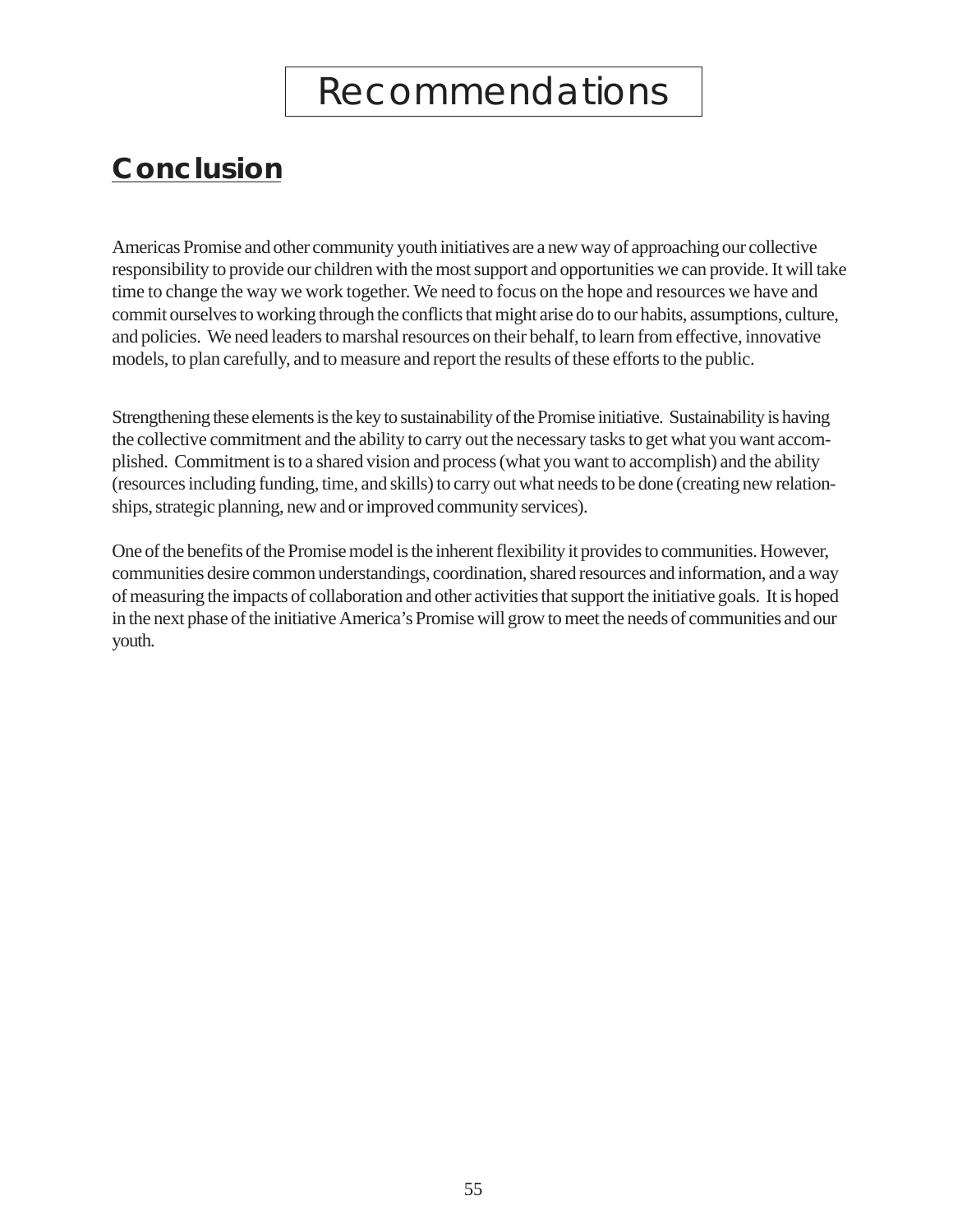## **Community Networks Survey**

<span id="page-56-0"></span>

| Name of Network | <b>Survey Participant</b> |
|-----------------|---------------------------|
| Address         | Position in network       |
| Phone           | Fax                       |
| Fmail           | Website                   |
|                 |                           |

Is the Network affiliated with America's Promise? If yes how?

What is the focus of the network (issue area)?

Geographic area

— Local — Statewide — Regional — National

Where do you feel the network is in its development? —Start up — Implementation — Established

Is the network a part of another organization, an independent 501c3, or a voluntary association?

How old is the network?

Why did this network began? What is it trying to address?

Who benefits from this network?

Who participates in the network?

How do they participate?

<sup>1</sup> For the purpose of this survey, network is defined as an association of individuals representing different organizations and associations working together (collaborating) to achieve a common long term vision or goal. Other names that may indication a community network are partnerships, coalitions, initiatives, etc.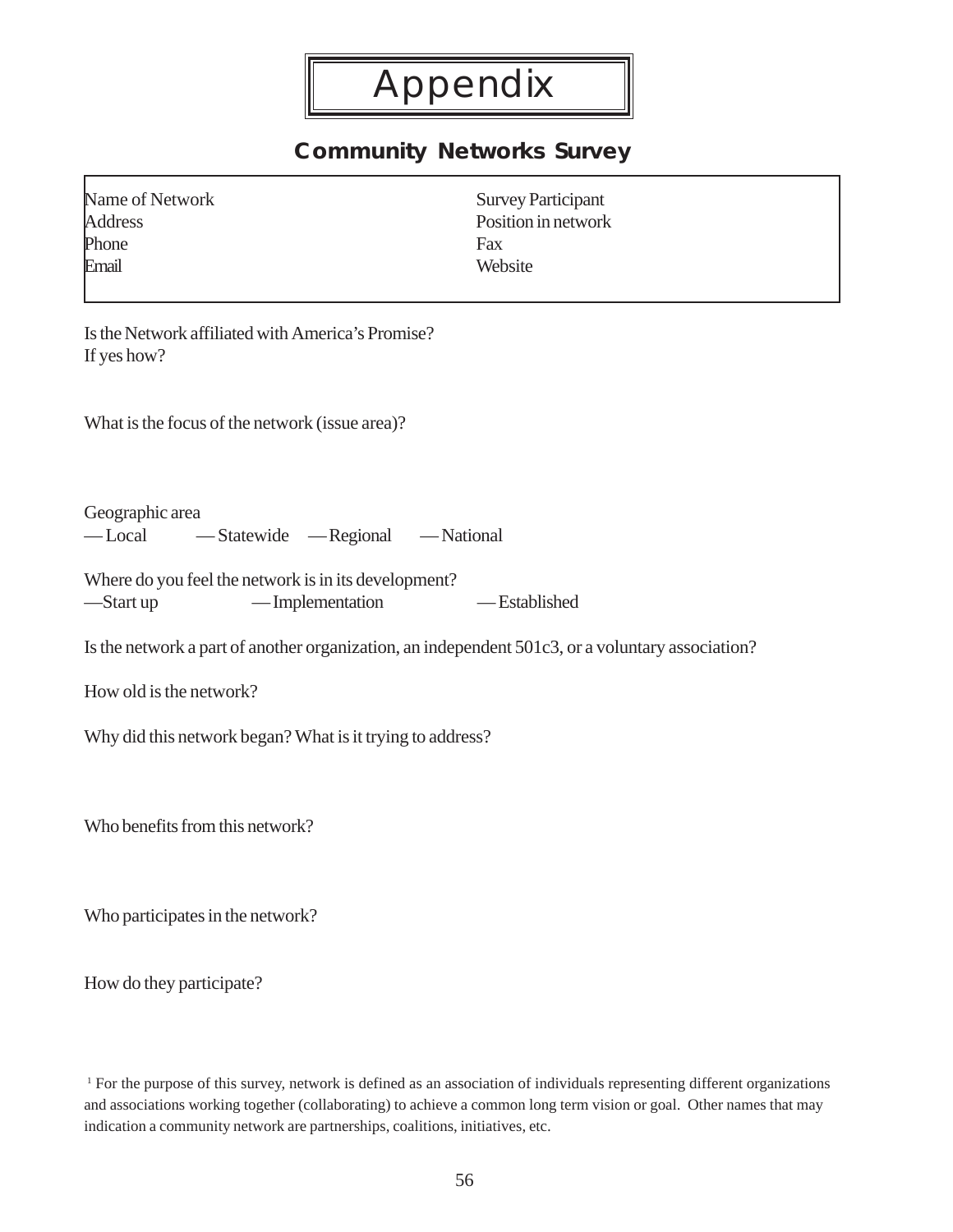## **Community Networks Survey (continued)**

What does the network do? (please check all that apply)

- Clearinghouse Training Organizing
- -
- 
- 
- 
- 
- $-$  Web site
- Lobbying Research Community forums — Special Events — Publications — Grant making  $-\text{List Serv}$  — Web site — Other

Ξ

How is the Network staffed? Please indicate paid staff, AmeriCorps volunteers, citizen volunteers, interns

Who governs (leads) the network?

Annual Budget:  $-$  \$0-25,000  $-$  \$25,000  $-$  50,000  $-$  \$50.000-100,000  $-$  \$100,000+

What are the funding sources? (private donations, corporate, foundations, government)

In your opinion and experience, what are some of the best practices of the network ?

What are the biggest challenges?

What type (s) of technical assistance would make (have made) developing the network easier?

Thank you for participating in this survey. Please feel free to send any additional materials regarding this network via email, fax or mail. Your insights will assist in the development of a handbook for community networks. I would greatly appreciate the opportunity to continue learning about these networks and will be conducting follow up interviews.

Would you be willing to participate in a follow up interview?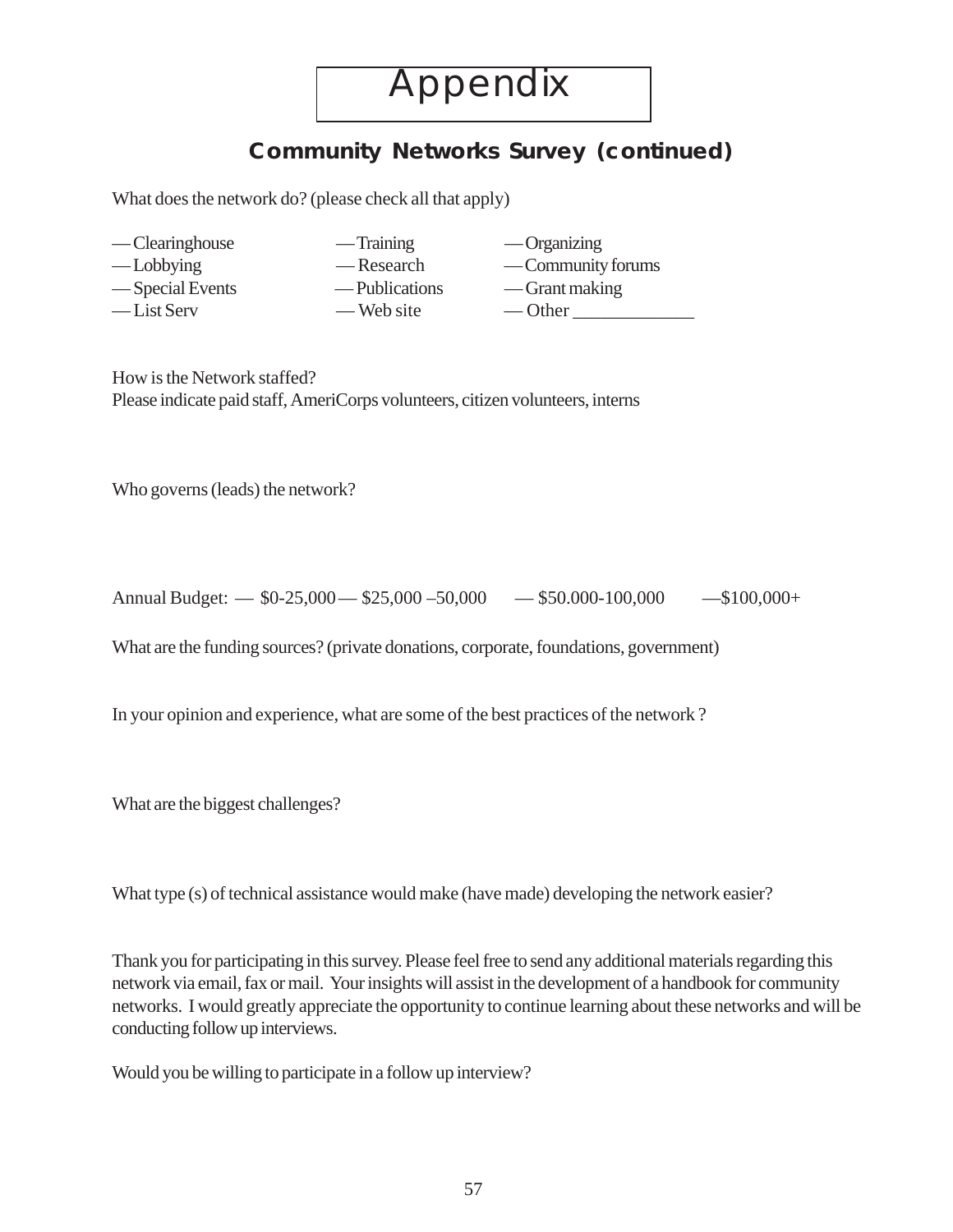Ξ

## **interviewquestions**

## **network initiation**

Please describe the who, what and when of network beginnings

## **planning and decision making**

Who participated in the planning of the network?

How was/is it decided who participates in planning process?

Were/are there organizations choosing not to participate? Why?

What has been done to try to get non-participating organizations or individuals included in the planning process?

In general how would you describe the working relationship between and among these organizations?

What internal organizational issues, if any do these organizations face, e.g. capacity to participate in the process?

## **leadership**

How is leadership developed in the network?

How is leadership transferred?

## **evaluation**

How do you evaluate the networks performance?

Can you identify the two most important barriers that were overcome in the development of this network

Can you identify the two most important barriers that remain?

## **sustainability**

What are the plans for sustaining the network?

What are the most important elements of sustainability for this network?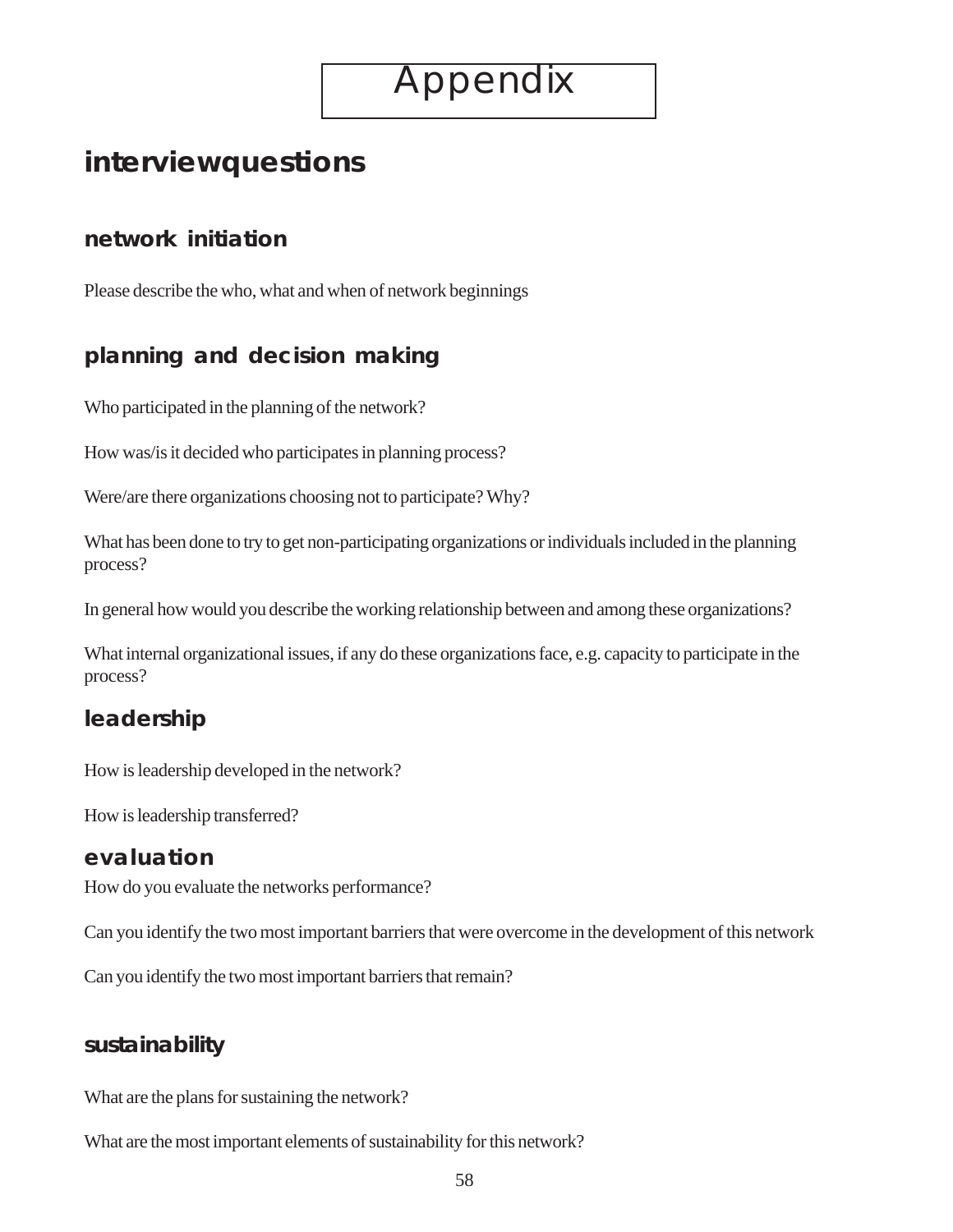## **references**

Barry, B.W. 1996. Strategic planning workbook for nonprofit organizations. Amherst H. Wilder Foundation. St. Paul, MN.

Bennis W. 1989. On Becoming a Leader. Addison Wesley Publishing Co. Reading, MA.

Bolman L.G. and Deal T.E. 1995. Leading with Soul. Jossey and Bass, San Francisco, CA

Bruner, C. 1991. Thinking collaboratively: Ten questions and answers to help policy makers improve children's services. Education and Human Services Consortium. Washington, DC.

Chaskin, R.J., Richman, H.A. 1992. Concerns About School-linked Services: Institution-based Versus Community-based Models. *The Future of Children* V.2, N.1

Chinman, M., et al. 1996. An Ecological Assessment of Community-Based Interventions for Prevention and Health Promotion: Approaches to Measuring Community Coalitions. *American Journal of Community Psychology*, V. 24, 33-61.

Decker, Bert. 1996. The Art of Communicating: Achieving Interpersonal Impact in Business. Crisp Publications. Menlo Park, CA.

DePree M 1995. Leadership Jazz. Doubleday Books. NY.

DePree M. 1997 Leading without Power: Finding Hope in Servicing Communities. Jossey-Bass. San Francisco,CA.

Dreher, D. 1997. The Tao of Personal Leadership. Harpers Collins. London.

Florin, P., Michell, R.E. & Stevenson, J. 1993. Identifying training and technical assistance needs in coalitions: a developmental approach. *Healthy Education Research: Theory and Practice*, V8, 417-432

Freeman, F. 1995. Leadership Education: A Source Book. Center for Creative Leadership. Chapel Hill, NC.

Gardner, S.L. 1992. Key Issues in Developing School-linked, Integrated Services. *The Future of Children* V.2, N.1

Gastil, J. 1993. Democracy in small groups participation. *Decision Making and Communication*. New Society Publishers. Canada.

Gomby, D., Larson, C.S. 1992. Evaluation of school-linked services. *The Future of Children*. V.2, N.1

Green, B.NPC Research, Inc, 1999 An Evaluation for the Caring Community Initiative. Leaders Roundtable.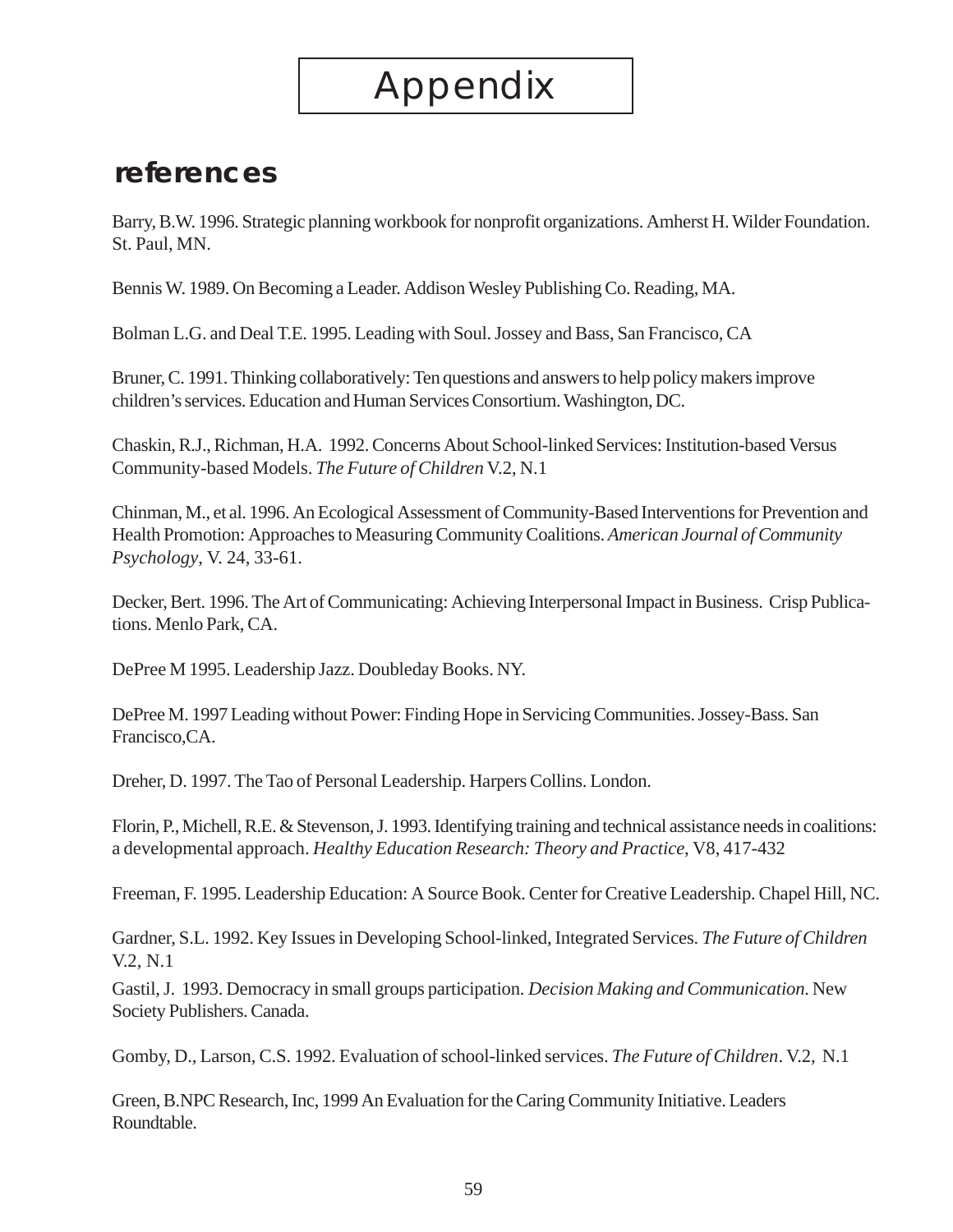## **references**

Greenleaf R. 1996. On Becoming a Servant Leader. Jossey Bass, San Francisco, CA.

Heider, J. 1986. The Tao of Leadership: Strategies for a new age. Bantam. NY.

Hiem, P. and Chapman, E. 1990. Learning to Lead: An Action Plan for Success. A Self Improvement Program for Managers. Crisp Publications, Menlo Park, CA.

Hill, S.H. 1991. Leadership: Passport for Success. Corporation for National Service, Washington DC.

Hodgkinson, H. 1989. The same client: The demographics of education and service delivery systems. Institute for Educational Leadership, Inc., Center for Demographic Policy. Washington, DC.

Horsch, R. 1999. Interview with Karen Pittman. *The Evaluation Exchange* V.5 N. 1. Harvard Family Research Project, MA.

Hunter, D., Bailey, A., and Taylor, B. 1995. The Art of Facilitation: How to Create Group Synergy. Fisher Books, CA.

Kahn, S. 1991. Organizing: A Guide for Grassroots Leaders. NASW Press. MN.

Kegler, M., et al. 1998. A multiple case study of implementation in 10 local Project ASSIST coalitions in North Carolina. *Health Education Research: Theory and Practice*, V.13, 225-238.

Kretzmann, J., and McKnight, J. 1993. Building Communities. *Inside Out.* ACTA Publications. Indiana.

Kusserow, R. 1991. *Services Integration: A twenty-year retrospective.* Washington, D.C.:US. Department of Heath and Human Services, Office of the Inspector General.

Mattessich, P. and Monsey, B. 1996. Collaboration: What Makes It Work. Amherst H. Wilder Foundation, St. Paul, MN

McLean, J. and Weitzel, W. 1991. Leadership: Magic, Myth or Method. AMACOM

MCSC (Michigan Community Service Commission.) 1996. The Complete TAP-Youth Service Resource Guides. MCSC. MI.

Meade, S.C. 1999. Building Local Capacity for Evaluation: The Michigan Abstinence Partnership Evaluation. *The Evaluation Exchange* V.5 N. 1. Harvard Family Research Project, MA.

Melaville, A. and Blank, M.J. 1991. What it takes: Structuring interagency partnerships to connect children and families with comprehensive services. Education and Human Services Consortium. Washington, DC.

Morrison, A. 1992. The New Leaders: Guidelines on Leadership Diversity in American. Jossey Bass., CA